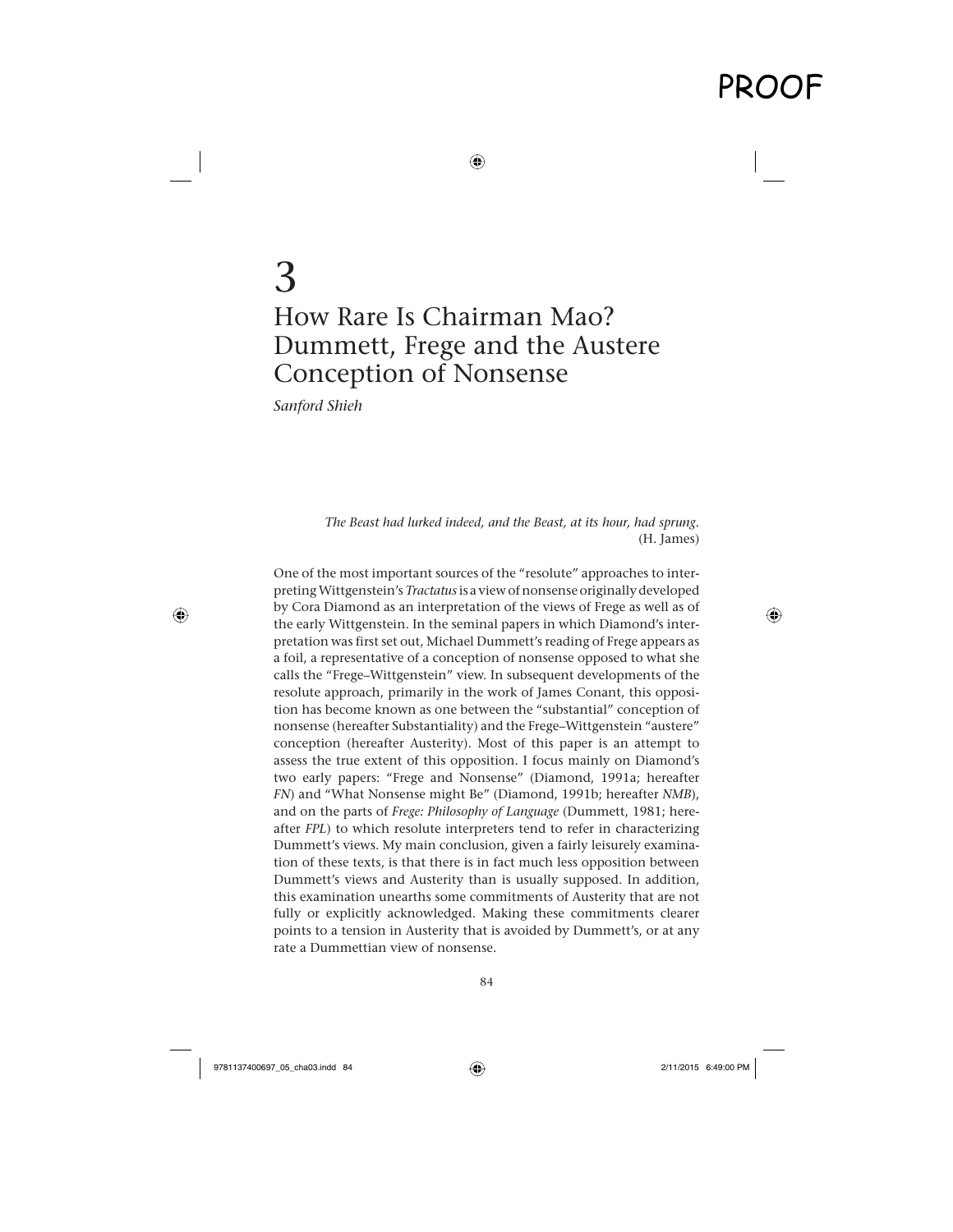◈

 $\bigoplus$ 

### *How Rare Is Chairman Mao?* 85

### **Substantiality vs austerity: initial contrasts**

Diamond begins her accounts of the austere view of nonsense by contrasting it with the substantial view. In *FN* the contrast is set up with a question. In "On Concept and Object" Frege writes "what is … said concerning a concept can never be said concerning an object; for a proper name can never be a predicative expression, though it can be part of one. …. The sentence

1. There is Julius Caesar

is neither true nor false but senseless" (1984, p. 189)<sup>1</sup> Diamond's question is: Is it possible to describe this "sentence" "as a putting of an expression for an object – a proper name – where one for a concept should go[? I]s it possible to identify an expression as a proper name when it occurs in the wrong place, or what we want to call that?" (*FN*, p. 73). Dummett's answer to this question, she claims, is yes, referring to his account of the sentence

2. Chairman Mao is rare

in *FPL*. Dummett writes that this sentence, "while perfectly grammatical, is meaningless because 'rare', though in appearance just like a firstlevel predicative adjective, has the sense of a second-level predicate" ( *FPL*, p. 51). Diamond takes this explanation to amount to "the idea … that we get a meaningless sentence when we put a proper name where the argument term should go," that is, (2) result from putting the proper name 'Chairman Mao' in the argument-place (indicated, as Frege does, by 'ξ') of the second-level predicate 'ξ is rare', but logically this is the wrong kind of argument-place for a proper name to occupy. We get a fuller picture of what it is to be in the wrong kind of argument-place in *NMB*, where the contrast between Substantiality and Austerity is set up over the issue whether the sentences

3. Caesar is a prime number

and

◈

4. Scott kept a runcible at Abbotsford

are nonsensical for the same reason. Diamond takes Dummett to hold that they are different types of nonsense, pointing to his notion of logical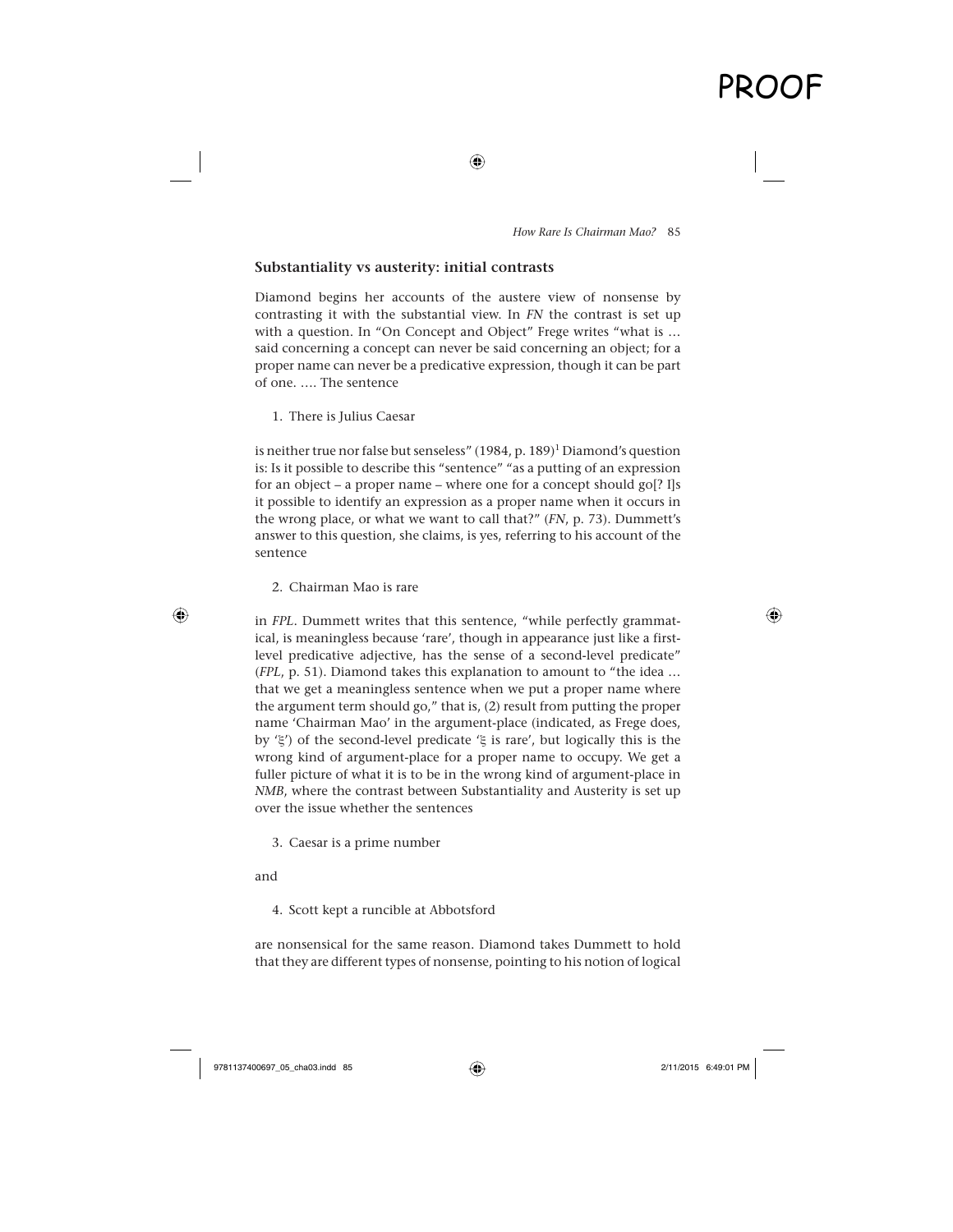⊕

⊕

#### 86 *Sanford Shieh*

valency: there are "different categories of expression, governed by rules determining that expressions of certain categories will fit together to form a sentence, while expressions of certain other categories will not" (FPL, p. 62). Although Dummett here writes of logical valencies as conditions for forming "sentences," Diamond evidently takes him to have in mind conditions for forming *meaningful* sentences. So, the reason why (3) is not meaningful is that the proper name 'Caesar' and the predicate 'ξ is a prime number' have the wrong logical valencies to fit together meaningfully. Moreover, the reason why these *expressions* have the wrong combinatorial valencies, Diamond suggests, lies in the *meanings* they have. The meaning of 'Caesar' consists at least partly in referring to a person, while the meaning of 'ξ is a prime number' is such that it can be predicated, truly or falsely, only of numbers. The logical categories or types of these meanings, as she puts it, "clash." So all the expressions out of which (3) is composed are meaningful; its meaninglessness is a product of a "category-clash." Presumably the same holds of (2): the argument-place of 'ξ is rare' is the wrong kind of place for 'Chairman Mao' to be because the senses of proper names clash with those of second-level predicates. In contrast, one of the words occurring in (4), 'runcible' has no meaning, and that word's lack of meaning is responsible for (4)'s meaninglessness. That there are nonsensical sentences composed entirely of meaningful expressions, whose nonsensicality results from category-clashes, is one of the main tenets of Substantiality. In *FN* this sort of nonsense is called "well-formed nonsense."

On Diamond's reading, Frege in fact rejects this Substantial position. What Frege's own contrasting austere commitment consists in, as we will see, is not altogether clear. Perhaps it's simply the denial of this Substantialist commitment; that is, every nonsensical sentence contains at least one meaningless sub-sentential expression. But perhaps it's a stronger claim, viz., no sub-sentential part of any nonsensical sentencelike sequence of words has meaning. In any case, the nonsensicality of (3) and (4) don't have different explanations.

There are two other contrasts between Substantiality and Austerity that appear in *FN* and *NMB*. First, Diamond suggests that what makes it possible for Dummett to take (2) to be composed of a proper name and a second-level predicate, and thereby to take it to be an instance of wellformed nonsense, is a conception of sense:

the sense of a word in a sentence [is] fixed by the general rules determining the sense of the word independently of any context, except in cases of ambiguity, where the rules of the language are not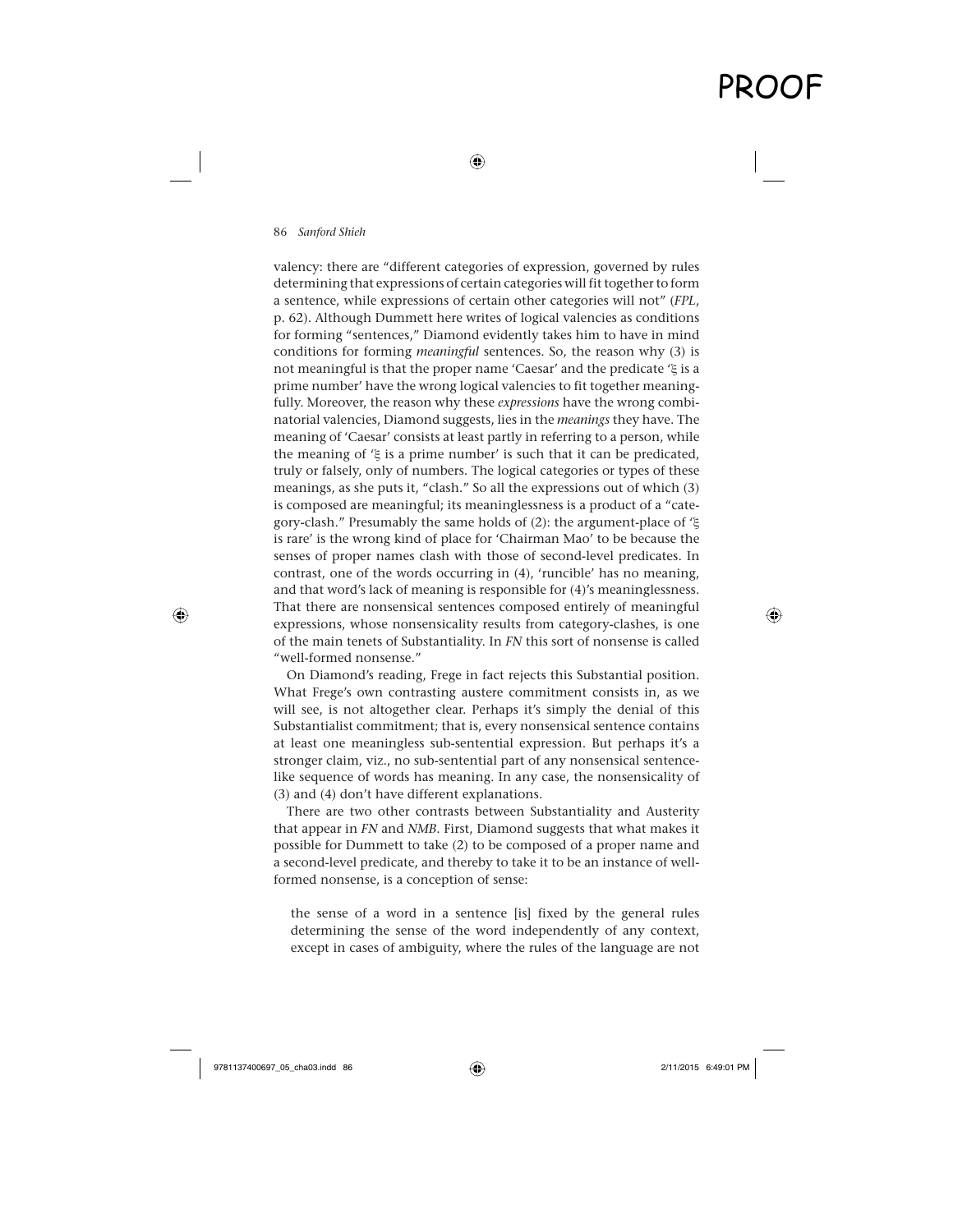⊕

 $\bigoplus$ 

#### *How Rare Is Chairman Mao?* 87

themselves sufficient to determine the sense the word has in particular sentences. (*FN*, p. 88)

Diamond seems to mean two things by "context." One is the context of the sentence in which a word occurs, call this "sentential context." Another is a looser notion comprising the time or place in which a sentence is uttered or written, the speaker's or writer's intentions in producing the sentence, the nature of the audience addressed, and so on. When necessary, I'll call this "context of utterance." In any case I'll call the Substantial view of sense attributed to Dummett the "context-independent conception of sense"; it is another commitment of Substantiality. The opposing austere position is presumably that the senses of some words are not determined by general rules independent of any sentential context, or perhaps also independent of any context of utterance.

Second, consider again what Dummett says about (2): it is "perfectly grammatical." So Diamond takes Dummett to hold that the grammars of natural languages allow the formation of sentences the logical types of whose parts clash and so are nonsensical. This is a logical defect of ordinary language, which Dummett characterizes as "violat[ions of] distinctions of type" (FPL, p. 50). In contrast to natural languages, in Frege's Begriffsschrift, his

"symbolic language, it is not merely forbidden, but actually impossible, to violate the distinctions in type" (ibid.). This might be understood, in the terms of the *Tractatus*, 3.325, as the claim that all sentences of Begriffsschrift "obey *logical* grammar - logical syntax."<sup>2</sup> The existence of such a difference between natural languages and Begriffsschrift is the final main tenet of Substantiality. The opposed austere view is that there are no violations of logical syntax, period, neither in natural languages nor in Begriffsschrift.

To sum up, here are the main doctrines of Substantiality:

- S1 Some nonsensical or meaningless sentences are composed of expressions with various logical types of senses, which conflict with one another; they have the wrong logical valencies to combine into a thought.
- S2 An expression has a sense independent of its occurrence in any sentence.
- S3 Natural languages allow grammatically well-formed sentences that are nonsensical because of category clashes; Begriffsschrift does not.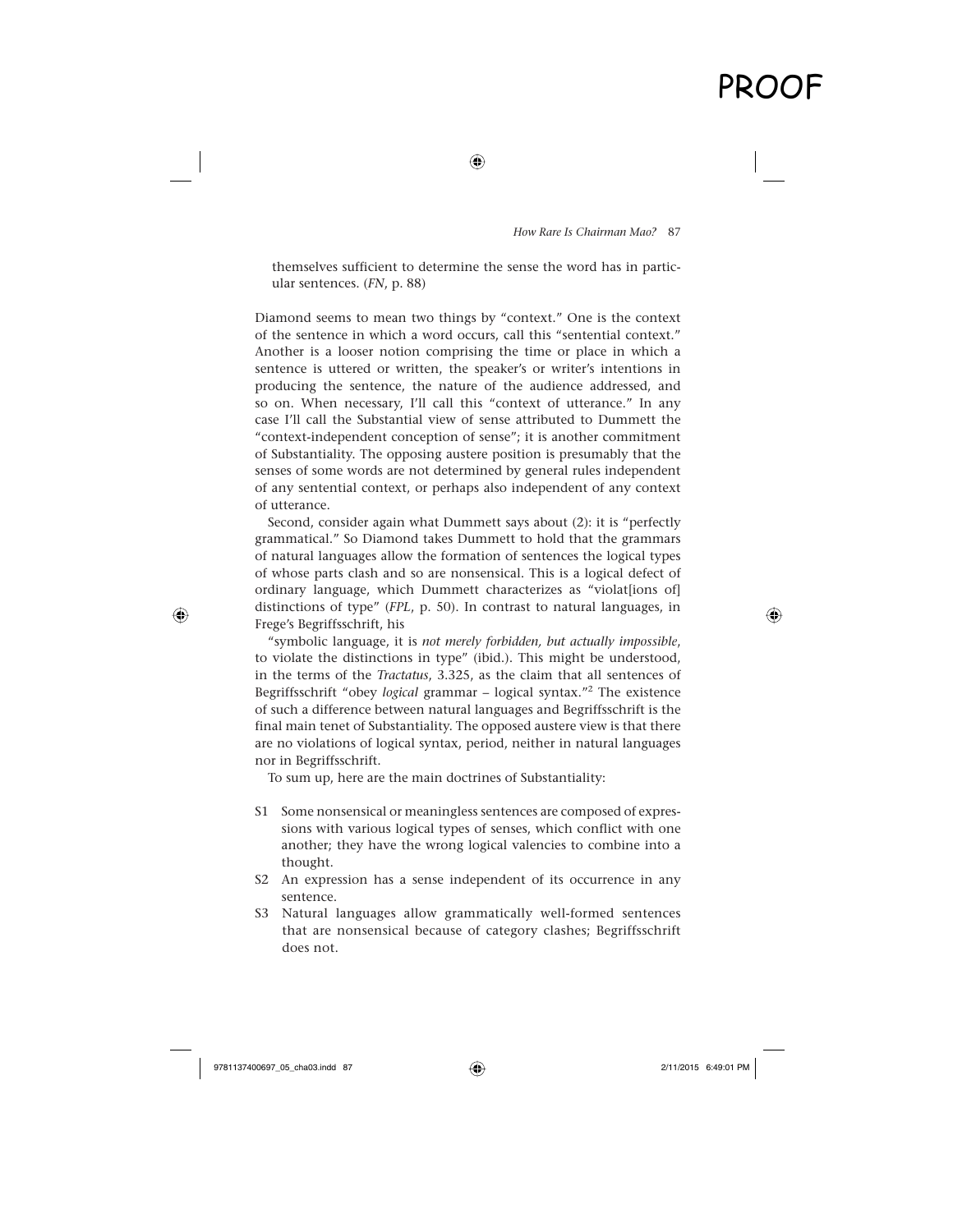$\bigoplus$ 

### 88 *Sanford Shieh*

The contrasting doctrines of Austerity are:

- A1 No sentence is nonsense in virtue of being composed of parts whose senses clash.
	- A1(i) Every nonsensical sentence contains at least one meaningless sub-sentential expression, or
	- A1(ii) No sub-sentential part of any nonsensical sentence-like sequence of words has meaning.
- A2 The senses of some words or sub-sentential expressions are not determined by general rules independent of any sentential context.
- A3 There are no violations of logical syntax either in natural languages or in Begriffsschrift.

### **Frege and logical category shifts**

Diamond's case for ascribing the austere conception to Frege begins by pointing out two aspects of Frege's view in "On Concept and Object." Frege writes,

[L]anguage often uses the same word now as a proper name, now as a concept-word; in …

◈

5. There is only one Vienna

the numeral indicates that we have the latter. 'Vienna' is here a concept-word, like 'imperial city'. Using it in this sense, we may say:

6. Trieste is no Vienna (1984, p. 189) 3

So, first, Frege does not characterize these two sentences as nonsensical. And, second, he takes the word 'Vienna' in these sentences to be concept-words. Presumably he would take 'Vienna' in

7. Vienna is east of Jena

to be a proper name. Frege thus sees a "shift in the logical category" of 'Vienna' from its occurrence in (7) to its occurrences in (5) and (6). This shift goes with a shift in the mode of occurrence of 'Vienna'. In (7) it occurs in a (sentential) context where a proper name "would make sense," in (5) and (6) it occurs "in a context in which an expression for a *countable* kind of thing would make sense (where this is shown by an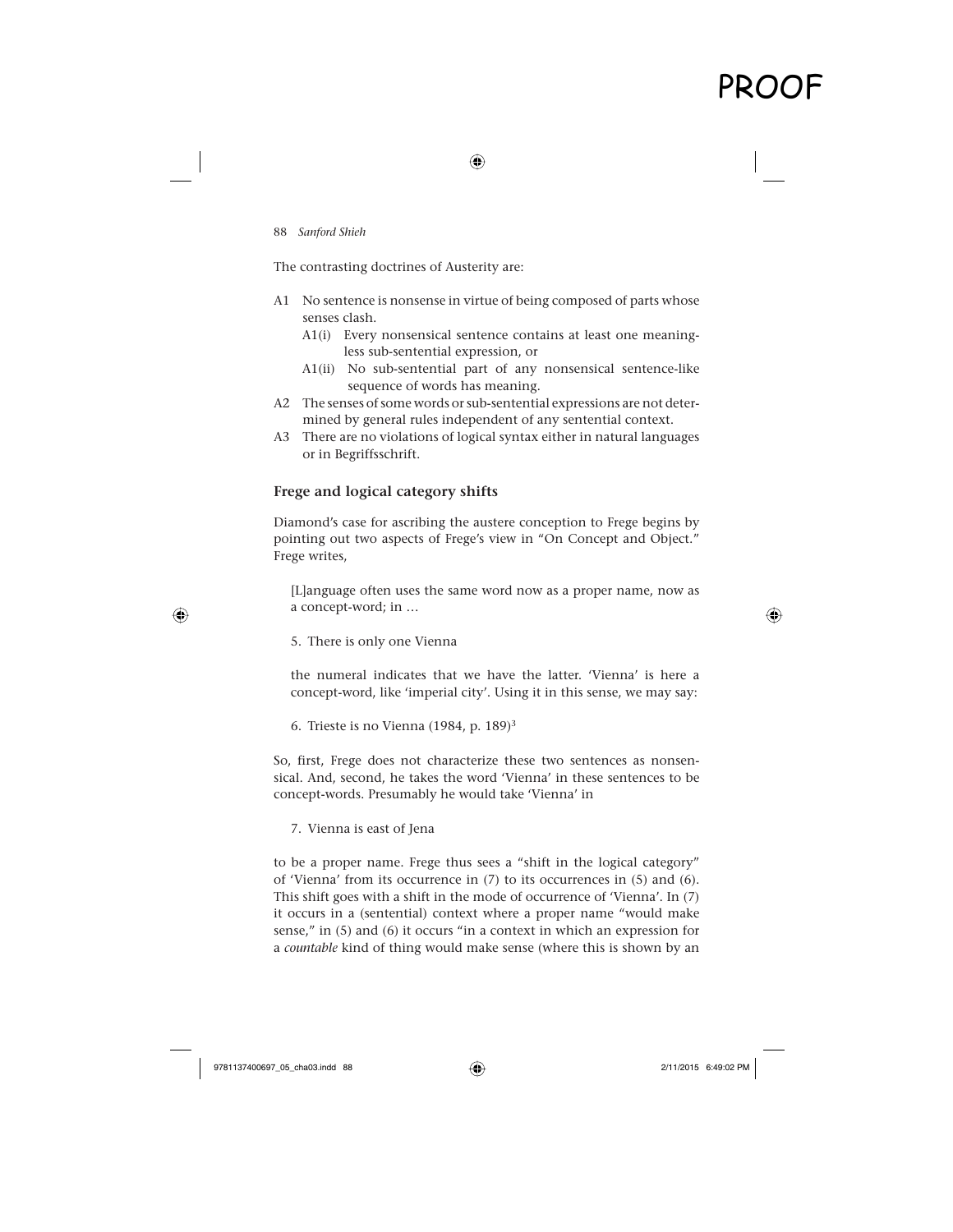⊕

⊕

#### *How Rare Is Chairman Mao?* 89

indefinite article, the plural, or a numeral)" (*FN*, p. 74). An expression for a countable kind of thing is a concept-word, a first-level predicate, so this suggests that Frege takes the logical kind of expression a word is, the logical category of a word, to be determined by what is required for the sentence in which it occurs to be meaningful. If, in order for a sentence to make sense, what occurs in some (logical) place in that sentence has to be a concept-word, then that is "a sufficient condition for treating the term as in that context a concept word and the occurrence as a predicative one" (ibid.). It follows that (5) and (6) are not examples of putting a proper name, 'Vienna', in a place where only concept-words can go, because in those sentences 'Vienna' has shifted from being a proper name to being a concept-word.

Moreover, Diamond claims, the logical category shift of 'Vienna' does not require "that there [be] an established use of 'Vienna' as a concept word"; it requires only "that there is an established possibility *in the language* of using what are normally proper names as concept words" (FN, p. 74). If "we do not know what it is for something to be a Vienna," sentences (5) and (6) would "still be describable as one[s] in which 'Vienna' has the role of a concept word" (*FN*, p. 75), but this concept word has no specific meaning (yet) in those sentences. Now, if Frege treats "all cases apparently similar [to  $(5)$  and  $(6)$ ]" in the same way, then for Frege

there would be no such thing as putting an expression into a place where an expression of a different logical category was required. There would instead, in all cases in which it was clear what logical category was required, be expressions whose logical category was clear from the context but whose reference might or might not be fully determined, expressions which in other contexts had a different categorial role and a fully determined reference. We could not then identify 'a proper name in the place where a concept word belongs' as a *proper name*; to speak of such an expression as a proper name at all would only be to refer to *its role elsewhere, or to the role it was intended to serve*. On this view, there would not merely be, as Frege clearly believed, no illogical thoughts (no such combinations of senses), but also no ill-formed sentences (no combinations of expressions violating categorial requirements), even in ordinary language. (*FN*, p. 75; emphases mine)

If Frege does hold this view, does it follow that he rejects Substantiality? Perhaps logical category shifts like that of 'Vienna' are incompatible with the Substantialist thesis S2 of the context-independence of sense, although we will see some reason to doubt this. This view does imply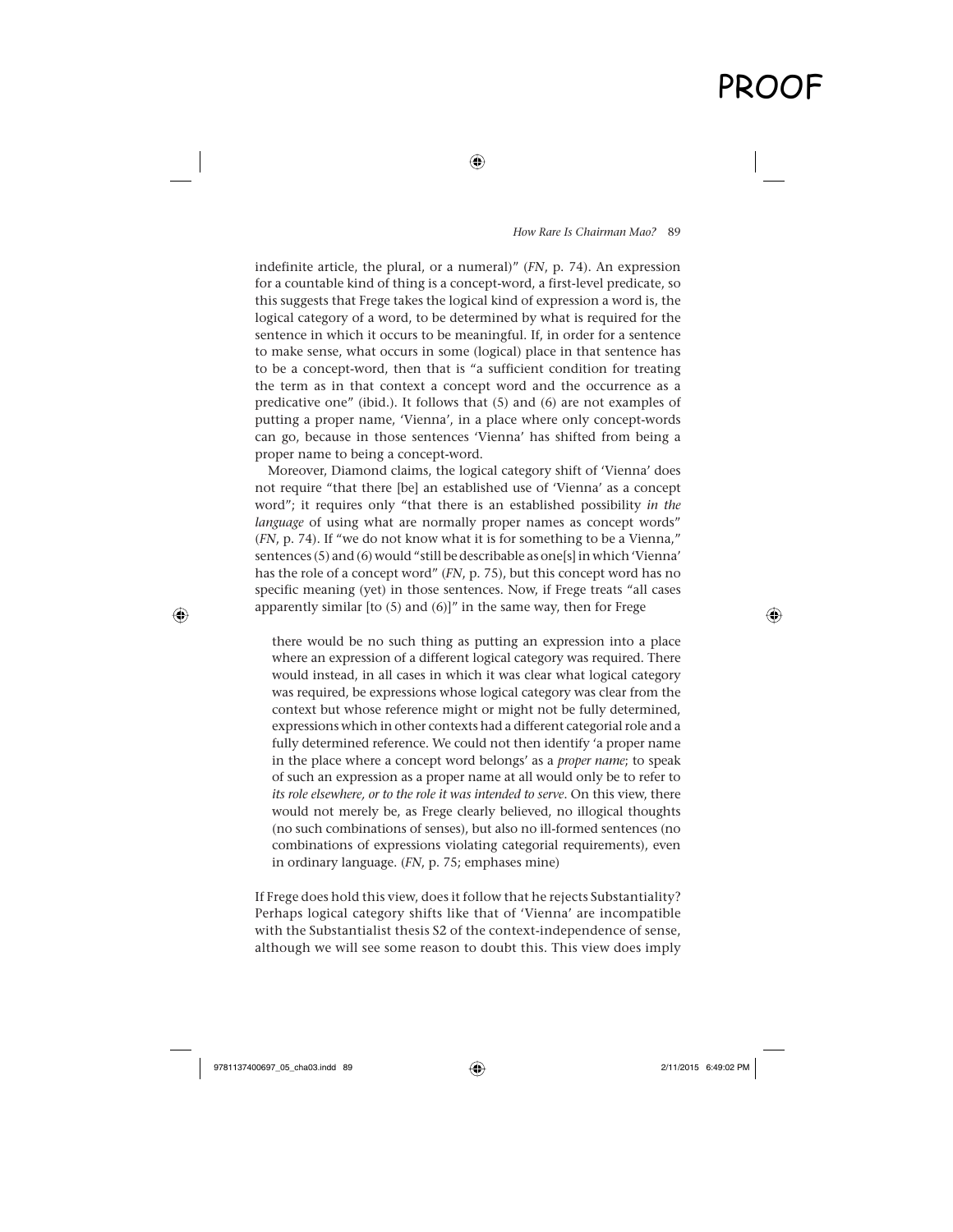⊕

⊕

### 90 *Sanford Shieh*

that there are no category-clashes in either of (5) or (6). But this is not enough to show that Frege rejects thesis S1, the existence of categoryclash nonsense, since he doesn't take any of these sentences to be nonsense either.

In any case, as Diamond points out, it is not clear that Frege does treat all cases apparently similar to (5) and (6) in the same way. Consider sentence (1), 'There is Julius Caesar', which Frege claims is senseless. It seems that one could take this sentence to be exactly similar to (5) and (6). For, why can't we take 'Julius Caesar' to have shifted to the category of first-level concept expression in (1) from its "normal" category of proper name in, for example

### 8. Julius Caesar crossed the Rubicon in 49 BC?

Perhaps the reference of 'Julius Caesar' in its concept expression role is just as unclear as what it is for something to be a Vienna. But if even in that case (5) and (6) don't count as nonsense, why does (1)? This asymmetry in treatment leads to what is perhaps the most significant objection to her ascription of Austerity to Frege. For, one hypothesis to account for this asymmetry is that Frege thinks that 'Caesar' in (1) hasn't undergone a category shift from being a proper name, so that its role in (1) clashes with the second-level predicate logical role of 'there is' in (1). It is critical for Diamond's that she gives a different account of this asymmetry. We'll get to that account in the fourth section ('Julius Caesar and argument places') below.

Another important part of Diamond's case for ascribing Austerity to Frege is a reading of his fundamental principle in *The Foundations of Arithmetic*, "never to ask for the meaning of a word in isolation, but only in the context of a proposition" (Frege, 1953, p. xxii), $4$  which, following tradition, I'll call the Context Principle (hereafter *CP*). On her reading, *CP* is or implies the thesis that the meaning or meaningfulness of sentences determines the logical types of meanings of their component expressions. This determination, of course, is the key principle underlying category shifts such as those in (5) and (6). We will see in the next section how according to Diamond this determination is supposed to work.

Before we get there I want to consider briefly Diamond's response to another objection, and point to an ambivalence in Diamond's view of the status of (5) and (6).

The objection is against the claim that for Frege there are "no illformed sentences (no combinations of expressions violating categorial requirements), even in ordinary language." The problem is that Frege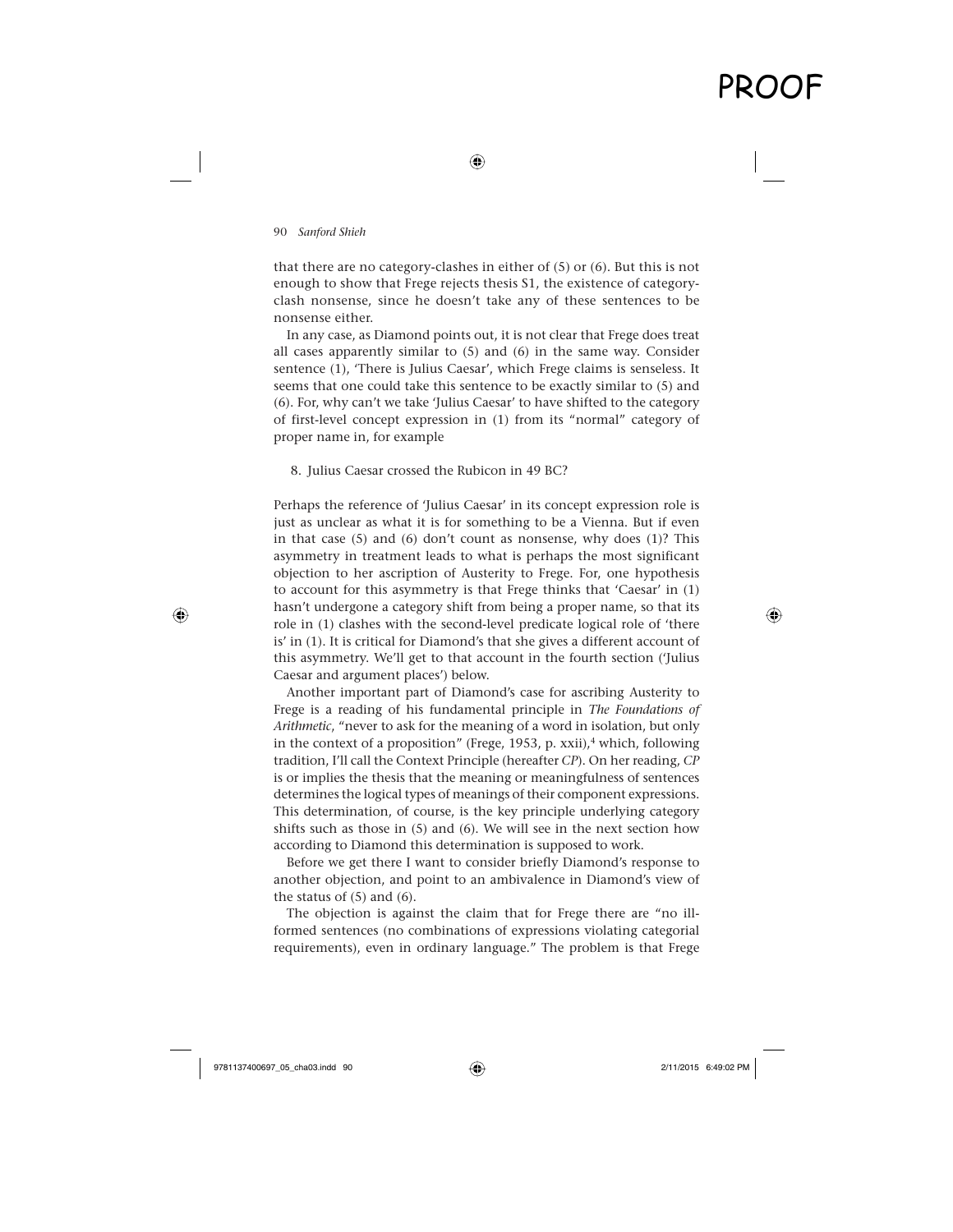⊕

#### *How Rare Is Chairman Mao?* 91

holds that one advantage of his Begriffsschrift over ordinary language is the absence of "ill-formed constructions." Diamond's reply consists of an interpretation of Frege's account of "correctly formed names" in *Basic Laws of Arithmetic* , §28:

I call a name *correctly* formed if it consists only of such signs that are primitive or introduced by definition, and if these signs are only used as they were introduced to be used, that is, proper names as proper names, names of functions of first-level with one argument as names of such functions, and so on, so that the argument places are always filled with fitting names or markers. (2013, p. 45; emphasis in original $)^5$ 

An incorrectly formed expression, it would seem, is simply one some of whose component expressions are not used as they are introduced or "intended" to be used. Diamond takes this to mean that these component expressions have undergone a logical category shift; their logical categories, in their occurrence in the incorrectly formed complex expression, differ from their intended original logical categories. That is, on this reading what Frege wants to rule out as incorrectly formed are "cross-category equivocations" like (5), assuming that 'Vienna' was originally intended to be a proper name, that is, to be used as it is in (7), and that it's not settled what is the reference of 'Vienna' used as a first-level predicate. The problem with such equivocations, which Frege wanted to avoid, is that since there is no established reference for the predicate 'Vienna', no truth-value would be determined for (5). But there are no category clashes among the component senses of these "incorrectly formed" sentences.

The ambivalence is over whether the sort of case of cross-category equivocation counts as nonsense. Frege of course does not characterize (5) as nonsense, and officially Diamond follows Frege. However, it would seem that if the reference of a word whose logical role has shifted is not fully determined, then we would be in the same position with respect to the sentence containing the logically shifted word as we are with respect to (4), in which 'runcible' has no meaning. Now, in *NMB* Diamond seems to accept that (4) is nonsense. She says, for instance, that "[w]hat makes [(4)] nonsense is not the meaning of the word 'runcible' but its absence of meaning" (p. 97). We saw that if 'Vienna' in (5) and (6) has no reference then these sentences have no truth-value. But Diamond also says, in *FN*, that under these circumstances "'Vienna' would still be a logical part [of (6)] – but it would then lack content,

⊕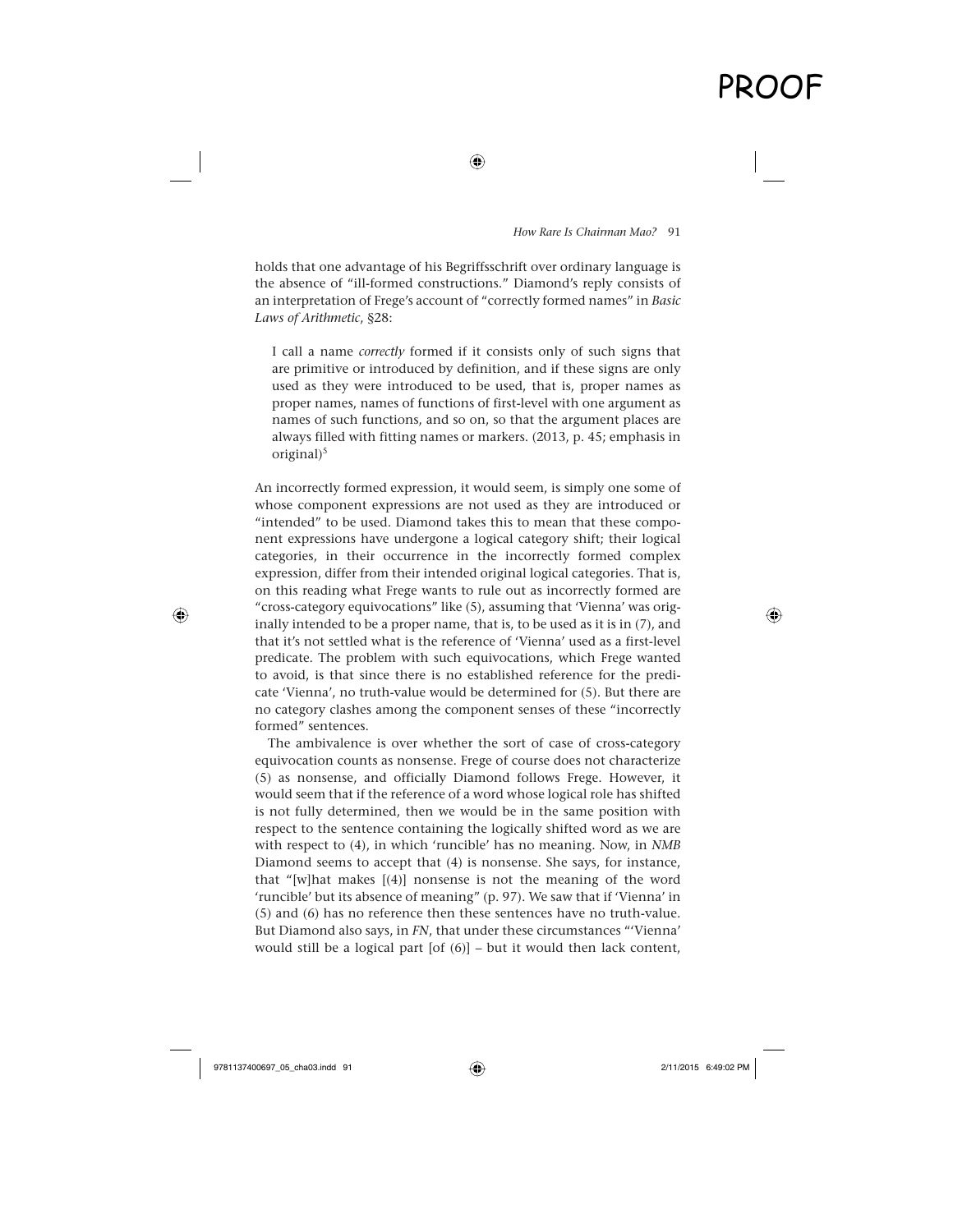◈

⊕

#### 92 *Sanford Shieh*

and so would [(6)]" (78). Moreover, in *NMB* she says "that if we defined 'runcible' in a suitable way, we could turn the sentence from nonsense to sense – if for example we defined 'runcible' as a kind of cow or a kind of shop" (p. 97) It seems a parallel point can be made of (6). Can we not give "content" to (6) by defining 'ξ is a Vienna' as true of all and only imperial cities?

All this suggests that Diamond is occasionally attracted by the conception of a kind of nonsense, "weak nonsense" let's call it, that results from shifts in logical category of words, made possible by "the language," from categories in which the words have "usual" or "established" meanings or references, to determinate categories in which they don't have such meanings or references. Weak nonsense conforms to Austerity by not involving category clashes. But, all components of a weakly nonsensical sentence may be identifiable as expressions belonging to various logical categories, and, some, but not all, components of weakly nonsensical sentences may have specific references of the logical type of those components, that is, may be fully meaningful.

### **Diamond on Frege's Context Principle**

Diamond's reading of Frege's *CP* is also set up in opposition to Dummett. Here Dummett's view is itself presented by opposition to Quine's claim that "in Bentham and Frege" one finds a "reorientation in semantics … whereby the primary vehicle of meaning came to be seen no longer in the term but in the statement" (1951, p. 39). Dummett rephrases Quine's "reorientation" as "the doctrine that the unit of significance is not the word but the sentence" (FPL, p. 3), and argues that it

is either truistic or nonsensical: in either case it does not represent any thesis stressed by Frege. …. If the doctrine stated by Quine were taken as involving that the words in a sentence no more carry a meaning of their own than the letters in a word, the doctrine would be absurd, and fly in face of the obvious and crucial fact that we understand new sentences which we have never heard or thought of before …. If the doctrine is taken as consisting merely in the observation that we cannot say anything by means of a sequence of words that stops short of being a sentence …, then it is truistic: for (in a logical rather than a typographical sense) an expression with which we can make a move in the language-game (or 'perform a linguistic act') is precisely what a sentence is. (*FPL*, p. 3)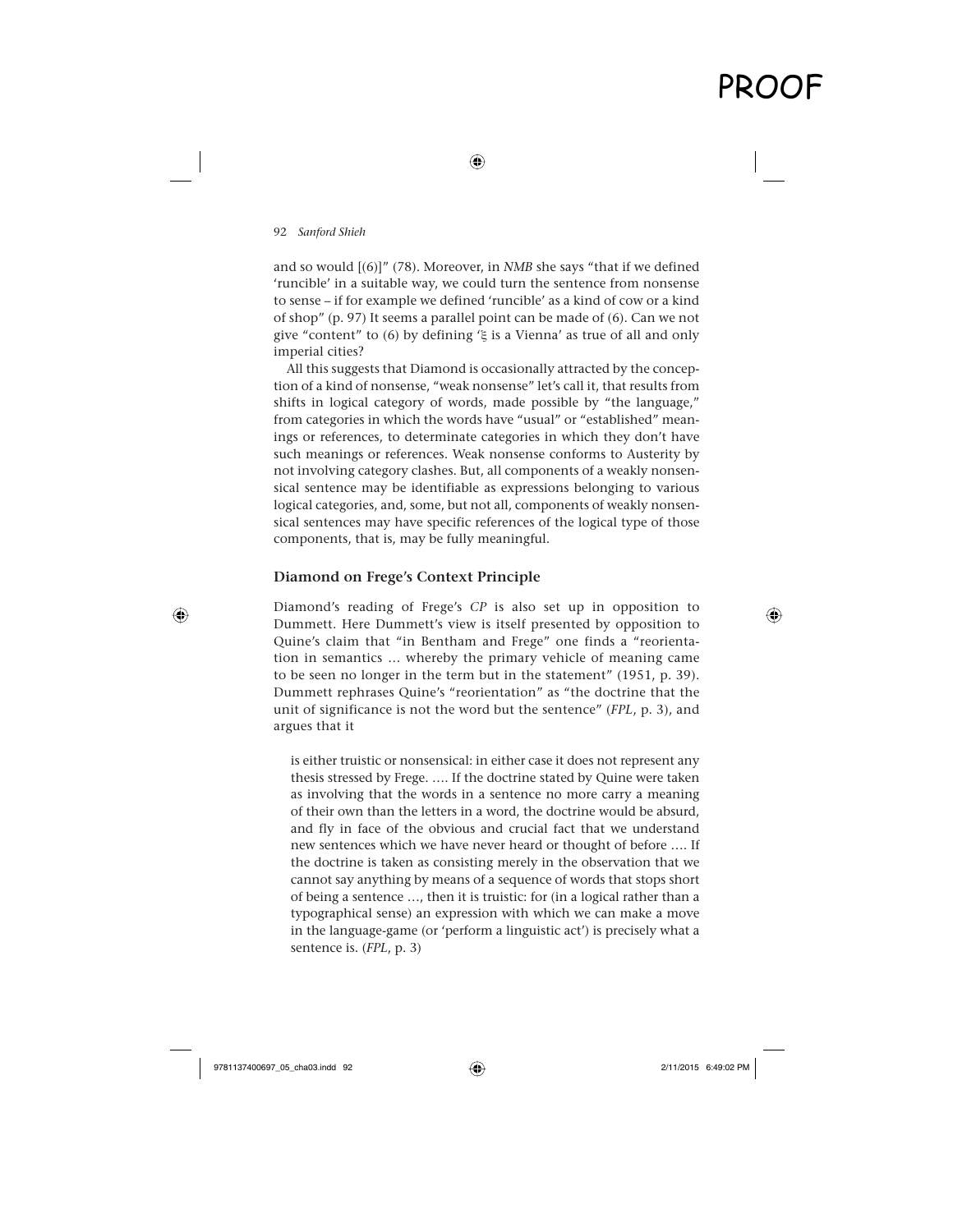⊕

⊕

#### *How Rare Is Chairman Mao?* 93

Diamond argues that Quine is right in this dispute: Frege has a view of the priority of sentence meaning over word meaning that is neither obviously false nor truistic. Her argument turns on a passage from *The Foundations of Arithmetic*, §60, where Frege says that "It is enough, if the sentence as a whole has a sense; it is through this that the parts also get their content" (1953, p. 71).<sup>6</sup> Clearly Frege holds here that the parts of sentences have content, and so doesn't accept the absurd view. Yet, the content of those parts somehow derive from the content of the whole sentence, and this is surely not the "truistic" view. Indeed, Diamond claims that "if this means anything at all, it must rule out the combination: senseless whole and parts with content" (*FN*, p. 109). But the question is: how do the parts of a sentence get their contents from the sense of the whole sentence? However this is supposed to work, the account had better be consistent with the "crucial fact"0 noted by Dummett, "that we understand new sentences which we have never heard or thought of before.". This fact, sometime labelled the productivity of understanding, seems to call for an explanation in terms of the compositionality of understanding: that we understand sentences on the basis of knowledge of meaning of their parts and the significance of the way in which the parts are put together. So the major problem in interpreting Frege's views is to address the question, if the "sense of the whole sentence fixes what the parts mean, how could we ever understand new sentences?"

Diamond's answer is this. She holds that grasp of "two kinds of general rule" are necessary for understanding sentences: "one kind enabling us to break down whole sentences into elements with a syntactic characterization, and another sort fixing the meanings of proper names, concept expressions and relational expressions of various sorts" (*FN*, p. 109). Thus, Diamond evidently accepts that the two types of knowledge invoked in a compositional explanation of the productivity of understanding are indeed necessary. However, she holds that these rules don't "apply unconditionally to a given sentence" (*FN*, p. 110). Rather, these rules are applied in two stages, each of which begins by determining what thought is expressed by that sentence. Presumably this means that in understanding a new sentence knowledge of compositional rules is somehow subordinated to figuring out what the thought expressed by the whole sentence is.

Diamond sketches how this is supposed to work with respect to the sentence

9. Venus is more massive than Mercury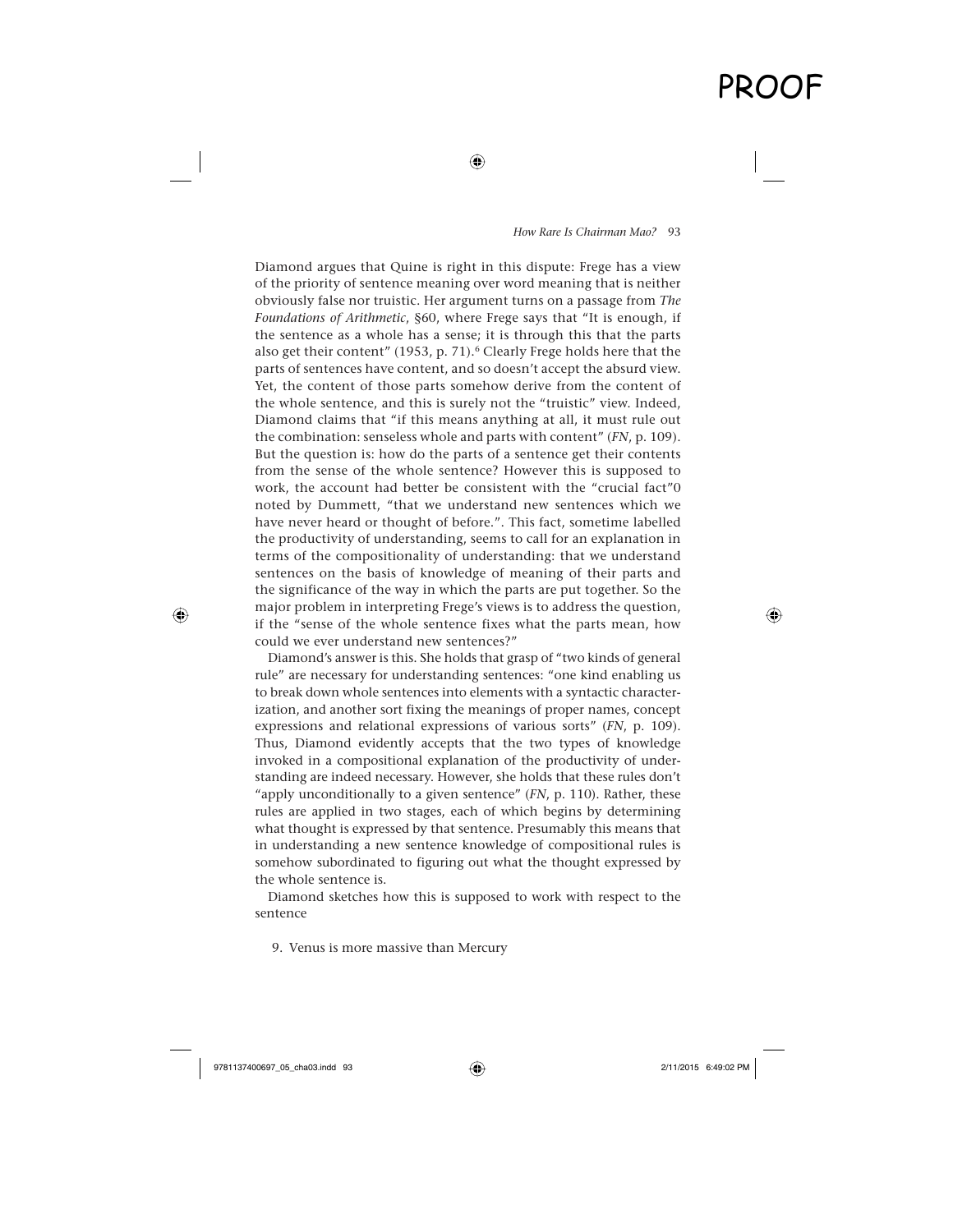⊕

⊕

#### 94 *Sanford Shieh*

In the first stage of achieving an understanding of this sentence, the syntactic rules are applied to

characterize the structure of [(9)], but any such characterization will apply to the sentence only conditionally. Thus the sentence may be taken to be

10. a two-term relational expression completed by the proper name 'Venus' in the left-hand place and the proper name 'Mercury' in the right-hand place,

*but only if* the thought expressed by the whole sentence is that

11. the object 'Venus' stands for, whatever that is, has whatever relation it is the relational expression stands for to whatever object it is 'Mercury' stands for. (*FN*, p. 110)

So the syntactic characterization of (9) as (10) depends on determining that the thought expressed by (9) is (11). Presumably this determination is to be achieved by consideration of the context of utterance of (9).

There's an immediate question about this account: can one even conceive of (9) as expressing such a thought as (11), if one doesn't take (9) to be divided into the three expressions 'Venus', 'is more massive than', and 'Mercury'? It's hard to see that one can. So, knowledge of syntactic compositional rules must already play a role in enabling us to determine that (9) expresses (11). Diamond's first stage must then be a bit more complicated than she makes out. A speaker begins understanding a new sentence such as (9) by applying, unconditionally, knowledge of syntactic rules, but this application enables her to discern merely a range of possibilities for dividing (9) into "logical combination of elements" (NMB, p. 110), where the elements at this point are *types* of expressions. (10), for example, is at this point merely one possible division of (9); it is a division into two proper names and a relational expression, but it is not yet known what objects these names stand for nor what relation the relational expression. Knowledge of syntactic rules does not suffice to determine which of the possible logical structures of (9) is the one it has in a given context of utterance; only knowledge of features of that context allows us to attain this further knowledge.

In the second stage, starting from a grasp that (9) expresses (11), one can apply one's knowledge of the general rules fixing the meanings of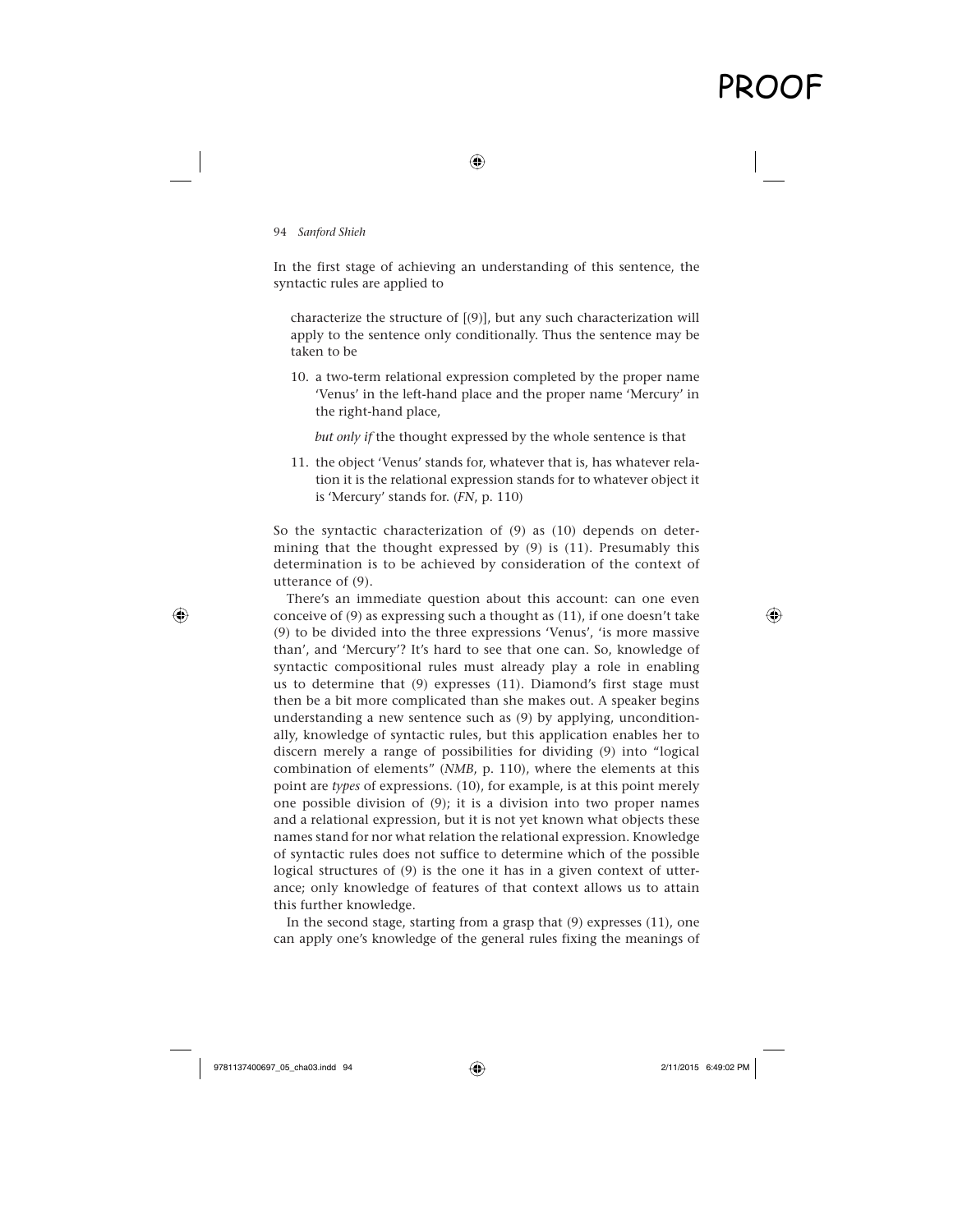◈

⊕

#### *How Rare Is Chairman Mao?* 95

proper names, concept expressions, and so on. This application is also conditional:

*We may know that the proper name* ' *Venus*' *stands for Venus*; our knowledge may now be conditionally applied: the sentence [(9)] is

12. the proper name 'Venus' *standing for Venus*, in the left-hand place of the relational expression, with the proper name 'Mercury' in the right-hand place,

only if the thought expressed by the whole sentence is that

13. *Venus* has whatever relation 'more massive than' stands for to whatever object 'Mercury' means. (*NMB*, p. 110; emphases mine)

The partial semantic characterization of (9) as (12) thus depends on determining that (9) expresses (13). Perhaps one can say that if (9) expresses (13) then (9) expresses a thought about the planet second closest to the Sun in the Solar system. So, what happens in the second stage seems to be this. A speaker reaches this stage knowing the types of the expressions out of which (9) is composed – 'Venus' and 'Mercury' are proper names, 'is more massive than' is a relational expression – and also knowing the meanings or references of those expressions – 'Venus' refers to a certain planet, as does 'Mercury' and 'is more massive than' stands for a specific relation among physical objects. But she is not yet in a position to know that 'Venus', 'Mercury' and 'is more massive than' in (9) stand for these entities. Why not? Because, I take it, someone in this position may have good reason to think, for example, that in the circumstances in which (9) is uttered, the person who produced it is not talking about a planet by using 'Venus'. So, one has first to determine what entities the thought expressed by (9) is about before one can know whether the expressions composing (9) stand for these entities.

Here is presumably how the foregoing account applies to

6. Trieste is no Vienna.

We begin, in the first stage, by determining the thought it expresses as the thought that whatever 'Trieste' stands for does not have whatever property (does not fall under the whatever concept) 'ξ is Vienna' or 'ξ is a Vienna' stands for. This allows us to take 'Trieste' in (6) as a proper name and 'ξ is Vienna' (or 'ξ is a Vienna') in (6) to be a predicate, but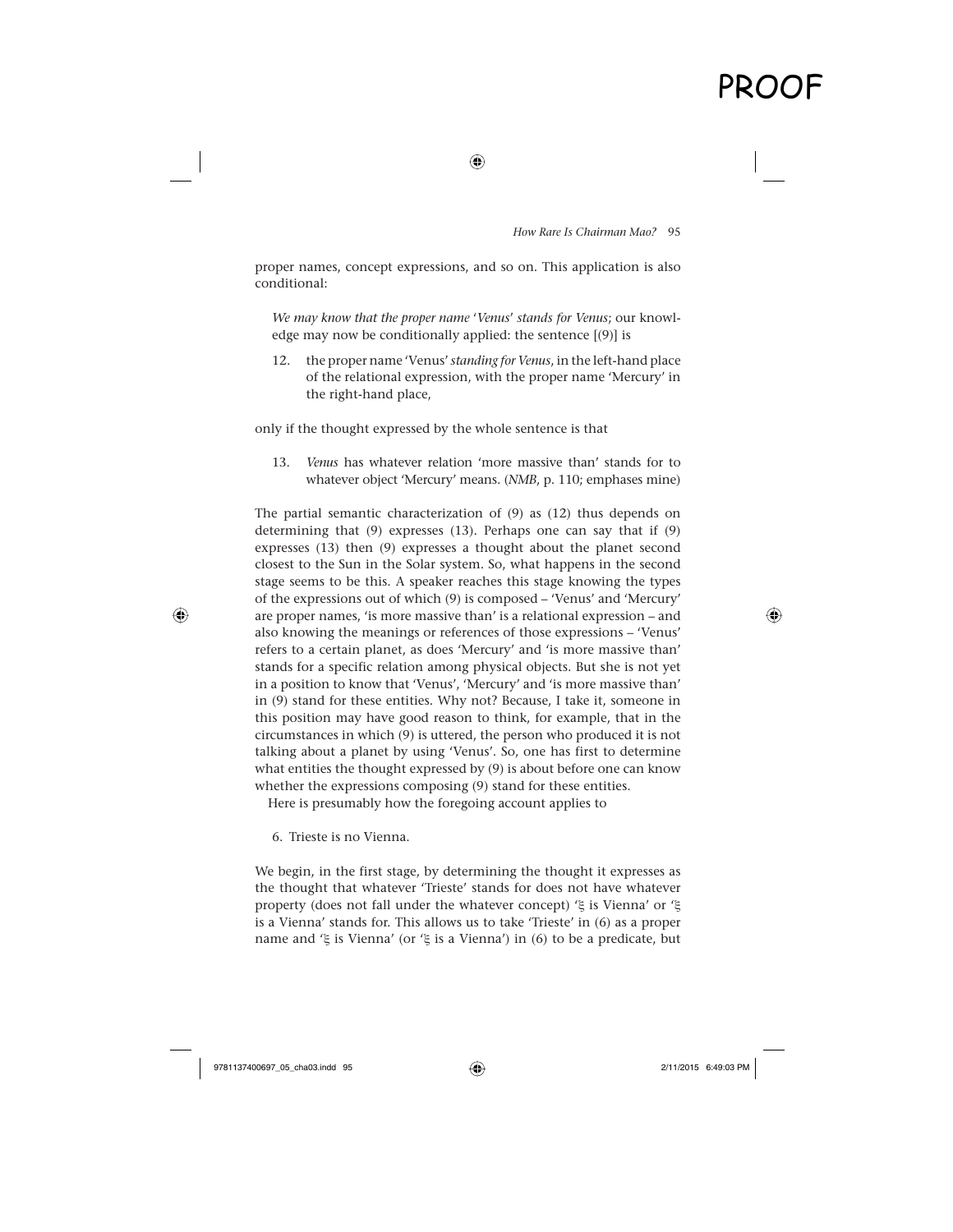◈

 $\bigoplus$ 

### 96 *Sanford Shieh*

at this stage we don't yet know which proper name or which predicate. In the next stage we further determine the thought expressed by (6) to be about a certain specific city on the Adriatic coast. We can then bring to bear our knowledge that 'Trieste' stands for that specific city. Now we can conclude that (6) contains a name, 'Trieste', standing for that city. Further understanding of (6) splits into two cases:

- One, we come to determine that the thought expressed by (6) is that that specific city is not an imperial city. Furthermore, we know that 'ξ is Vienna' is true of just those things that are imperial cities. So we know that (6) is composed of a name standing for the city Trieste and a predicate standing for the concept of being an imperial city.
- Two, our progress in the second stage of understanding is the same as case 1 up to arriving at the knowledge that (6) expresses the thought that the city Trieste fails to have whatever property 'is Vienna' stands for; but, we do not know what that property is. We do not know of just what objects 'ξ is Vienna' is true. Our understanding of (6) then is stalled at this point. We know that it expresses a thought about Trieste, that it falls under some concept, but we have no means of determining whether that thought is true or false.

Before going on I'd like to note two things. First, in later developments of the resolute approach this contextual account of understanding is brought into relation with the Tractarian distinction between sign and symbol. James Conant, for example, articulates the distinction thus:

- sign an orthographic unit, that which the perceptible expressions for propositions have in common (a sign design, inscription, icon, grapheme, etc.)
- symbol a logical unit, that which meaningful propositions have in common (that is, an item *belonging to a given logical category* : proper name, first-level function, etc.) (2002, p. 400; hereafter *MT*; emphases mine)

In these terms, the preceding account would go like this. Understanding a sentence is discerning how a sentential sign symbolizes, discerning the symbol in that sign. This proceeds by first attempting to discern a division of the sentential sign into parts that symbolize in various ways. This is now often described as providing a "logical segmentation" of the sentential sign. Then, one attempts to discern the specific symbols in the sentential sign, by applying one's knowledge of what symbols these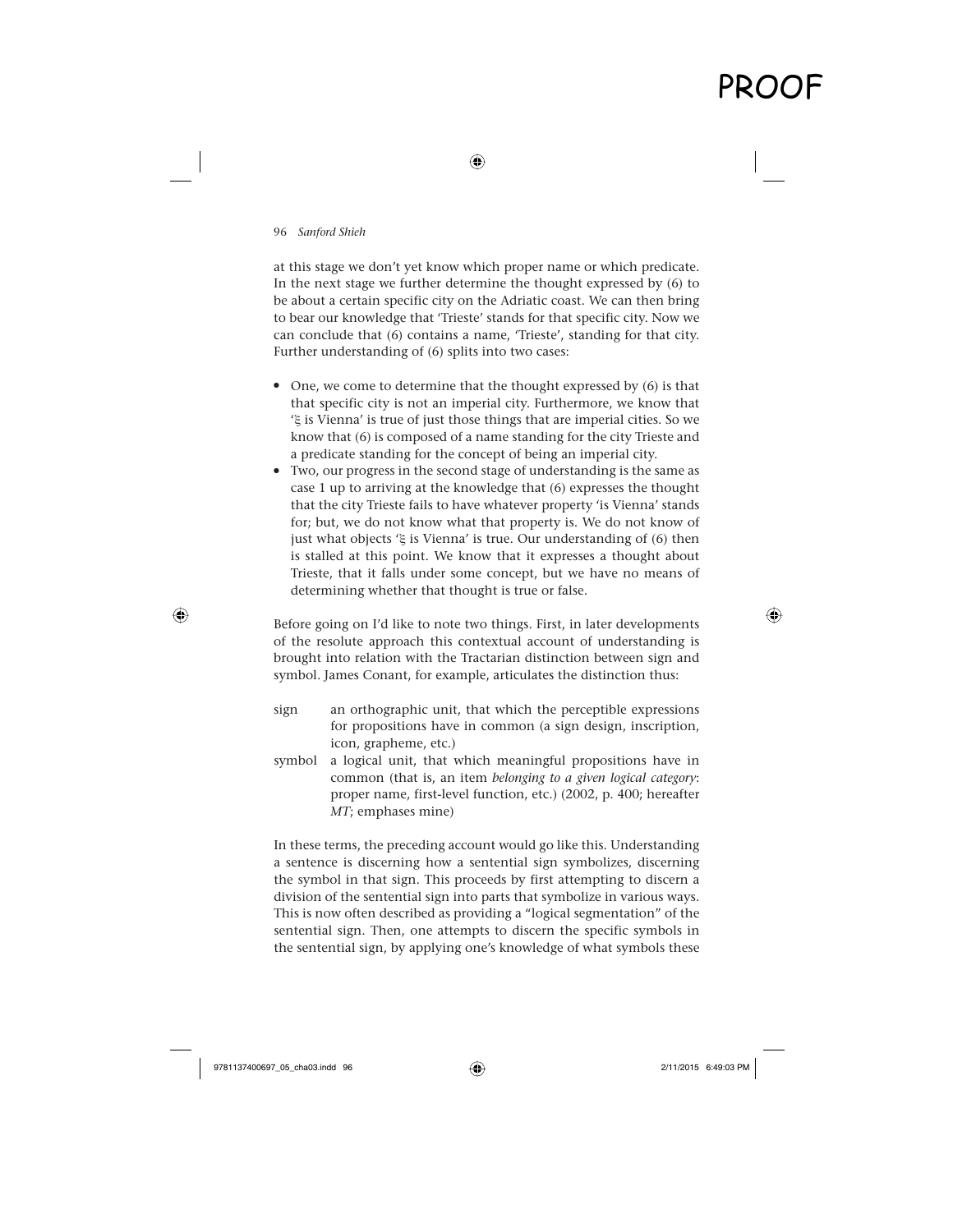⊕

⊕

#### *How Rare Is Chairman Mao?* 97

logical parts might be, to discern the specific symbol that the sentential sign is.

Second, on this account of understanding it doesn't seem quite right to say that the parts of sentences *get* their meanings from the meanings of sentences in which they occur. For, knowledge of the meanings or references of words plays a significant role in the second stage of understanding. This feature of Diamond's account persists in later developments of Austerity. Conant, for example, claims that although to understand a new sentence we "must ask ourselves on what occasion we would utter this sentence and what, in that context of use, we would then mean by it," in answering this question "we still rely upon our familiarity with the way words (signs) ordinarily occur (symbolize) in propositions to fashion a segmentation of the propositional sign in question" (MT, pp. 403-4). Indeed, he claims that this reliance is not optional: "In the absence of any familiarity with the way words (signs) ordinarily occur (symbolize) in propositions, we would have no basis upon which to fashion possible segmentations of propositional signs, and hence no way to recognize ... the symbol in the sign" (MT, p. 445, note 84). Neither Diamond nor Conant seems to suggest that this knowledge of meanings of words is reducible to or explainable in terms of knowledge of meaning of sentences. The only thing on which the account insists is that application of this knowledge depends on knowledge of thoughts expressed by sentences. So perhaps the reading of *CP* that emerges from this contextual account of understanding is that the meanings of words in their occurrences in sentences is constrained by the meanings of those sentences. It remains the case that meaning is not context-independent because a sentence may constrain a word occurring therein to shift its meaning from its usual or established meanings.

### **Julius Caesar and argument-places**

As we saw in the second section ('Frege and logical category shifts') above, the major problem for Diamond's ascription of Austerity to Frege is the asymmetry of his treatment of (1), as nonsense, and of (5) and (6), as category shifts. In this section we discuss Diamond's solution to this problem. Let me note to begin with, however, that the notion of weak nonsense seems to provide something of a solution. For, perhaps, Frege takes (1) also to involve a category shift on the part of 'Julius Caesar', from such occurrences as (8), where it is a proper name standing for that familiar conqueror of Gaul, to (1), whose meaningfulness requires 'Julius Caesar' to stand for a first-level concept. But, whereas Frege thought that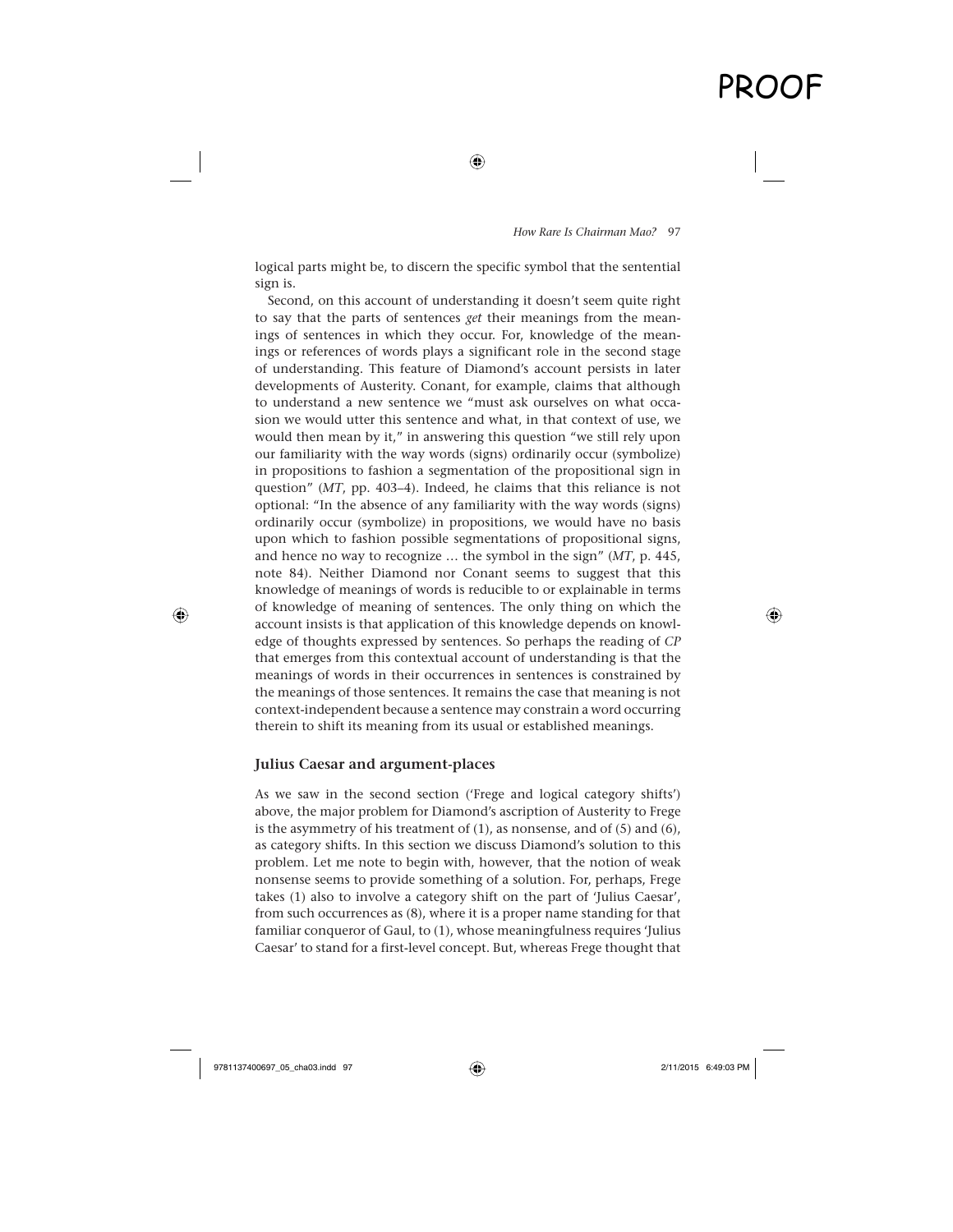⊕

 $\bigoplus$ 

### 98 *Sanford Shieh*

there is an established first-level concept meaning of 'is a Vienna', he doesn't think there is such a meaning for 'is a Julius Caesar'.

Diamond's solution is different. It depends on two notions: that of the argument-places of a concept or relation expression, and that of syntactic markers for logical category or role. Naturally she begins by outlining a certain picture of argument-places that she rejects. Consider:

- 14. Anastasia lives in Charlottesville.
- 15. Another Anastasia lives in Charlottesville.

It might seem that (14) is the result of filling the argument-place of the concept expression

16. ξ lives in Charlottesville

with the argument 'Anastasia', and (15) is also the result of filling this same argument-place of (16) with a different argument, 'another Anastasia'. Diamond, however, holds that (16), with its argument-place, is not discernible in (15). The concept expression (16) demands that its argument-place be filled with expressions with certain syntactic markers. 'Anastasia', a singular noun with no article or numeral, has the syntactic markers to be an occupant of the argument-place of (16). 'Another Anastasia', in contrast, doesn't have the markers to be an occupant of the argument-place of (16). (15), rather, is the result of filling the argument-place of

17. Another ξ lives in Charlottesville

with 'Anastasia'. What these syntactic markers mark becomes a bit clearer from the following passage:

[T]he argument place is not as it were a *place* at all. It is a place *for* a proper name or a bound individual variable, and if it has not got in it what has the *syntactical marks of use-as-a-proper-name or use-as-a-boundindividual-variable*, the 'place' simply is not there to be seen. That is, we cannot look to see what sort of expression is in the place where an expression for an argument ought to go: we can look at a combination of words to see whether it can be construed as such-and-such a concept expression *with* its argument place. (*FN*, p. 82; first emphases mine)<sup>7</sup>

The idea then seems to be this. As we saw from Diamond's account of *CP*, the sense of a sentence as a whole determines how it is composed of sub-sentential expressions. Thus, it is only because (14) can express the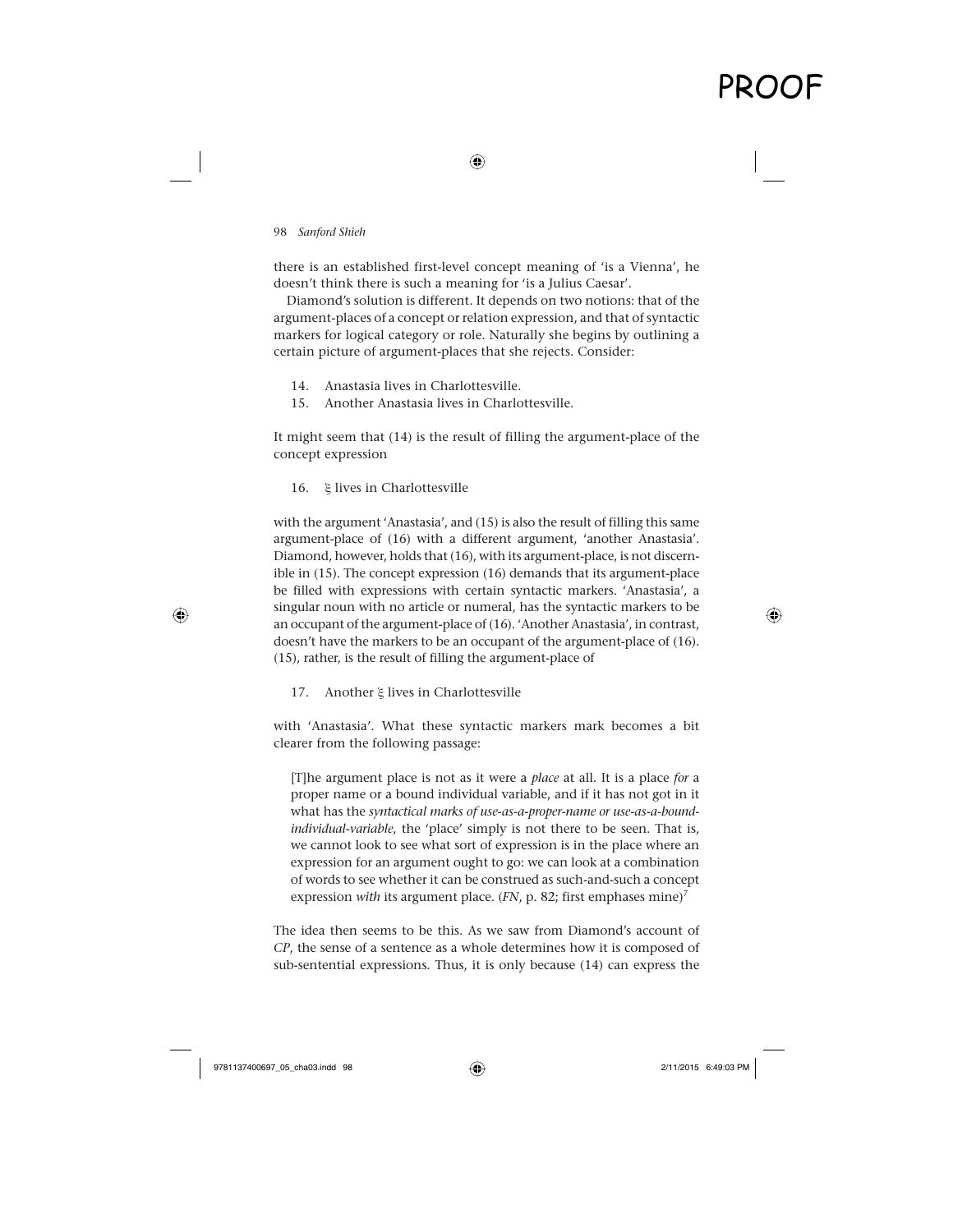⊕

 $\bigoplus$ 

#### *How Rare Is Chairman Mao?* 99

thought that what 'Anastasia' stands for falls under the concept that (16) stands for that (14) is the name 'Anastasia' filling the argument-place of (16). The syntactic markers of 'Anastasia' in (14) is what makes it possible, or how "the language" makes it possible, for (14) to express that thought, for they mark 'Anastasia' as used as a proper name in (14). The very same syntactic features – singular noun, no article, no numeral – mark 'Anastasia' as a first-level concept expression in (15), filling the argumentplace of the second-level concept expression (17) occurring in (15).

One thing that seems clear is that 'Anastasia' undergoes a category shift from (14) to (15). This shift is only possible because the syntactic markers for being an occupant of a proper name argument-place in (14) are also the markers for being an occupant of a first-level predicate argument-place in (15). That is to say, there is a possibility in the language of undergoing this category shift. But such a possibility doesn't always exist. Consider

18. The King of France lives in Charlottesville.

Since (18) can express the thought that whatever 'the King of France' stands for falls under the concept expressed by (16), 'the King of France' in (18) evidently has the syntactic markers for being an occupant of a proper name argument-place in (18). But arguably

19. Another the King of France lives in Charlottesville.

expresses no thought at all. In other words, the language does not provide the possibility for 'the King of France' to make the category shift to being the occupant of a first-level concept expression argumentplace in (19).

Diamond, I take it, holds that Frege's treatment of

1. There is Julius Caesar

as nonsense stems, in effect, from seeing it as a failed category shift from, for example,

8. Julius Caesar crossed the Rubicon in 49 BC

Diamond's interpretive hypothesis is that

Frege mistakenly thought that the only sort of argument place ever marked by the occurrence of a noun in the singular without an article or numeral or other explicit indicator is that of a first-level concept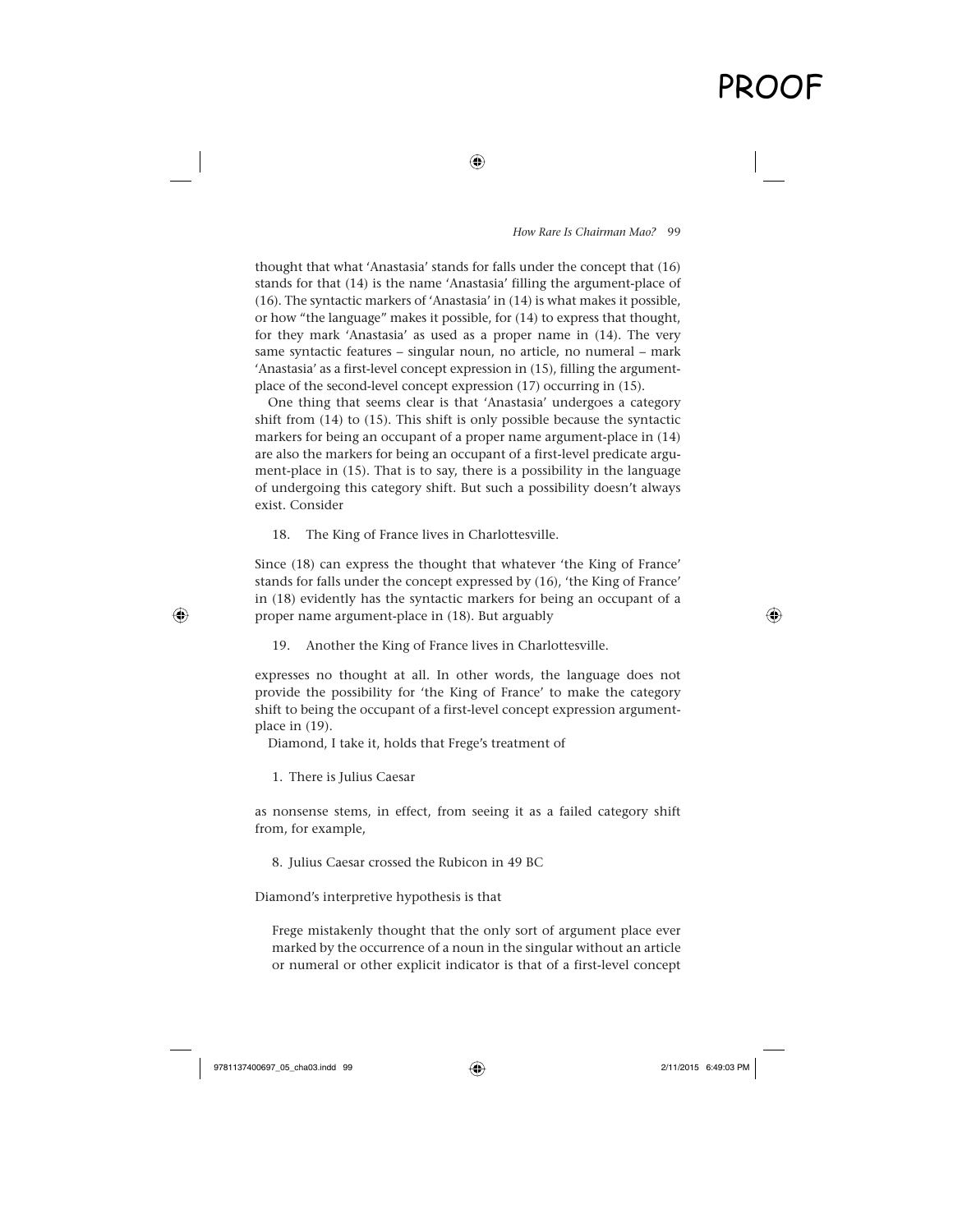⊕

⊕

#### 100 *Sanford Shieh*

or relational expression. The second-level concept expression we can recognize in 'There is a horse' cannot therefore be recognized if we replace 'a horse' by a noun with what we might call the null indicator, like 'Julius Caesar.' (FN, p. 84)

The reason why this is a mistake is that certain mass terms – her example is 'brandy' can occur with the "'null indicator"' to mark both first-level and second-level function argument places.

On Diamond's hypothesis, Frege in effect sees (1) as involving the failure of a presupposition of the view of category shifts discussed in the second section ('Frege and logical category shifts') above: the shift of 'Vienna' from (7) to (5) and (6) depends on "an established possibility *in the language* of using what are normally proper names as concept words." Frege holds that it is not always possible for what normally counts for him as a proper name to be used as a predicate in any given sentential context. In particular this possibility does not exist for 'Julius Caesar' in (1). She also thinks that Frege is wrong about the specific case of 'Julius Caesar' in (1). But, whether Frege is right or not, the important question is: what happens when this presupposition fails? Supposing Frege is right, and 'Julius Caesar' cannot make the shift into being a first-level predicate required for (1) to express a thought. Does it follow that it remains a proper name in (1)? If it does, does it not follow that (1)'s failure to express a thought derives from the logical category of these words clashing with the logical category of the remaining words?

Diamond naturally rejects this line of thinking. In the case of 'the King of France' in (19), where "we have not got the syntactical markers of the argument place" of the second-level concept expression (17), "we have not got the argument place *or* the concept expression" (*FN*, p. 82). Specifically,

[t]he concept expression [(17)] has, written into it, the means of recognition of the argument place – not through what kind of thing the expression there must stand for, but, with complete generality, what sort of expression it must look like. Whatever expression is there of that pattern, the reference of the whole will depend on the first-level concept it stands for – and that is what it is for it to be a term for such an item. On this view, then, [(19)] does not contain any expression *in a gap in* another: it is simply a mess. (*FN*, p. 83; emphasis in original)

Thus, where a word or phrase cannot make a required category shift in a sentence, neither that phrase nor the remaining words of the sentence

9781137400697\_05\_cha03.indd 100  $\bigoplus$  2/11/2015 6:49:03 PM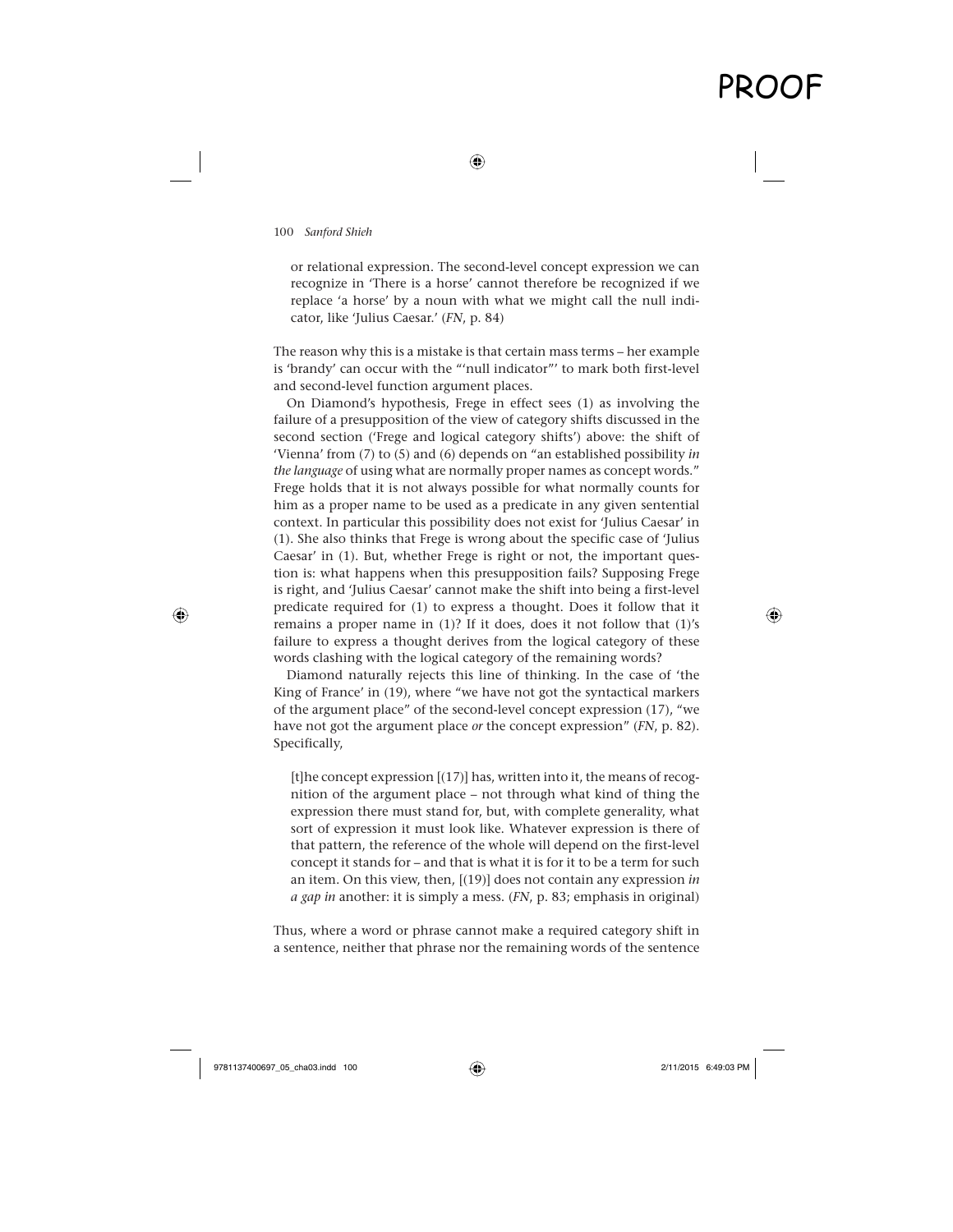◈

⊕

### *How Rare Is Chairman Mao?* 101

are properly speaking expressions at all, and so do not belong to logical types at all. *A fortiori*, there is no clash in the logical types of expressions in the sentence. These sentences are logically distinct from those I've been calling weak nonsense. None of their parts belong to any logical category, nor, naturally do they have any reference. On the official view of Austerity, strictly speaking only these sentences, or better, these sentence-like sequences of letters and blanks, are nonsense.

The account of syntactic markers and argument places leads to Diamond's view of another aspect of Frege's attitude toward ordinary language, in contrast to Begriffsschrift:

In a *Begriffsschrift* there will be completely unequivocal ways of making an argument place recognizable – but not so in ordinary language. That is, although it is possible (on the view I am ascribing to Frege) to make clear how the argument place of any concept or relational expression is indicated, even in ordinary language, there is no guarantee that argument places of fundamentally different kinds will always be marked in distinct ways. Frege himself points out, for example, that the (German) singular definite article does not always indicate that the noun which follows it stands for an object, and he suggests that what the plural definite article indicates is even less capable of simple formulation in a rule.

Natural language is *untidy* in its argument place indicators. (*FN*, p. 84)

Diamond again contrasts this reading of Frege with Dummett's reading. Here the contrast is with Dummett's claim that "'[n]atural language constantly violates [Frege's] principle that an expression which is by its sense incomplete cannot occur without its argument-place" (FPL, p. 51). On Diamonds reading, the Fregean principle is not violated by natural language, because there is no "identification of a function expression in natural language except *with* its argument place or places; … whatever the general form of the syntactical indicators of its argument places may be, that general form is part of the expression for the function" (*FN*, p. 84). Moreover, in a footnote she says that Dummett's overall position is "not easy to understand," referring to two places in *FPL* :

[I]f an attempt at rendering some incomplete expression of given type had the wrong number or types of argument-place, it simply could not be recognized as a rendering of that incomplete expression. (50)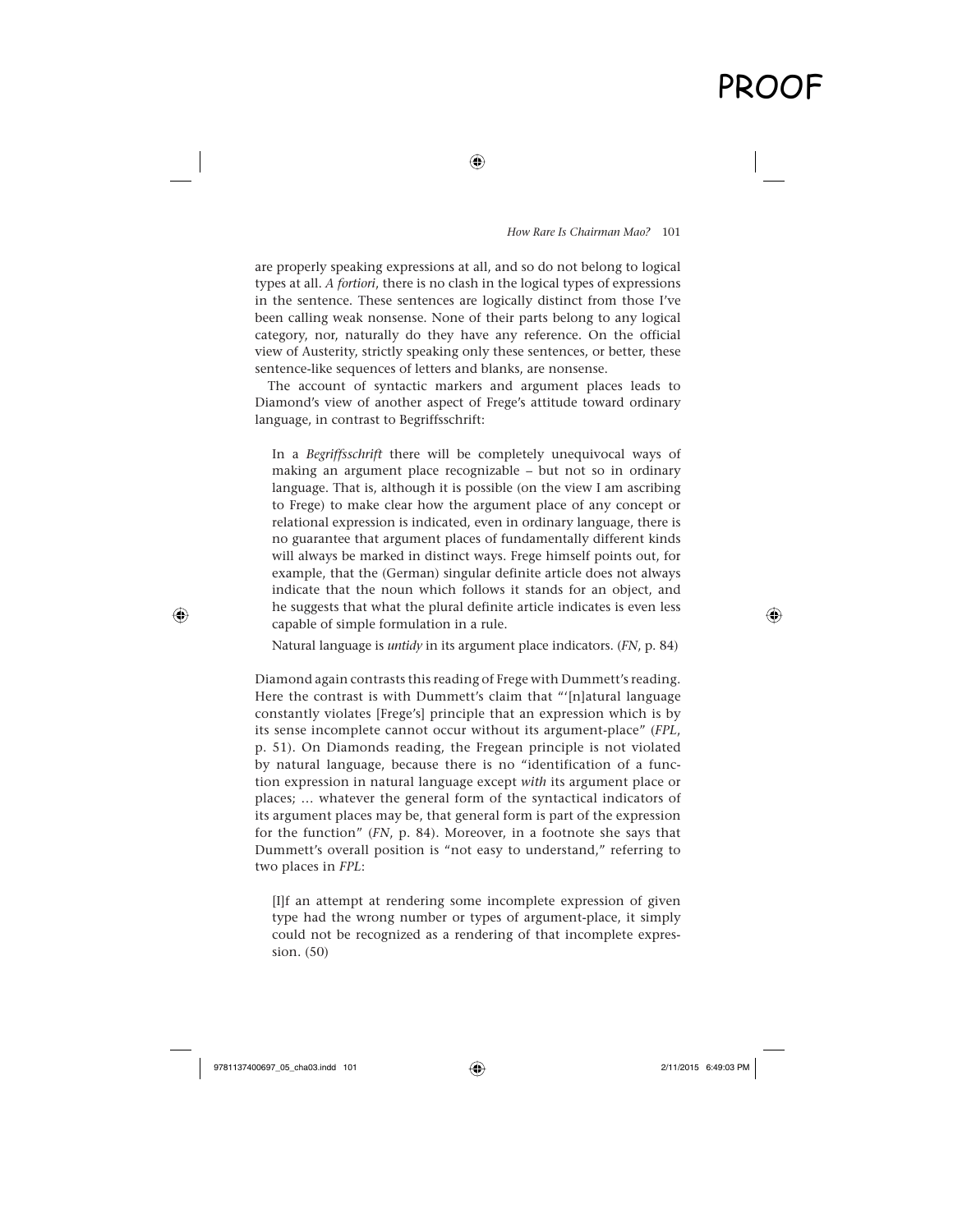⊕

⊕

### 102 *Sanford Shieh*

[I]n Frege's eyes, if an [incomplete] expression were to occur without the correct number and types of argument-place, it could not be recognized as the same expression again. (178)

I take Diamond's criticism to be this. In these passages Dummett seems to hold that "an expression can be identified as one with a certain sort of incompleteness only with its argument places" (FN, p. 92, note 14). Yet when he takes

ordinary adjectives in attributive position as [incomplete] expressions … occurring without their argument places – which makes it seem as if the *word* 'blue' (say) has a sense of a certain sort which then requires it (and this requirement is then not adhered to in ordinary language) to come accompanied by an argument place of a certain sort. (ibid.)

But, "no word or words needs completion," so how can the word 'blue' be identified as a particular sort of incomplete expression? Based on the two passages from *FPL* it seems that according to Dummett one can identify 'blue' as a particular incomplete expression only if it occurs with the correct number and types of argument place. That is, such expressions of natural language as attributive adjectives don't violate Frege's principle after all.

### **Dummett on the Context Principle**

Since the reading of Frege's *CP* is central to Diamond's Austerity, I want to begin our examination of her differences with Dummett by looking at his account of this principle. We saw Dummett dismissing what he takes to be Quine's view of the principle, the "slogan" that "the unit of significance is not the word but the sentence," as either absurd or truistic. But if we continue reading past this dismissal, we find Dummett saying

It must be conceded that no philosopher before Frege had succeeded in presenting an account of meaning which displayed the reason for the truth of [Quine's] slogan, … in that sense of that slogan in which it is a truism. …. That, however, is no defence for ascribing to Frege a crude slogan in place of the careful formulation of the matter which he in fact provided.

Frege's account, if it is to be reduced to a slogan, could be expressed in this way: that in the order of *explanation* the sense of a sentence is primary, but in the order of *recognition* the sense of a word is primary. ( *FPL* , p. 3–4)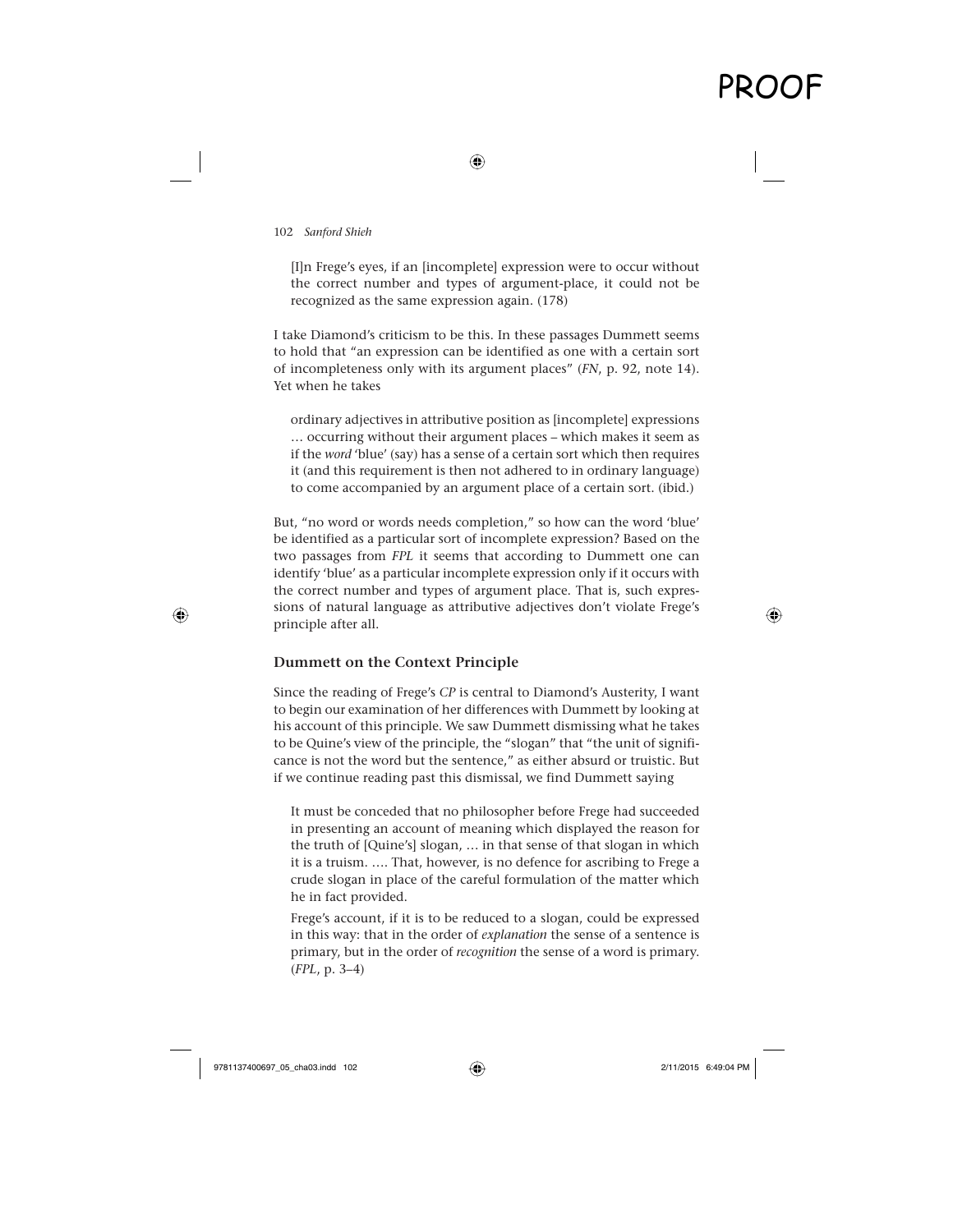⊕

⊕

#### *How Rare Is Chairman Mao?* 103

Dummett, it turns out, objects to the Quinean slogan primarily because it fails to reflect how, on Frege's view, the primacy of sentence sense is consistent with the productivity of understanding. The primacy of word sense in the order of recognition is the compositional explanation of this productivity:

We … derive our knowledge of the sense of any given sentence from our previous knowledge of the senses of the words that compose it, together with our observation of the way in which they are combined in that sentence. It is this which I intended to express by saying that, for Frege, the sense of the word is primary, and that of the sentence secondary, in the order of recognition: any theory of meaning which is unable to incorporate this point will be impotent to account for the obvious and essential fact that we can understand new sentences. ( *FPL* , p. 4)

The primacy of sentence sense in the order of explanation, in contrast, is this:

Since it is only by means of a sentence that we may perform a linguistic act – that we can say anything – the possession of a sense by a word or complex expression short of a sentence cannot consist in anything else but its being governed by a general rule which partially specifies the sense of sentences containing it. If this is so, then, on pain of circularity, the general notion of the sense possessed by a sentence must be capable of being explained without reference to the notion of the senses of constituent words or expressions. This is possible via the conception of truth-conditions: to grasp the sense of a sentence is, in general, to know the conditions under which that sentence is true and the conditions under which it is false.

Of course, this highly generalized notion of the contribution made by a word to determining the sense of a sentence in which it occurs is merely programmatic: to give it any substance, we have first to categorize words and expressions according to the different *kinds of contribution* they can make to the sense of sentences containing them, and then give, for each such category, a general account of the *form taken by the semantic rule* which governs them. (*FPL*, p. 4–5; emphases mine)

What is explanatorily fundamental is the notion of truth conditions of a sentence, that is, its sense. The sense of any sub-sentential expression is the contribution it makes to determining the truth conditions of sentences in which it occurs. This idea of contribution to truth conditions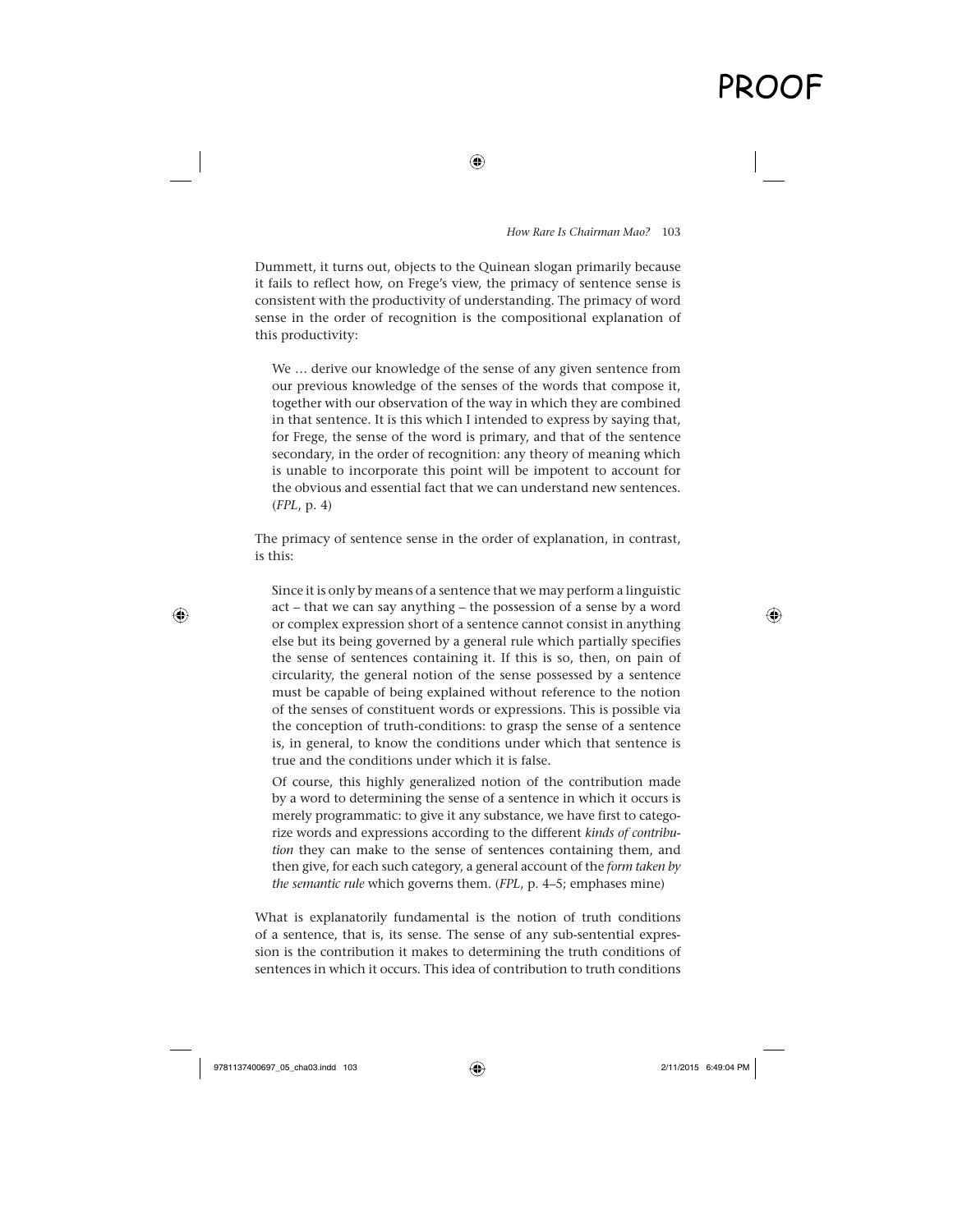⊕

⊕

#### 104 *Sanford Shieh*

is made more precise through a categorization of different "kinds of contribution," and "the form of the semantic rule" governing expressions belonging to each kind. I take it that this categorization of kinds of contribution is logical categorization, that is, types of logical role, thus: proper name, first-level concept expression, first-level relation expression, and so on. The "form" of semantic rule is how an expression of a given logical type affects the truth conditions of sentences containing it. The form of semantic rule for proper names, for instance, is that the truth conditions of thoughts expressed by sentences containing such an expression is determined, in part, by an object to which the name is related. This relation is "standing for the object," but this relation is not independent of the senses of sentences: "w]e know what it is for a name to stand for an object only by knowing how to determine the truth-values of sentences containing the name, a piece of knowledge which can be expressed in terms of that relation between name and object" ( *FPL*, p. 6).

This account of sub-sentential sense is consistent with the productivity of understanding because although

we cannot grasp the sense of a word otherwise than by reference to the way in which it *can* be used to form sentences[,] we understand the word independently of *any particular* sentence containing it. Our understanding of any such particular sentence is derived from our understanding of its constituent words, which understanding determines for us the truth-conditions of that sentence; but our understanding of those words consists in our grasp of the *way* in which they *may* figure in sentences in general, and how, in general, they combine to determine the truth-conditions of those sentences. (*FPL*, p. 5; emphases mine)

The last sentence quoted is critical. It tell us that understanding a word is grasping a "way" in which the word "may figure in sentences in general." To understand the significance of this, note first that this "way" is its logical role in sentences. To understand 'Vienna', for instance, is to know that sentences containing it may be determined as true or false by, *inter alia*, how things are with a certain city in central Europe; that is, to know that this word can play the logical role of a proper name in sentences. Next, note that Dummett speaks here of the logical role the word "may" or "can" have, *not* the logical role it *must* have. That is to say, it doesn't follow from Dummett's view that, given a grasp of 'Vienna' as a proper name standing for a specific city, we *must* understand 'Vienna' in

6. Trieste is no Vienna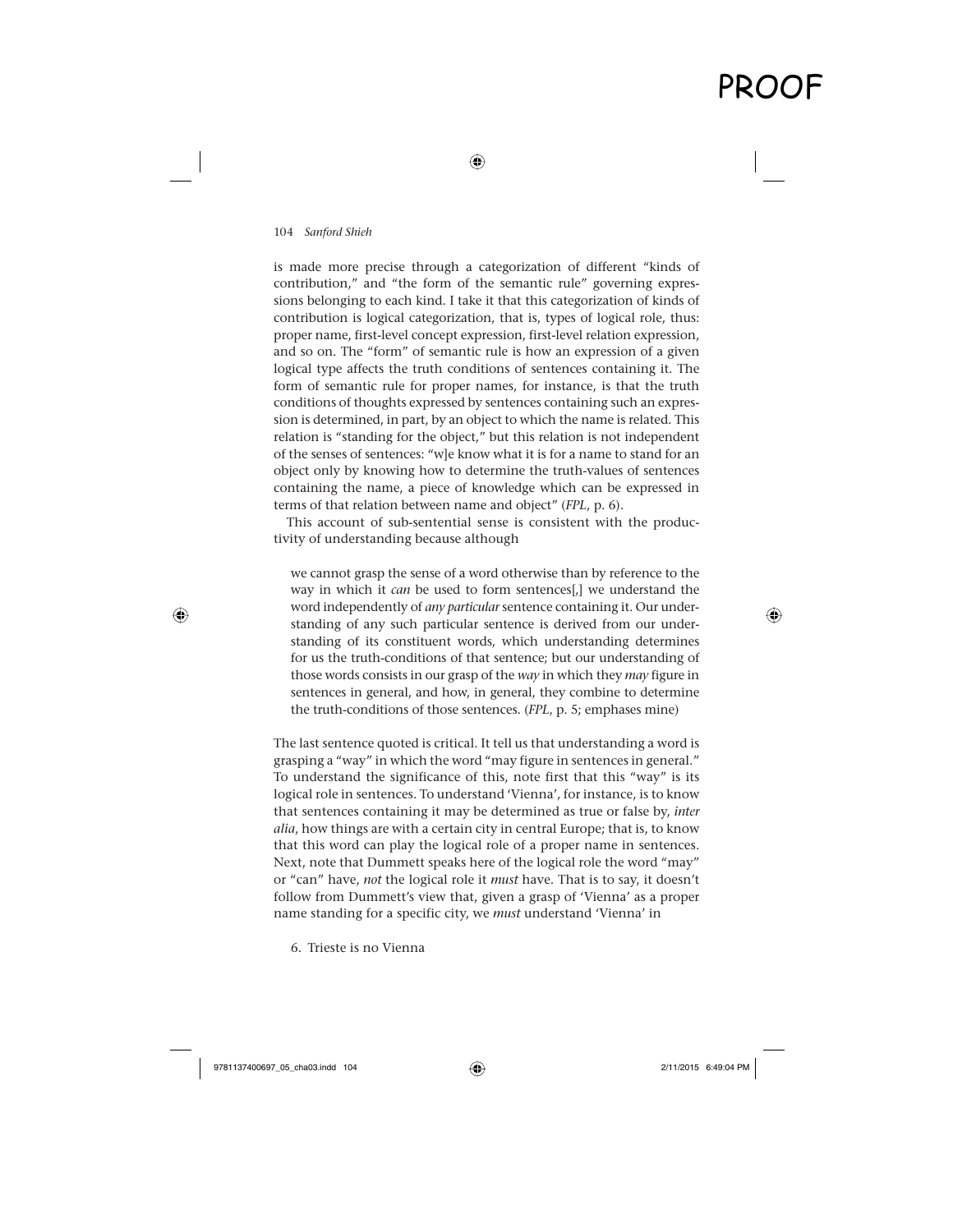⊕

⊕

#### *How Rare Is Chairman Mao?* 105

to be playing the logical role of a proper name. Rather, it is open, on this view, that we may come to see that 'Vienna' in this sentence is *not* playing the role of a proper name, perhaps by realizing that a sentence with this syntactic structure is not determined as true or false by some unique object to which 'Vienna' is related. The conclusion we would have to reach is that the grasp of 'Vienna' we already have doesn't suffice for understanding this sentence, that is, we don't understand the word 'Vienna' as it occurs in this sentence. To the extent that we can make sense of this sentence, we will have to take 'Vienna' in this sentence to be a different word, different "in a logical rather than a typographical sense," from the word 'Vienna' we already grasp. The point, in general, is that on this context-independent view of sense, the sense of a word gives us a permission rather than a commandment for discerning a specific logical role in the sentences in which that word occurs. Thus, in fact, Dummett's view allows for shifts of logical role, so it's not clear that it is committed to the first thesis of Substantiality.

Indeed, all this might have already seemed obvious. Diamond describes the difference between the logical role of 'Vienna' in (7) and the logical role of 'Vienna' in (5) and (6) as a shift in role. Of course there is no disputing that the sequence of letters 'V' $\cap$ 'i' $\cap$ 'e' $\cap$ 'n' $\cap$ 'a' has different roles in these sentences. But Diamond evidently wants to say something stronger: the *word* 'Vienna' has different types of senses in these sentences, for, otherwise, it's unclear how Frege's treatment of sentences (5)–(7) goes against the (sentential) context-independence of sense. But this conception of the difference in role of two occurrences of this sequence of letters is not mandatory. We can equally coherently take this difference to be the occurrence of distinct but homonymous words in (7) and in (5) and (6). But then it is not that a single word has different senses when it occurs in different sentential contexts; it is, rather, that different words, with different context-independent types of senses, but both spelt 'V' $\cap$ 'i' $\cap$ 'e' $\cap$ 'n' $\cap$ 'a', occur in these sentences. 8

I would like to note in passing that an apt description of Dummett's context-independent view of sense may be adapted from *Tractatus* 2.0122:

The thing is independent, in so far as it can occur in all possible circumstances, but this form of independence is a form of connexion with the atomic fact, a form of dependence. (It is impossible for words to occur in two different ways, alone and in the proposition.)<sup>9</sup>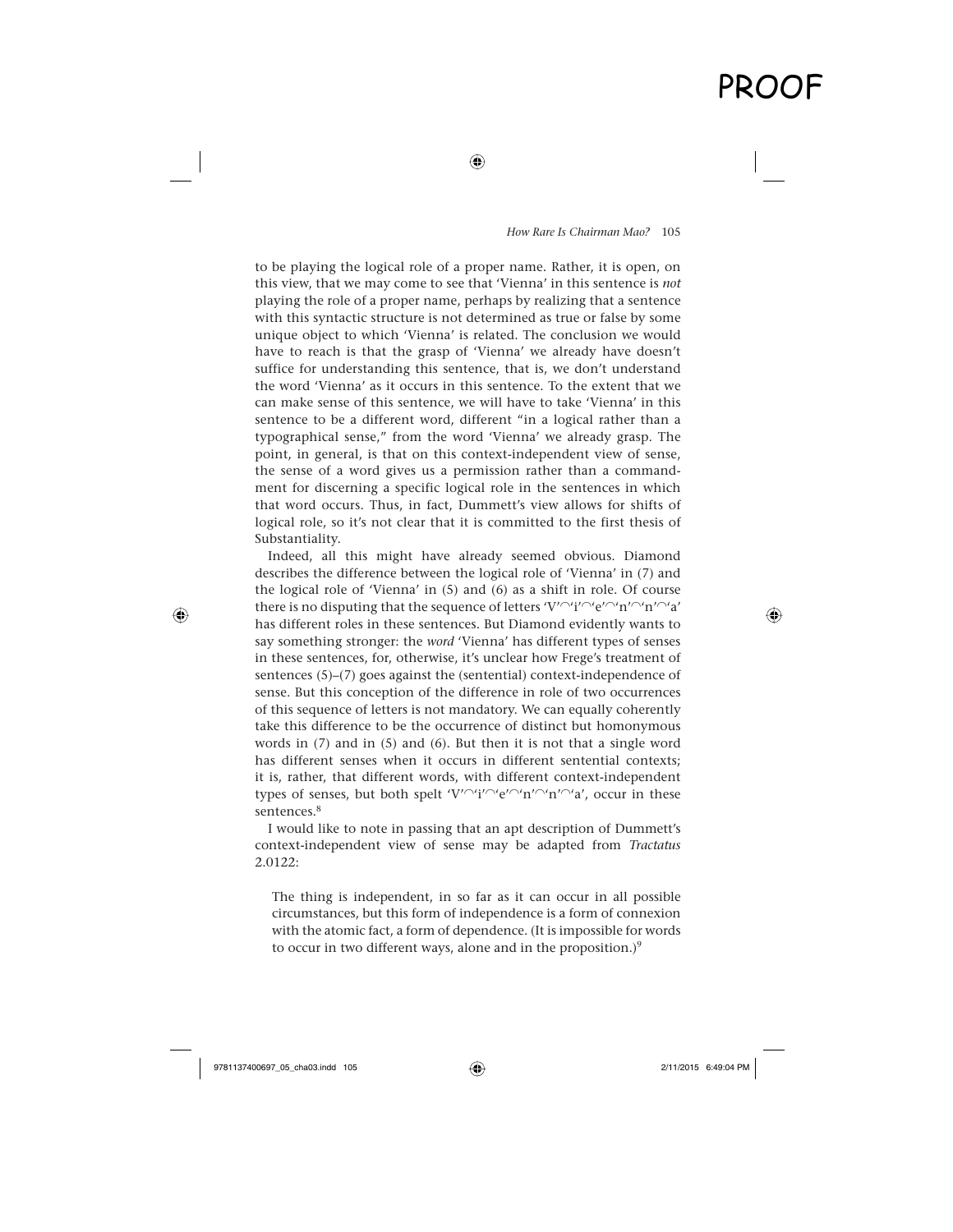⊕

⊕

#### 106 *Sanford Shieh*

The sense of a word is independent, because it can play a role in truthvalue determination in more than one sentence, one sentential "circumstance." But this is a form of dependence, because there is no more to this sense than the truth-value determination role it can play in sentences.

Now it may be that Diamond would still find the present account of Dummett's views problematic, for she appears to have an argument against this context independent conception of sense. She takes Dummett to hold that whenever the sense of an occurrence of a word in a sentence is not fixed by general rules we have a case of ambiguity, where the "sense of an ambiguous word is not determined by the context; rather, the context provides grounds for guessing which sense is intended" (FPL, p. 268). Against this Diamond objects,

In a case like [sentence (6),] 'Trieste is no Vienna' there is no question of *guessing* from the context or anything else what the role of 'Vienna' is. Further, we can recognize such cross-category equivocation even when the term in question has not antecedently been given two senses. That is, even if 'Vienna' has only been given the sense of a proper name, the last word in 'Trieste is no Vienna' is not a word whose sense is that of a proper name, occurring with the wrong sort of role or in the wrong sort of place. That word, there, is a concept word, and has, on our hypothesis, no specified sense as such. (*FN*, p. 88)

This objection misconceives the notion of ambiguity Dummett has in mind. He is not thinking of classic cases of ambiguity, such as the word 'bank' in

Dummett left the bank at 1pm

In such cases one does indeed have to guess or infer from the context what is the sense, the logical role of 'bank', because, to put it in Diamond's terms, none of the syntactic markers present in this sentence determines which logical role 'bank' is here playing. It is clear that (6) is not such a case; moreover, nothing in the context-independent conception of sense implies that (6) has to be understood as such a case. We see from the passage just quoted that Diamond describes two cases involving 'Vienna' and (6). First, 'Vienna' has, "antecedently," two senses. That is, before encountering (6) the speaker already knows that a sentence *S* containing 'Vienna' *may* (also) be determined as true or false by, *inter alia*, whether the bearer of a proper name *n*, occurring in *S* in the argument place of a predicate 'ξ is a Vienna' discernible in *S*, is an imperial city. If that is so, then on the Dummettian view there is no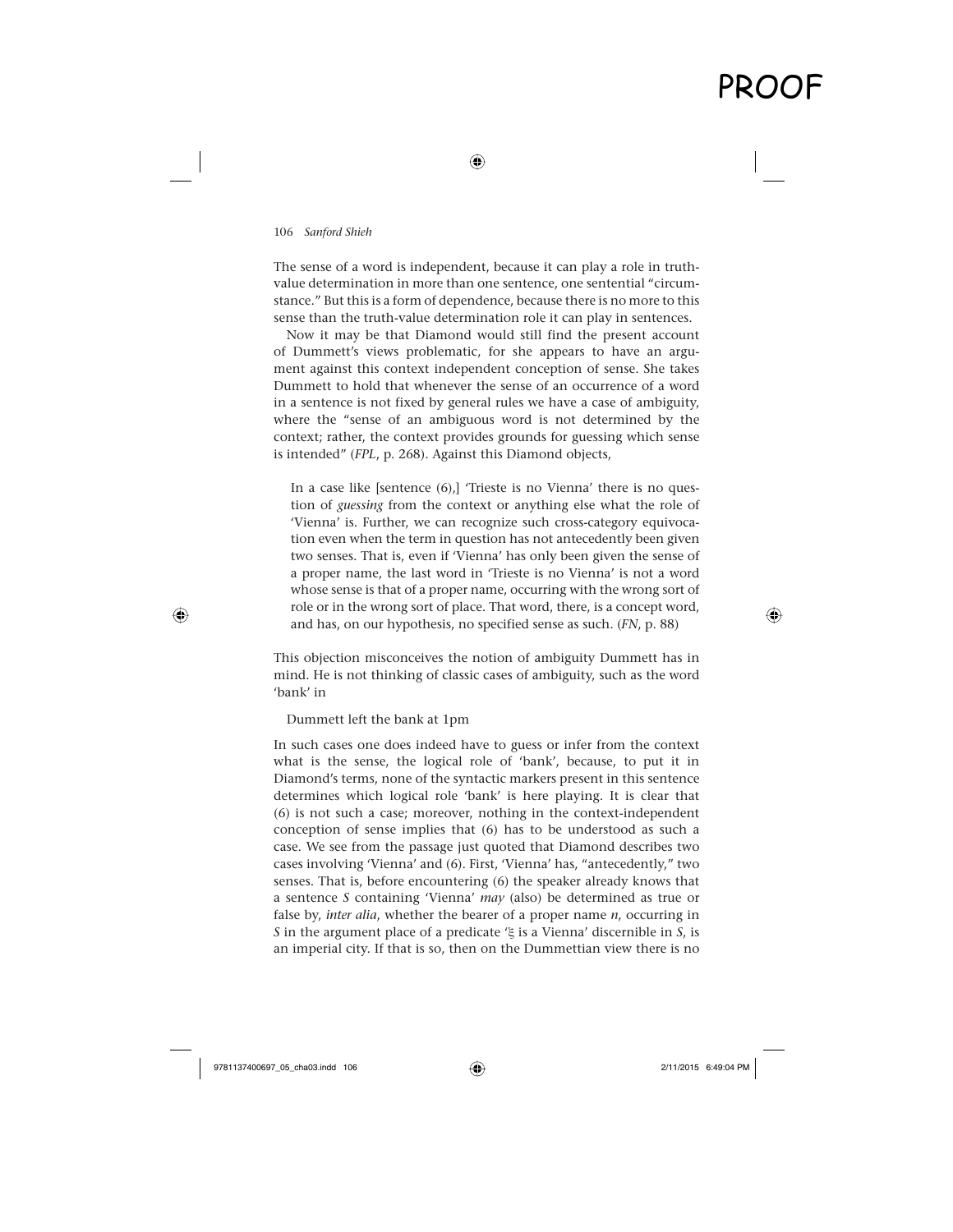⊕

⊕

#### *How Rare Is Chairman Mao?* 107

indeterminacy about the sense of 'Vienna' in (6); it occurs in (6) with the context-independent sense just described. If there is no indeterminacy, there is also no "guessing." Naturally a speaker who comes across (6) for the first time, even armed with knowledge of both senses of 'Vienna', may not immediately discern that 'Vienna' occurs in (6) with the predicate sense, and so might initially "guess" that this is the case. But that is obviously not relevant. The second case Diamond describes is one in which 'Vienna' has antecedently only a proper name sense. Here again there is no indeterminacy in whether 'Vienna' in (6) has this sense. As we have seen, on the context-independent conception 'Vienna' is not *required* to have this sense wherever it occurs, and the syntax of (6) determines that 'Vienna' doesn't occur there as a proper name. A speaker who encounters (6) knowing the one sense that 'Vienna' has would have to conclude that 'Vienna' in (6) has no specific established sense in the language, exactly as Diamond says. One might describe this as her having to conclude that 'Vienna' in (6) is not the word 'Vienna' she understands. But she may well try to work out, to "guess,"' from the context in which she encounters (6), what specific predicate 'Vienna' in (6) might have been intended to be. But again, obviously, the possibility of this "guessing" cannot be objectionable in the context-dependent conception, since it is a possibility to which Austerity is committed.

I conclude Dummett's reading of Frege's *CP* as consistent with a context-independent conception of sense is neither in tension with the phenomenon of shift in logical category nor committed to the first characteristic thesis of Substantiality.

### **Logical valency and incompleteness**

In this section we'll look at Dummett's discussion of sentence

2. Chairman Mao is rare

Recall to begin with how Diamond understands Dummett's views. Two claims she takes him to hold are:

- 1. This sentence is nonsense because it is composed of 'rare', a second-level predicate and 'Chairman Mao', a proper name, and their senses clash.
- 2. In natural languages such nonsensical sentences are allowed by grammar because natural language expressions incomplete in sense do not always occur with their argument places.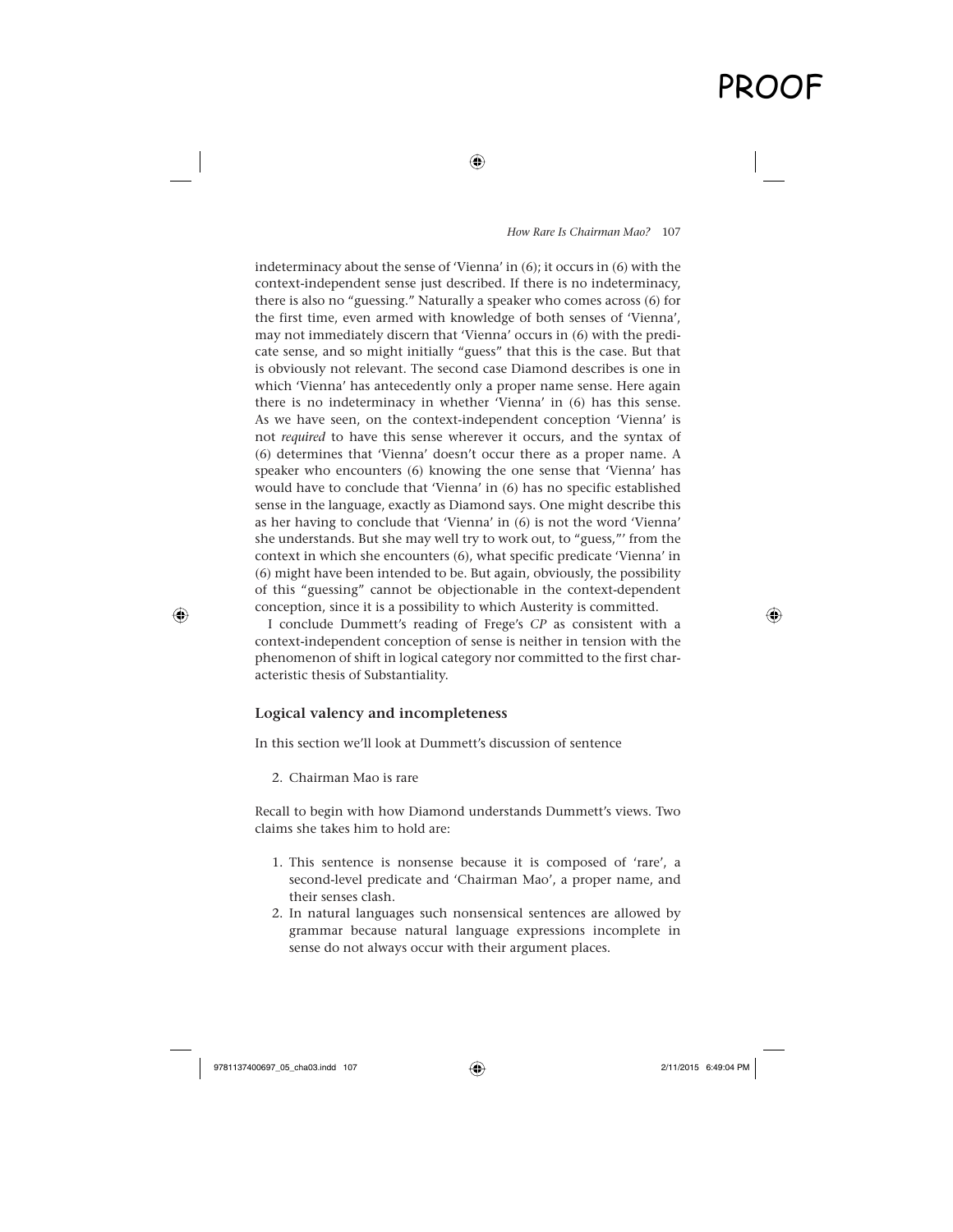⊕

⊕

### 108 *Sanford Shieh*

Her view is that even in natural languages incomplete expressions occur with indications of their argument places, and if (2) is nonsense then either 'Chairman Mao' in (2) is a first-level predicate or neither 'rare' nor 'Chairman Mao' in (2) has sense at all. Moreover, she notes that Dummett holds another claim:

3. An incomplete expression's argument places are essential to our re-identifying it as occurring in various sentences.

This, however, contradicts claim 2, the view that incomplete expressions of ordinary language don't occur with their argument places.

We will see that Dummett's position is more complex than what these three claims suggest. Let's start with the texts from which claims 1–3 are arguably derived. This is a continuous passage from *FPL*, which I break into three parts,  $[α]$ – $[γ]$ ; 3 comes from  $[α]$ , 2 from  $[β]$  and 1 from  $[γ]$ :

 [α] It is a fundamental principle of Frege's theory … that a symbol for an incomplete expression can never occur without *its argumentplace, or argument-places*, with the sole exception of a bound variable in that of its occurrences in which it occurs next to the quantifier or other operator that binds it. This principle is at once evident from Frege's whole way of regarding the language which he constructed for the purpose of logical analysis: for if an attempt at rendering some incomplete expression of given type had the *wrong number or types of argument-place*, it simply could not be recognized as a rendering of that incomplete expression. The result of adherence to this principle is that, in Frege's symbolic language, it is *not merely forbidden, but actually impossible*, to violate the distinctions of type. If, for example, we attempt to insert a first-level predicate ' $F(\xi)$ ' in the argument-place of another first-level predicate ' $G(\xi)$ ', we do not get a sentence at all, for ' $F(\xi)$ ' still contains a gap, represented by the ' $\xi'$ , which remains to be filled. If, on the other hand, we attempt to insert a proper name 'a' in the argument-place of a second-level predicate 'Mx  $\Phi(x)$ ', we are equally unable to do this, because 'a' contains no gap into which we can insert the bound variable 'x'. Thus, so far as Frege's own symbolic language is concerned, his doctrine of levels *does not so much prescribe the meaninglessness of certain expressions, as draw attention to their nonexistence*. It earns the right, however, to be called a theory of significance by the light which it throws, indirectly, upon natural language.

 [β] Natural language constantly violates the principle that an expression which is by its sense incomplete cannot occur without its argument-place. Most adjectives, for example, are either first-level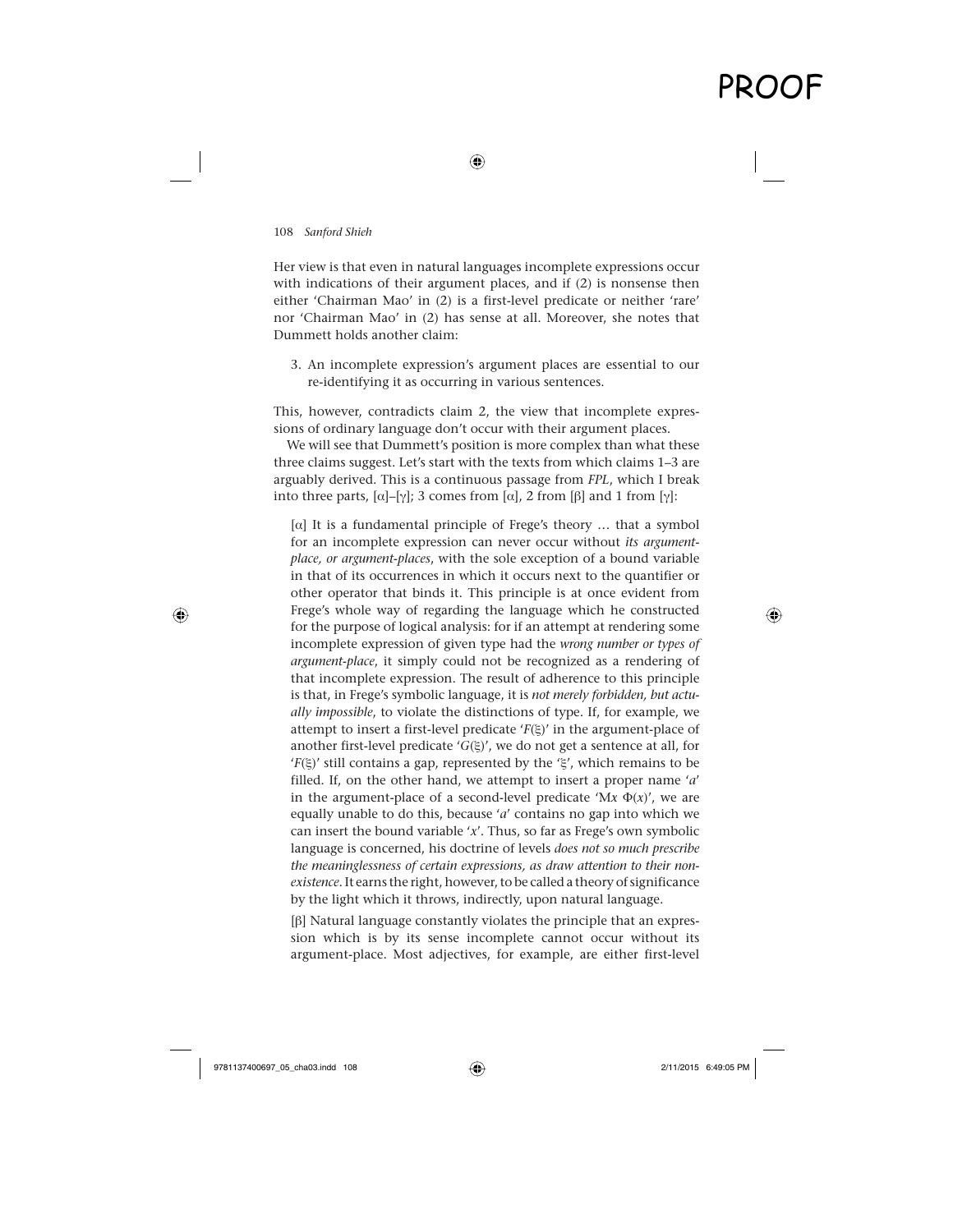◈

 $\bigoplus$ 

#### *How Rare Is Chairman Mao?* 109

predicates or first-level relational expressions with their argumentplaces suppressed. *When it is needed, the argument-place can be restored by prefacing the adjective with the copula*; and it is evident that we cannot come to understand what such an adjective means save by learning the sense of the predicate formed by attaching it to the copula – for instance, we can learn what 'slimy' means only by learning what it is for something to be slimy. Lacking the device of bound variables, however, natural language provides numerous contexts in which the adjective occurs without the copula, and thus without its argument-place: if such contexts are represented in Frege's symbolic language, the corresponding predicate will contain a bound variable (or complex pseudo-term) in its argument-place. Frege would say that we can only gain an explicit understanding of the tacit workings of natural language – *the way in which the sense of this context is related to the use of the adjective in its primary position, after the copula* – by observing how such uses of the adjective do duty for what is achieved in the symbolic language by means of bound variables.

 [γ] But, precisely because natural language violates the principle that each expression incomplete in sense must carry with it its argumentplace(s), it does become possible within natural language to form meaningless but grammatically correct sentences which *violate the distinctions of type* and *in the symbolic language could not be constructed at all*. For instance, the sentence 'Chairman Mao is rare', while perfectly grammatical, is meaningless because 'rare', though in appearance just like a first-level predicative adjective, has the sense of a second-level predicate. *The diagnosis and explanation of such failures of significance in natural language can be easily accomplished by reference to the impossibility of constructing a corresponding sentence in the symbolic language* . (*FPL*, pp. 50–1; emphases mine)

I will begin with [β], with what Dummett means by claiming that natural language "constantly violates" what I will call the Argument-Places Principle:

An incomplete expression must always occur with a specific number and types of argument-places.

Consider a sentence containing Dummett's example, the adjective 'slimy':

20. The interior robber frog is a slimy amphibian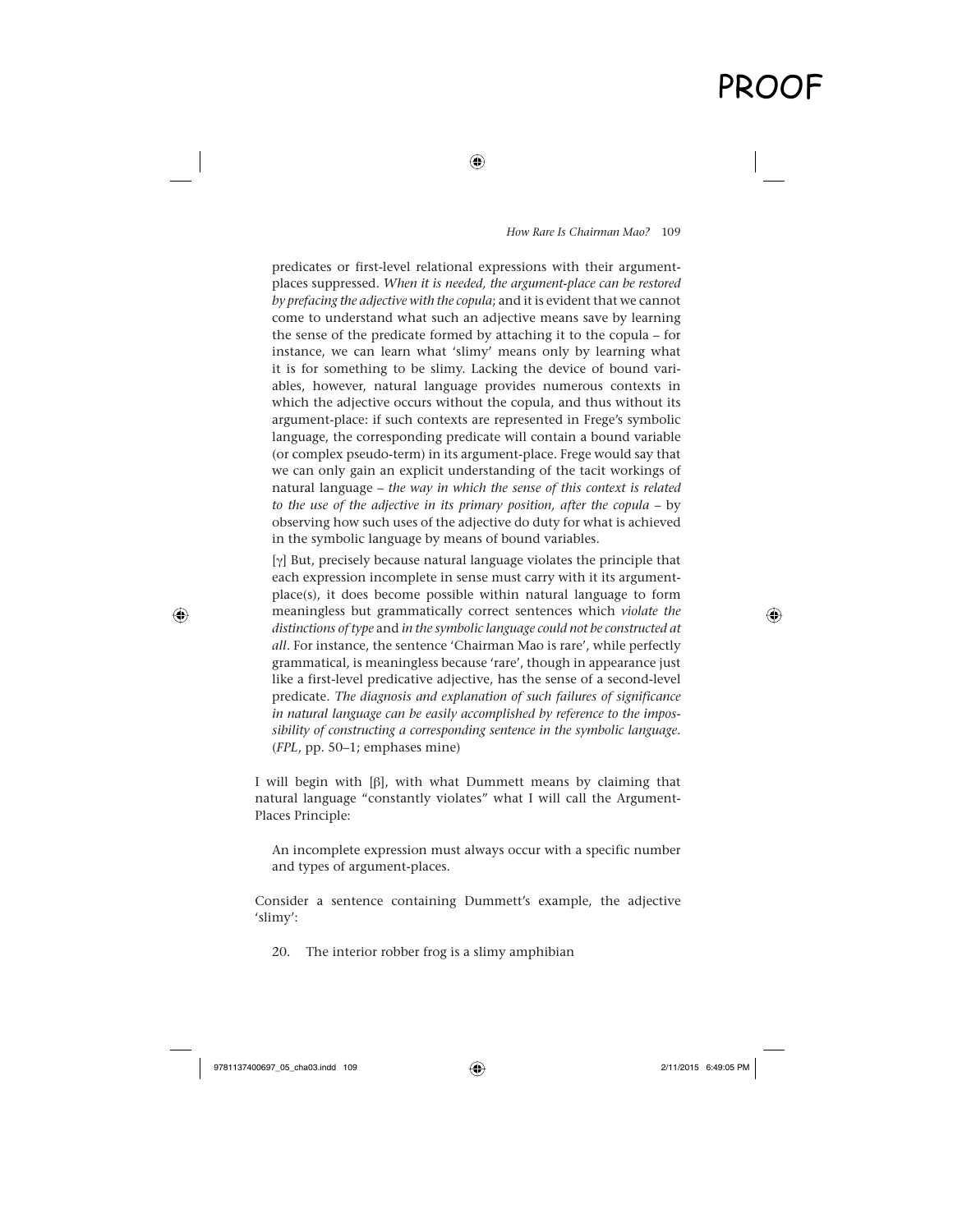⊕

110 *Sanford Shieh*

Let's ask, what argument-places are discernible in this sentence, and what are their syntactic markers? If we follow Diamond's account of

Anastasia lives in Charlottesville

we might take sentence (20) to be the result of filling the argumentplace of

21. ξ is a slimy amphibian

with 'the interior robber frog', whose use here is as a first-level concept expression, marked by the definite article. Another marker of an expression for this argument-place might be the indefinite article, for

A Kihansi spray toad is a slimy amphibian

is a meaningful sentence. Perhaps a plural noun phrase ending is also a marker, if we may suppose that in

Austin blind salamanders are slimy amphibians

we can discern the first-level concept expression (21). In none of these analyses do we discern in (20) the first-level predicate

◈

22. ξ is slimy

with its argument-place marked for a proper name. This, I take it, is part of what Dummett has in mind in taking adjectives to be first-level predicates with their argument-places "suppressed. We are only forced to see *this* predicate, (22), in sentence (20) when we observe that (20) together with

23. Chairman Mao is an interior robber frog

imply

⊕

24. Chairman Mao is slimy

and

25. Chairman Mao is amphibian

This logical connection reveals that the truth or falsity of (20) is connected to the truth and falsity of (23) and (24); for instance if (23) is true and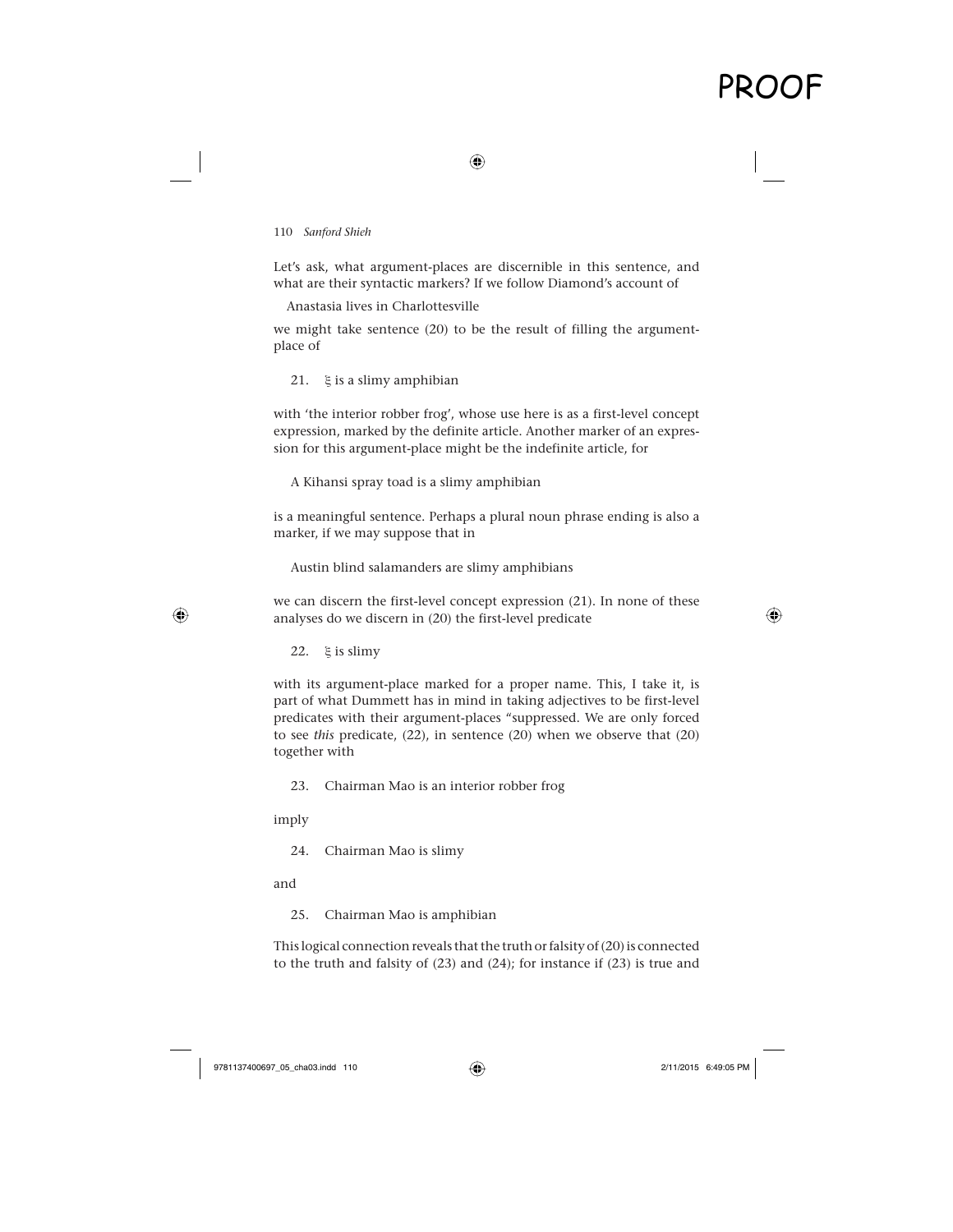⊕

 $\bigoplus$ 

### *How Rare Is Chairman Mao?* 111

(24) false, then (20) is false. Since the truth or falsity of (24) depends on what the predicate (22) is true of, this predicate plays a role in fixing the truth conditions of (20). This is made clear in a Begriffsschrift paraphrase of (20):

### $(∀x)(x$  is an interior robber frog  $⇒ (x$  is slimy & *x* is amphibian))

where (22), with its argument-place occupied by a bound variable, is a part of the sentence, because of the contribution it makes to the thought it and (20) express. So the "need" to represent the validity of an inference involving (20) compels the argument-place of 'slimy' to be "restored by prefacing it with the copula" in making explicit the thought it expresses.

Let's now move to [ $\gamma$ ]. Observe, to begin with, that (2), the sentence Dummett pronounces nonsensical, contains 'rare' prefaced with the copula. So presumably its argument-place has been restored in (2). But then it's hard to see how the nonsensicality of (2) results from violation of the Argument-Places Principle. I think we can reconstruct what Dummett might have been getting at by focusing on how he characterizes 'rare': it is "in appearance just like a first-level predicative adjective."' It looks just like 'slimy'. So

26. The interior robber frog is a rare amphibian

looks just like (20). Indeed, going by Diamond's type of analysis, it appears to result from filling the argument-place of

ξ is a rare amphibian

⊕

with 'the interior robber frog', whose use here is also as a first-level concept expression, marked by the definite article. This argument-place seem also to be marked by the indefinite article, as in

A Kihansi spray toad is a rare amphibian,

and perhaps also by a plural noun phrase ending, as in

Austin blind salamanders are rare amphibians.

Now, since 'slimy' occurs in (20) with a "suppressed" argument-place, one might think that 'rare', which looks just the same, also occurs in (26) with a suppressed argument place. This is right, but it would be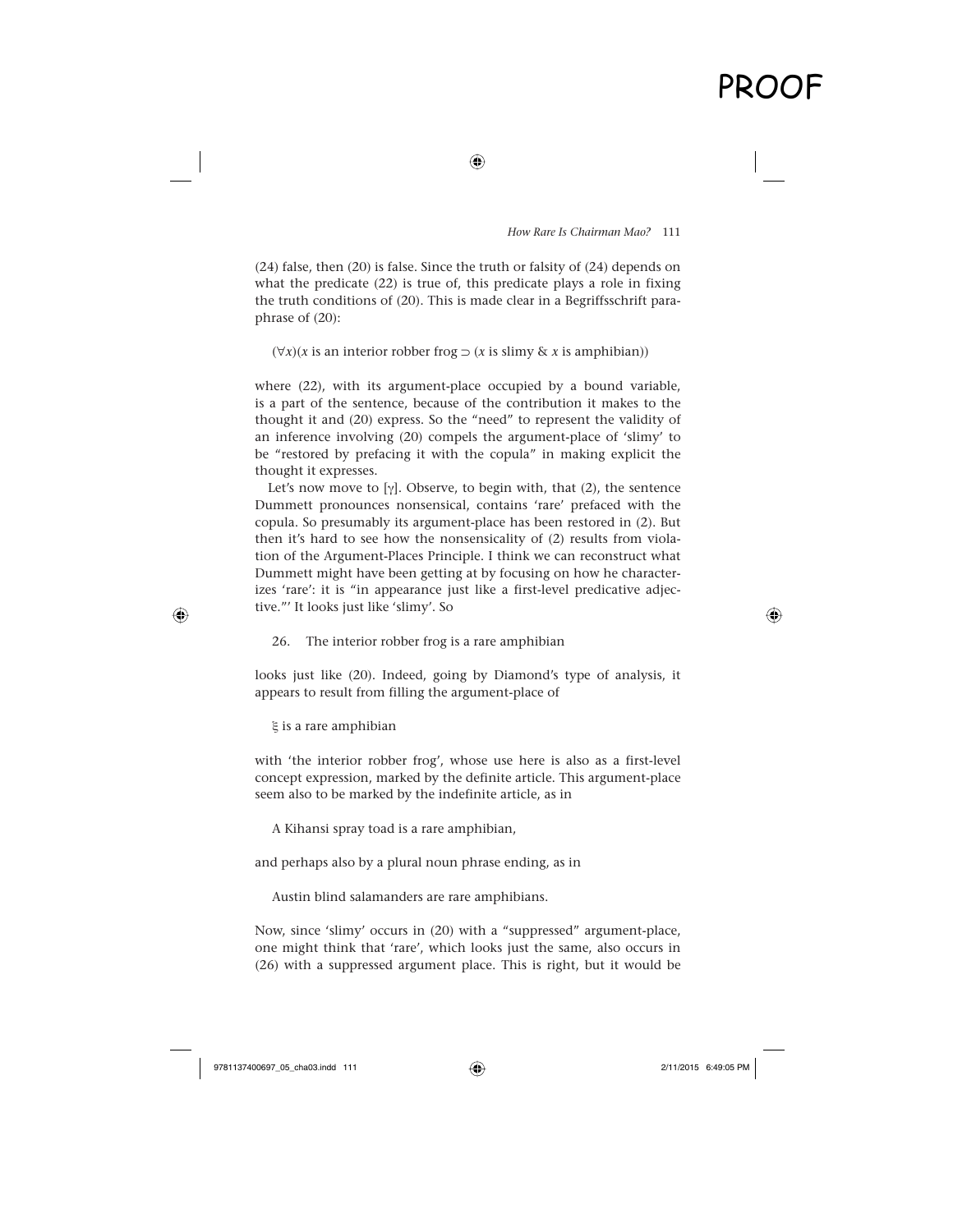◈

 $\bigoplus$ 

### 112 *Sanford Shieh*

a mistake to think that the argument-place suppressed is of the same logical type as the argument-place of 'slimy' in (20). If it were, then the presence of that argument-place in (26) would be revealed, by, for instance, the validity of inferences from (26) and

23. Chairman Mao is an interior robber frog

to

2. Chairman Mao is rare

and

⊕

25. Chairman Mao is amphibian

It is at least highly unclear that (2) follows from (26) and (23), although (25) does. The presence of the predicate 'ξ is rare' in (26) shows itself, rather, by (26)'s implying

27. The interior robber frog is rare

For if it turns out that there are millions of interior robber frogs in the world, rather than just around six hundred, (26) surely wouldn't be true. The role that 'ξ is rare' plays in (26) is made explicit in such a Begriffsschrift paraphrase as

( $∀x$ )(*x* is an interior robber frog  $\supset x$  is amphibian) & (rare<sub>*x*</sub>)(*x* is an interior robber frog)

Thus the logical role of 'rare' in (26) is quite different from that of 'slimy' in (20). Dummett's point is that not only is the argument-place of 'rare' suppressed in (26), but even with argument-place restored with the copula, as in 'ξ is rare', the *type* of argument-place is not evident; indeed, if we were to try to "render" the argument-place, with the restored copula, of this predicate in Begriffsschrift we would get something like  $E(x)$  is rare<sub>x</sub><sup>'</sup>.

So Dummett's concern with 'rare' in (2) is not really with the *absence* of an argument-place but rather with the *lack of indication of the logical type* of argument place. Natural language's violations of the Argument-Place Principle consists in there being, in general, no unequivocal indications of the existence or types of argument-places of words functioning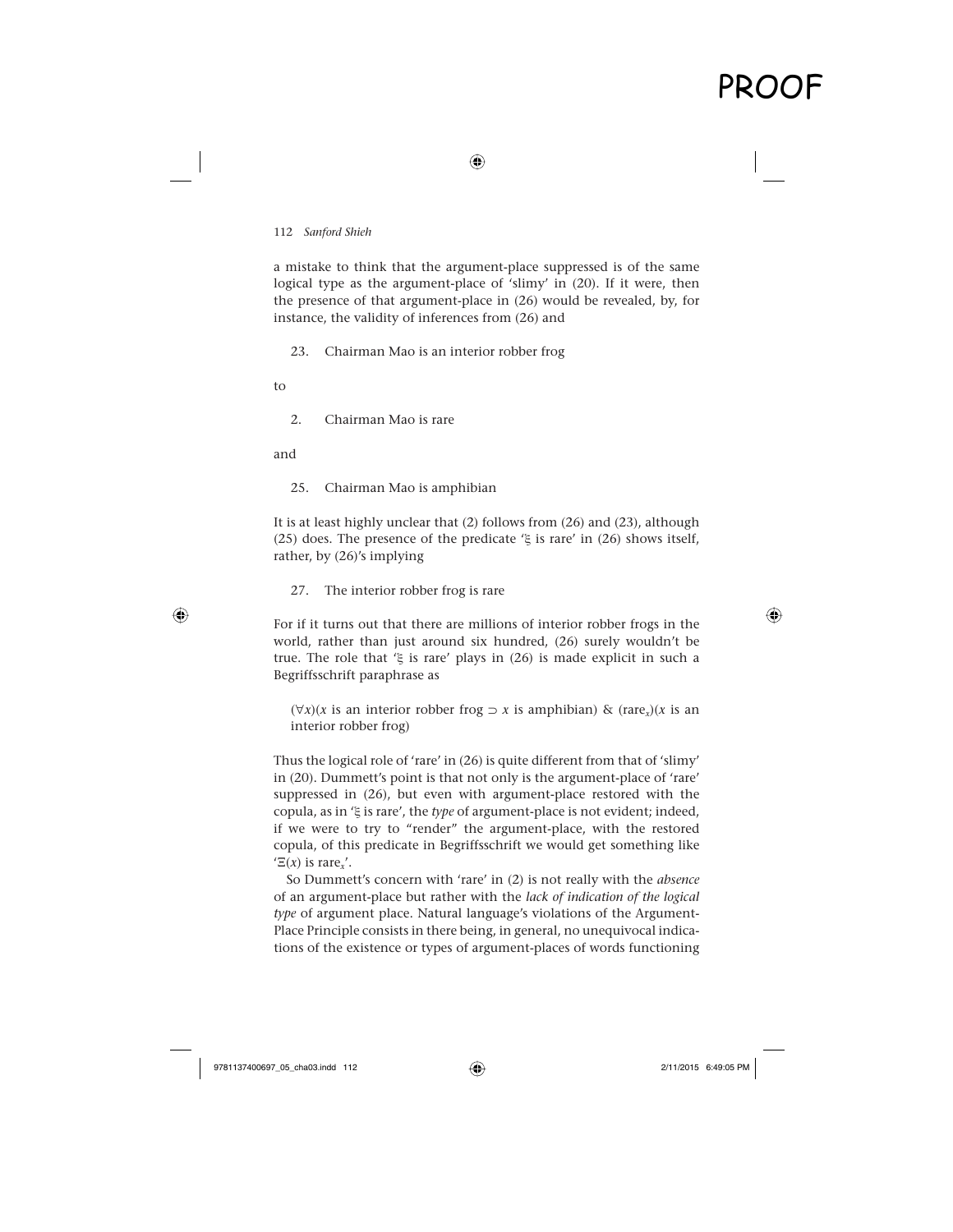⊕

⊕

#### *How Rare Is Chairman Mao?* 113

as incomplete expressions in sentences. In light of this, we can understand two claims Dummett makes in [α]. First, in natural language an incomplete expression can occur "without *its* argument-place(s)." The "its" here means "constitutive of sense"; that is, it is constitutive of the sense of a particular incomplete expression that only a specific number of expressions of specific types can fill its argument-places to produce a sentence expressing a thought. Second, the significance of the claim that "if an attempt at rendering some incomplete expression of given type had the wrong number or types of argument-place, it simply could not be recognized as a rendering of that incomplete expression" is this. (27) can perhaps be "rendered" in Begriffsschrift as

 $\frac{r}{x}$  (*x* is an interior robber frog)

But it is easy to imagine a context of utterance in which

28. The steak on Lloyd's plate is rare

would be understood in such a way that it is rendered as

 $(\exists !x)(x$  is a steak on Lloyd's plate & *x* is rare)

Here 'rare' is rendered as a first-level predicate, with a different type of argument-place from the predicate that renders 'rare' in (27). It follows that 'rare' in (28) cannot be recognized as the same incomplete expression as 'rare' in (27); that is, these are homonymous words.

What I have argued so far is that Dummett's conception of the logical shortcomings of natural language, as expressed in  $[\alpha]$  and  $[\beta]$ , does not differ substantially from Diamond' view that "argument-place indicators" of natural language are "untidy" in that "argument places of fundamentally different kinds" may not "be marked in distinct ways." But of course now we come to the critical question: if this is right, why is it that Dummett holds that some natural language sentences, such as (2), "violate distinctions of type" and are thereby meaningless, while Diamond doesn't? The answer, I now turn to argue, is that Dummett means something different by type violations than Diamond, and that, moreover, Diamond, and Austerity in general, are committed to the existence of type violations in Dummett's sense.

Let's start by observing that the only reason Dummett explicitly gives in [γ] for the meaninglessness of (2) is that 'rare' looks like a first-level predicative adjective but has the sense of a second-level predicate. How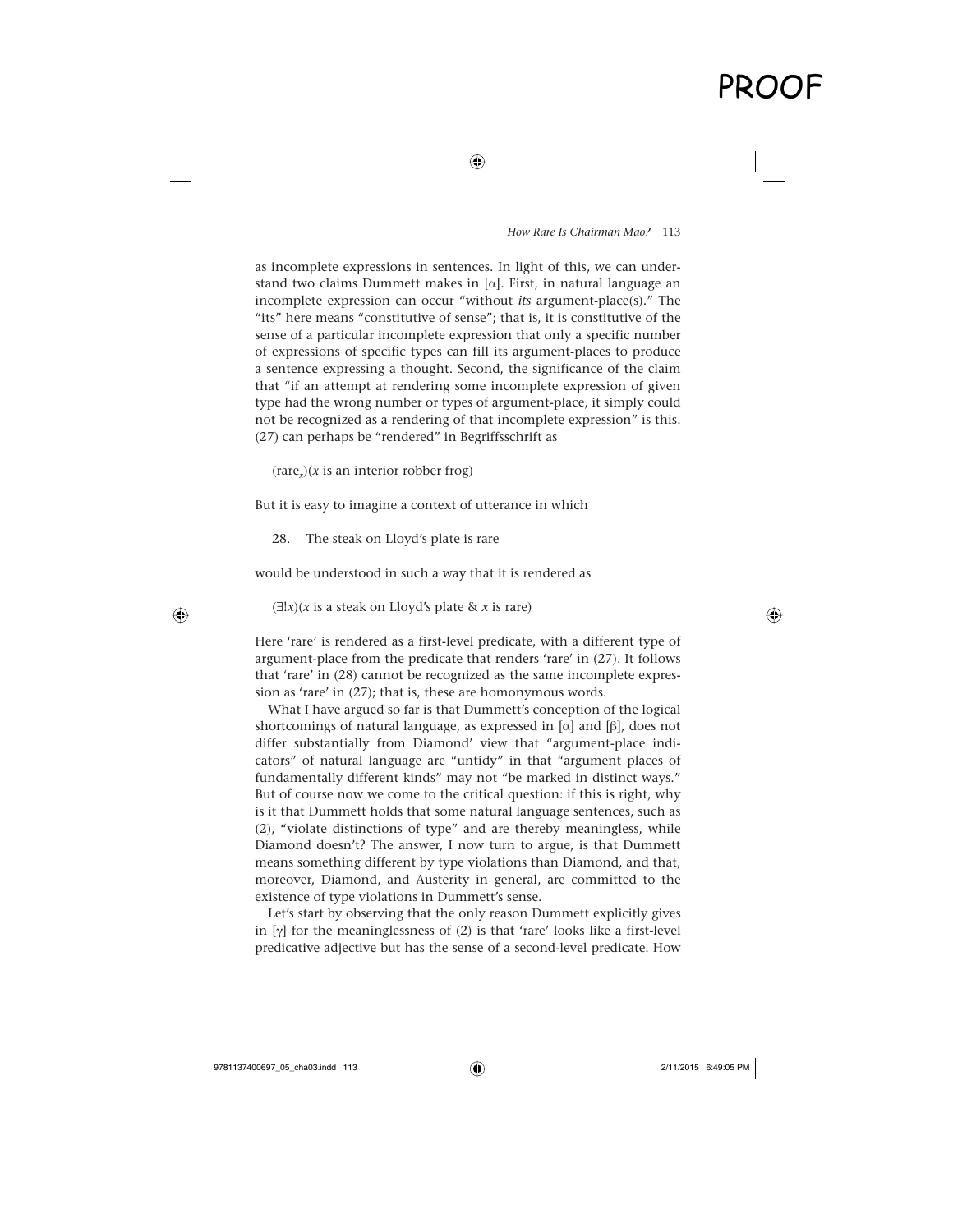⊕

 $\bigoplus$ 

#### 114 *Sanford Shieh*

does this fact about 'rare' lead to (2)'s being nonsense? And what does this have to do with a violation of type distinction? Recall first from the last section that, on Dummett's context-independent conception of sense, if 'rare' and 'Chairman Mao' have "usual" or "established" meanings, then the sense of each is a logical role that it can play in sentences. So, let's suppose that 'Chairman Mao' has just one established meaning; it has the sense of a proper name, and so may play the role of standing for the first Communist leader of China. And let's suppose further that 'rare' also has just one established meaning; it has the sense of a secondlevel predicate, and can play the role of standing for the second-level concept within which any first-level concepts falls just in case (comparatively) few objects fall under that first-level concept. The question now is, do these words play these logical roles in (2)? The answer is that if (2) is meaningful, if it expresses a thought, then it is *impossible* for these words to play these logical roles in (2), for there is no such thing as a condition for the truth of any thought determined by nothing more than an object and a second-level concept. What follows from this is that

 (\*) If (2) is to be meaningful, then at least one of 'rare' and 'Chairman Mao' in (2) must have a sense of a different type of from its established sense.

That is to say, at least one of these two sequences of letters and blanks has to be a different word or phrase from the established words or phrases that are spelt in the same way. (\*) evidently gives us a way of reaching the conclusion that (2) is meaningless: show that neither 'rare' nor 'Chairman Mao' in (2) has a sense of a different type of from its established sense. Our discussion of Diamond's two sorts of (clash-free) nonsense, the unofficial weak and the official strict, offers a number of alternatives for doing this. For example, suppose that, for some reason, 'rare' in (2) can only have the same type of sense as its established meaning. Then (2) can be meaningful only if 'Chairman Mao' undergoes a category shift to a first-level predicate type of sense. There are then two ways in which (2) would be meaningless.

- a. 'Chairman Mao' is "allowed by the language" to make the shift, but it is not clear what it is to be a Chairman Mao, so there is no, or no obvious specific first-level concept that 'Chairman Mao' can stand for in (2). Then (2) would express no specific thought, and so would be weak nonsense.
- b. 'Chairman Mao' is "not allowed by the language" to make the shift. So there is no such thing as 'Chairman Mao' playing the logical role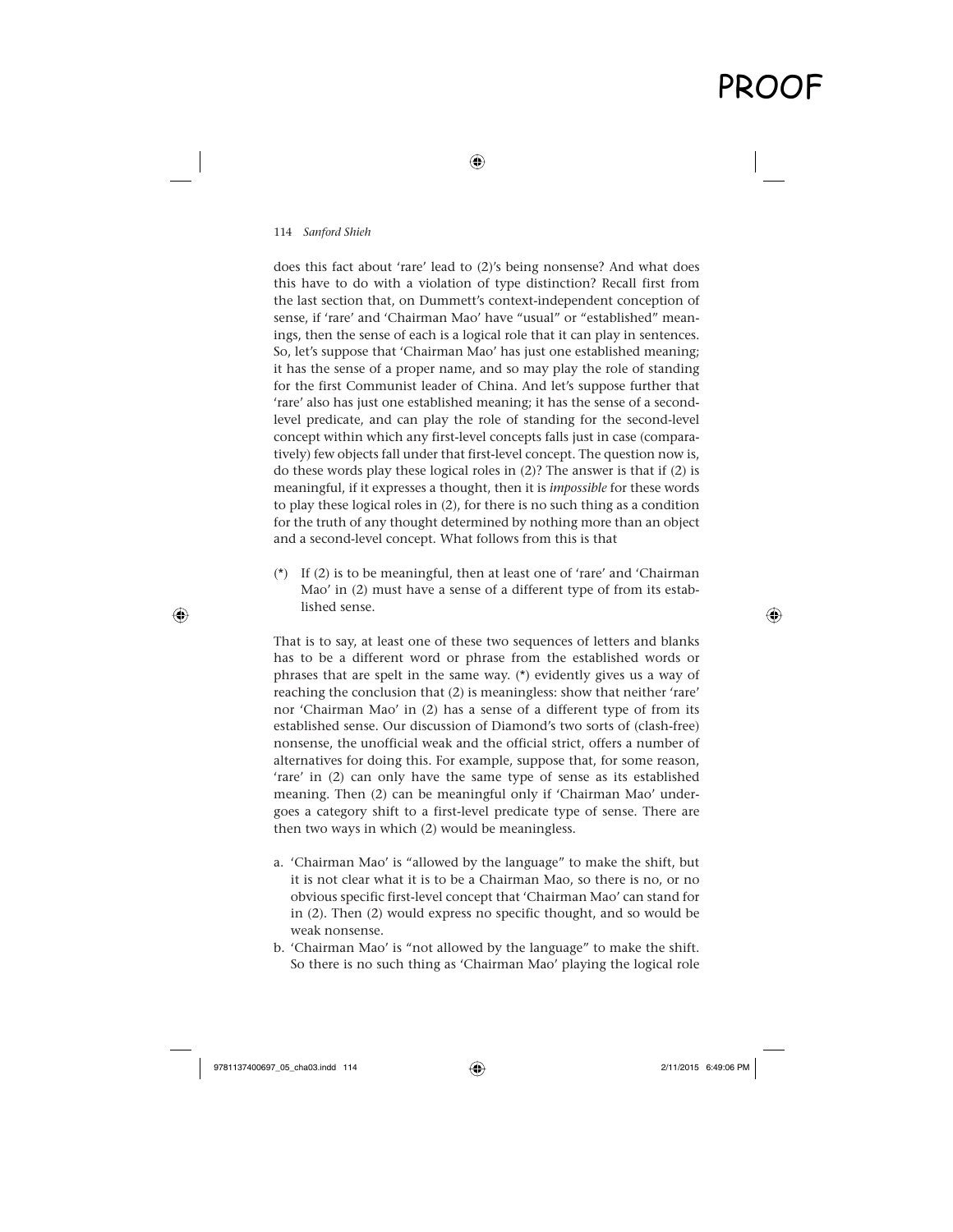⊕

### $\bigoplus$

#### *How Rare Is Chairman Mao?* 115

of a first-level predicate in (2). (2) then expresses no thought, and so would be strict nonsense.

Since Dummett says no more than that (2) is meaningless, there is no reason to think that either of these routes to the meaninglessness of (2) is incompatible with his assessment of (2).

Two dubious assumptions are at work in these two paths to the nonsensicality of (2): 'rare' in (2) cannot have a first-level predicate sense, and for the strict meaninglessness assessment, 'Chairman Mao' cannot have a first-level predicate sense in (2). (a) is surely undermined by the fact that 'rare' in (28) has a first-level predicate sense. And (b) is undermined by the fact that it is easy to imagine contexts of utterance of

29. Xi Jinping is no Chairman Mao

or

⊕

There's a lot of Chairman Mao in Deng's speeches

in which the occurrences of 'Chairman Mao' play first-level predicate roles. So Dummett's assessment of (2) as meaningless is surely mistaken. But what is important for our purposes is not the correctness of the assessment but its basis, (\*). (\*) allows us to clarify Dummett's conception of the relation between natural language and Begriffsschrift. We see from [α] and [γ] that Frege's doctrine of levels of incompleteness, underlying the design of Begriffsschrift to obey the Argument-Places Principle, is a theory of significance for natural language because "the impossibility of constructing" a Begriffsschrift paraphrase of a natural language sentence provides a "diagnosis and explanation of failures of significance in natural language." In order to see what this amounts to, observe that (\*), after dropping the two dubious assumptions, indicates a certain impossibility:

 (\*\*) If (2) is to be meaningful, then it is impossible for both 'rare' in (2) to play the established logical role of a second-level predicate, and 'Chairman Mao' in (2) to play the established logical role of a proper name.

This impossibility is, of course, also the impossibility for the truth condition of any thought to be determined by no more than an object and a second-level concept. Begriffsschrift is designed so that these impossibilities are matched by the impossibility of forming a Begriffsschrift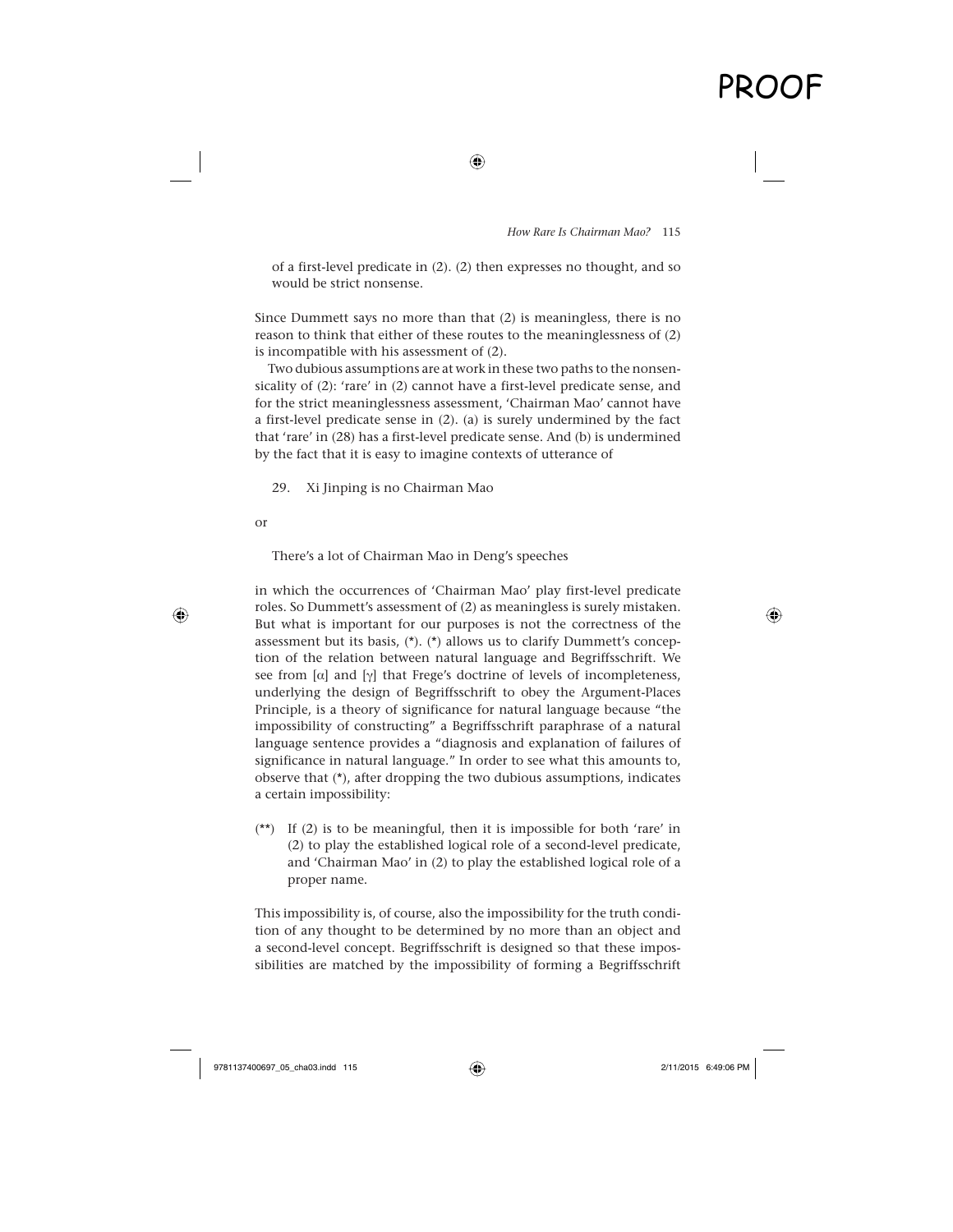◈

 $\bigoplus$ 

### 116 *Sanford Shieh*

sentence with no more than Begriffsschrift expressions with the same types of sense as the established senses of 'Chairman Mao' and 'rare' mentioned in (\*\*). That there is no paraphrase of (2) into Begriffsschrift if (2) is taken to be composed of words with these established senses indicates that something is logically awry with (2), taken in this way. This doesn't imply that the sequence of letters and spaces that make up (2) can't be understood as a sentence that is in perfect logical order. But *that* sentence would be composed of the words 'Chairman Mao' and 'rare' with senses different from their established senses mentioned in (\*\*). It would not *be* the logically troubled sentence that is (2) taken to be composed of words with these established senses. This logical trouble, I take it, is what Dummett means by a violation of type distinctions, and the impossibility underlying it is reflected, and perhaps also "diagnosed and explained,"' by the impossibility of producing a Begriffsschrift paraphrase of (2), taken in this way.

### **An unacknowledged commitment of austerity 10**

I now turn to show that Diamond and Conant are committed to essentially the same sorts of impossibilities as those that underlie Dummett's conception of violations of logical type distinctions.

Let's begin with Conant's claim that there "are two equally *natural* ways to segment th[e] string" of signs that is (2) (MT, p. 404):

(a) to construe 'Chairman Mao' as symbolizing a first-level function (on the model of

29. Xi Jinping is no Chairman Mvvao)

[then (2) might mean something like 'The kind of exemplary statesmanship Chairman Mao exhibited is rare'],

(b) to construe 'rare' as symbolizing a first-level function [as in the established English usage

28. The steak on Lloyd's plate is rare]

These are 'natural' ways of 'reading' the string because each reading segments the string along lines dictated by an established usage (i.e. an established method of symbolizing by means) of signs. The expression ' – is rare' has an established use in the language (in sentences such as

27. The interior robber frog is rare)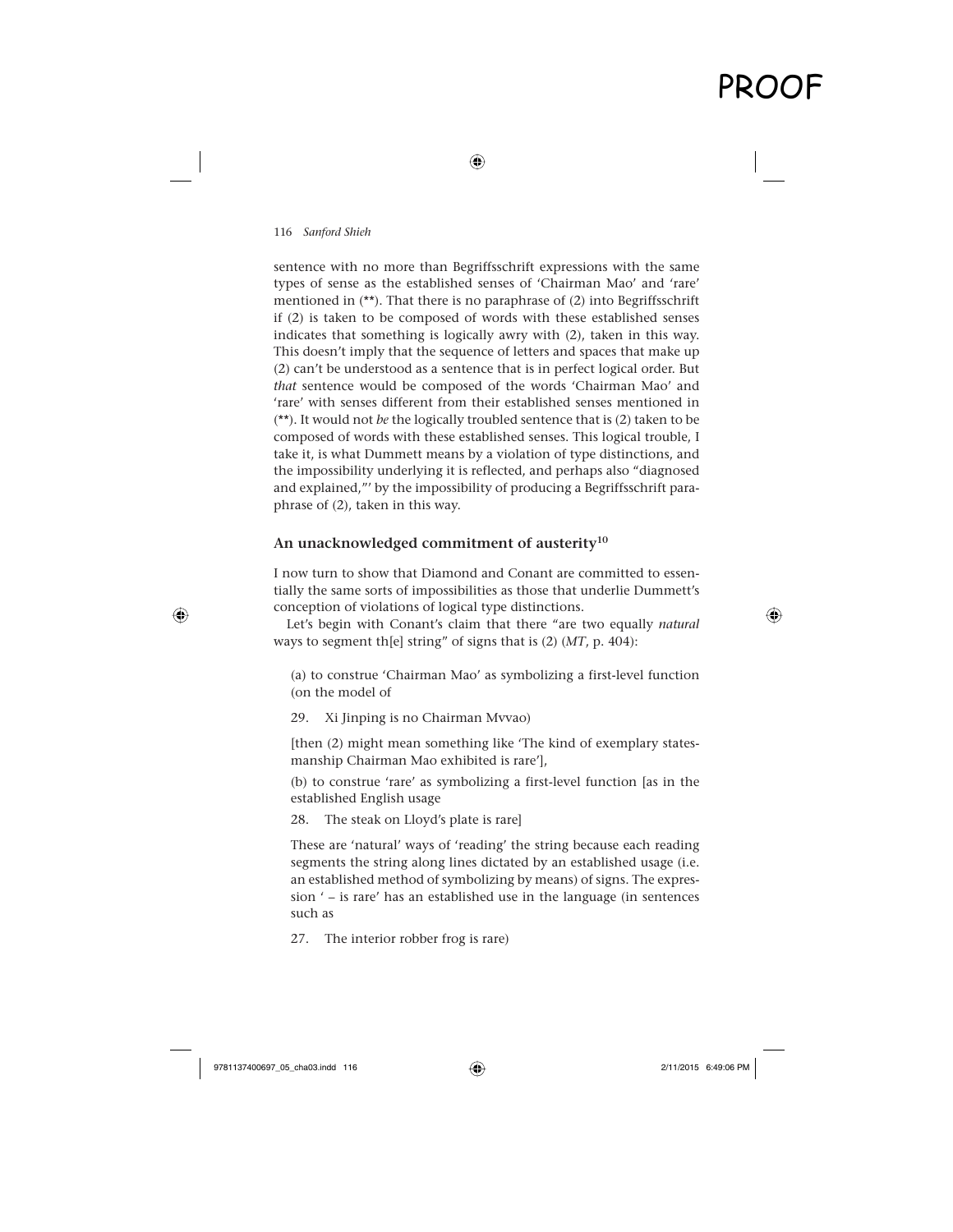⊕

 $\bigoplus$ 

### *How Rare Is Chairman Mao?* 117

as a second level function; the expression 'Chairman Mao' has an established use in the language (in sentences such as

30. Chairman Mao ate only boiled rice)

as a proper name. (MT, p. 404; square brackets in the text; sample sentence inserted from this essay)

Clearly Conant's "established use in the language" is just the notion of established meaning that I have attributed to Dummett, and these two methods of making sense of (2) each turn on a category shift from an established meaning. Method (a) consists of a shift from the established proper name type of sense of 'Chairman Mao' to a first-level predicate type of sense; method (b) consists of a shift from one established, second-level predicate, sense of 'rare' to another established, first-level predicate, sense of 'rare'. At this point Conant writes,

Each of these established uses dictates a possible segmentation of the string – each of which excludes the other. There is not anything that is simultaneously segmenting the string along both lines at once. Segmenting it either way, we supply a possible context of significant use and thus confer upon the string (2) a sense. (ibid.)

Method (b), as we saw, consists of taking the sequence of words 'Chairman Mao' in (2) to be an occurrence of a first-level predicate, 'ξ is (a) Chairman Mao', of the same logical type its occurrence in (30). But method (a) way *requires*, one might say *necessitates*, *precisely not* taking 'Chairman Mao' in (2) to be of the same logical type as 'Chairman Mao' in (30). That these methods "exclude one another," so that "there is no such thing as simultaneously" logically segmenting (2) in both of these ways means that it is *impossible* for (2) to make sense if both of its parts, 'Chairman Mao' and 'is rare' are both first-level predicates, that is, of the same logical type as their occurrences in, respectively, (29) and (28). This impossibility is clearly just that which underlies Dummett's view of (2). Consider now Diamond's discussion in *NMB* of

3. Caesar is a prime number

On Diamond's analysis, the sign 'ξ is a prime number', *as it occurs in*

31. 53 is a prime number,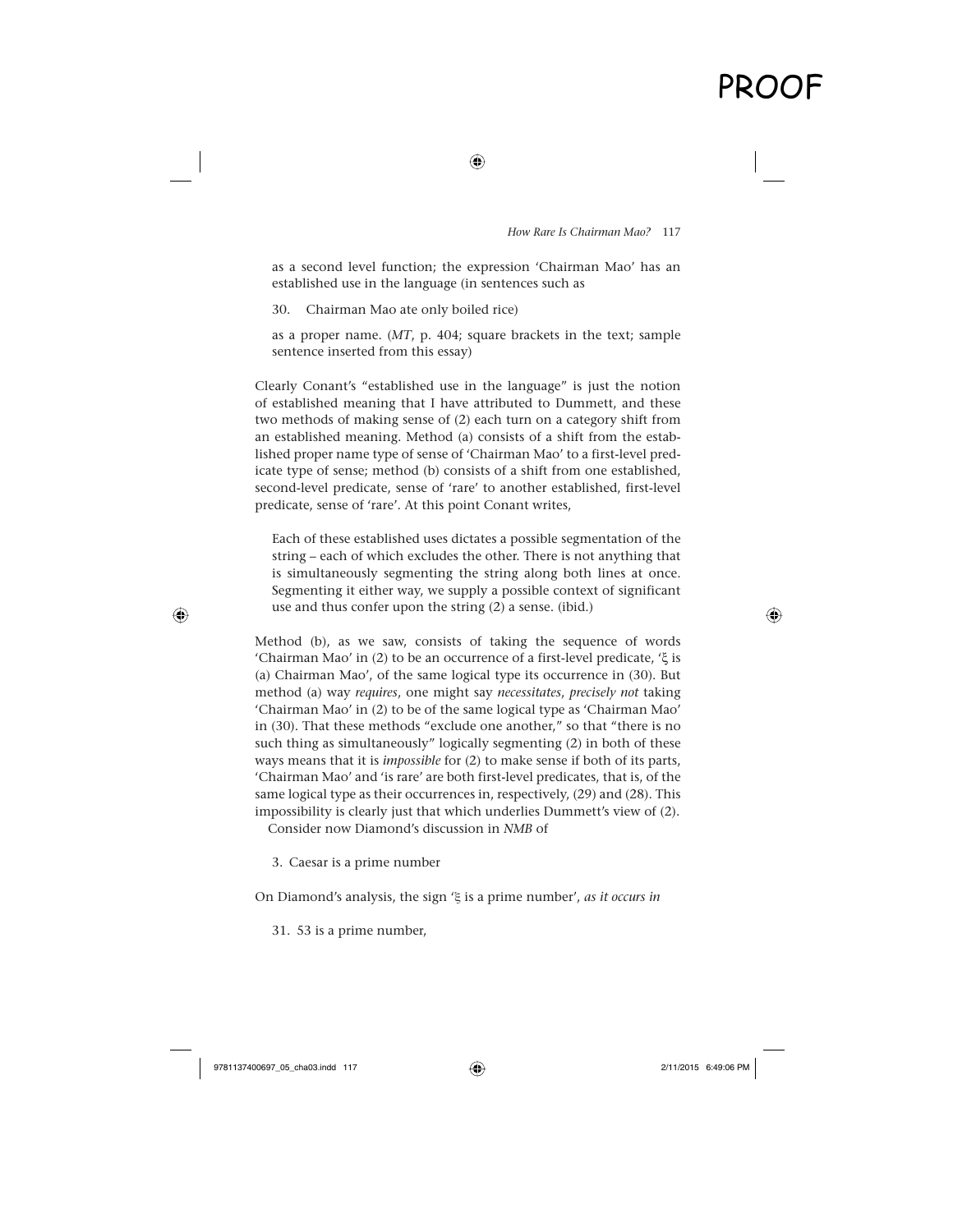⊕

 $\bigoplus$ 

### 118 *Sanford Shieh*

and given how (31) is standardly understood, has the logical role of a numerical predicate. It is, in the terminology she employs in *NMB* , a numerical predicate "Logical Element." In order for this sign, *as it occurs in* (3), to have the same logical role as its occurrence in (31), 'Caesar'-in-(3) *cannot* be of the same logical type as the occurrence of 'Caesar' in

8. Caesar crossed the Rubicon in 49 BC

as (8) is usually understood. The established usage of 'Caesar'-in-(8) is as a proper name of a person, so unless 'Caesar'-in-(3) is given a new (that is, not usual or established) definition so as to make it a term for a number, for example, to make it of the same type as '53'-in-(31), it fails to be an expression altogether in (3). That is to say, in any meaningful sentence in which we can discern a numerical-predicate symbol (logically) combined with another symbol, that other symbol *can* be a term-for-a-number and *cannot* be a proper-name-of-a-person. (Clearly the other symbol also could be, for example, a quantifier.) Diamond puts the point thus:

If we make no … new assignments of meaning [to signs occurring in (3), (3) would remain a sentence] which has some superficial resemblance to sentences of *two distinct logical patterns*; it has a word but no Logical Element in common with some sentences about Caesar, sentences of the pattern:

32. proper name of a person combined with personal predicate,

[such as (8)] and it has words but no Logical Element in common with sentences [of the pattern:

33. term for a number combined with numerical predicate

such as (31) (*NMB*, p., 102; emphases mine; (32) and (33) my interpolations)

We are now in a position to see that Austerity is committed to a conception of logical valency. Logical valency in this sense is not a property of meanings, and so of expressions bearing those meanings, that can be possessed independently of the use of sentential signs to express propositions. Logical valency depends, rather, on what logical segmentations of significant sentences are possible. So, for example, proper names have the right logical valency to combine with first level predicates because,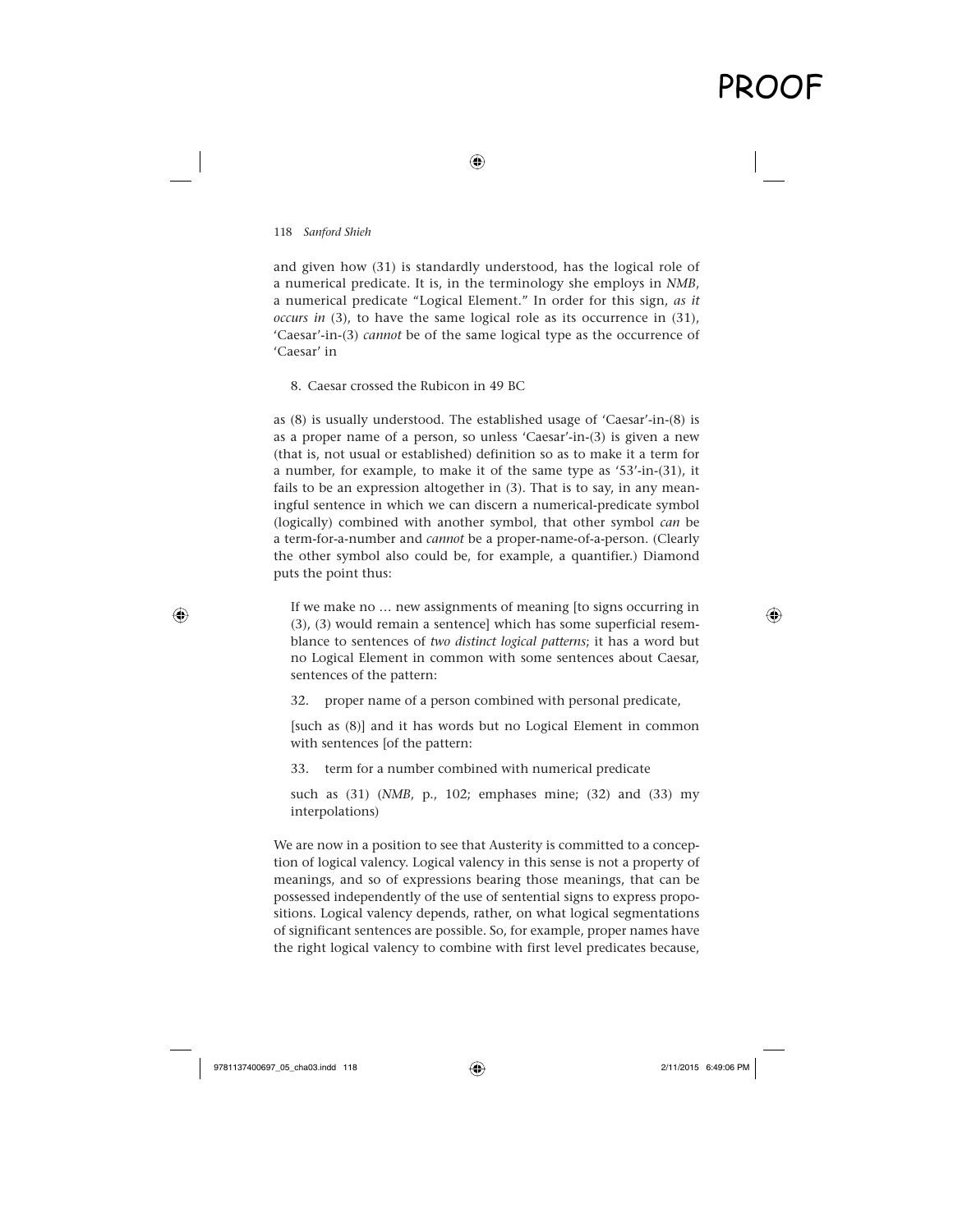⊕

#### *How Rare Is Chairman Mao?* 119

if one discerns or hypothesizes that a part of a sentential sign functions logically as a proper name, then the rest of that sentential sign, which, following Diamond, I'll call the "leftover part" (1991c, p. 134), would *have to* function as a first-level predicate if the entire sentential sign is to make sense. Similarly, proper names don't have the right logical valency to combine with second level predicates because, if one discerns or hypothesizes that a part of a sentential sign functions logically as a proper name, then the leftover part of that sentential sign *cannot* function as a second-level predicate if one is to make sense of the entire sentential sign.<sup>11</sup>

#### **A concluding remark**

The foregoing discussion shows that Dummett's, or at least Dummettian views of *CP*, of sense, and of violations of logical type distinctions are not incompatible with Austerity. It shows, furthermore, that Austerity is in fact implicitly committed to a Dummettian conception of type violations. I would like conclude by suggesting that these commitments point to something like a tension in Diamond's account of Austerity. The source of these commitments is her view of our activity of "making sense" of new sentences as essentially involving projecting our knowledge of possible logical syntactic structures and of possible semantic contents onto those sentences. On this view nonsense is the result of a necessary failure of projections, a failure grounded in the impossibility of these projections cohering logically. This view does not seem to sit well with Diamond's insistence on a very strong construal of *CP*, as the claim that the *only* source of the meanings of parts of a sentence is the meaning of that sentence, so that if a sentence has no meaning, there's nothing from which its parts can get any meaning. For, the picture on this construal is that a sentence's being nonsense or not is something primitive and fundamental, not explainable or constrained by its structure and parts. Dummett's weaker construal of *CP*, by contrast, does not conflict with the view of nonsense as the impossibility of making sense, and thereby avoids the tension discernible in Austerity. So, in the end, the upshot of our discussion is that the best account of Austerity may well involve, not rejecting Dummett's views, but incorporating them.<sup>12</sup>

### **Notes**

⊕

 1 . I occasionally amend the translations of Frege and of Wittgenstein quoted in the text. So that the reader always has the means of assessing these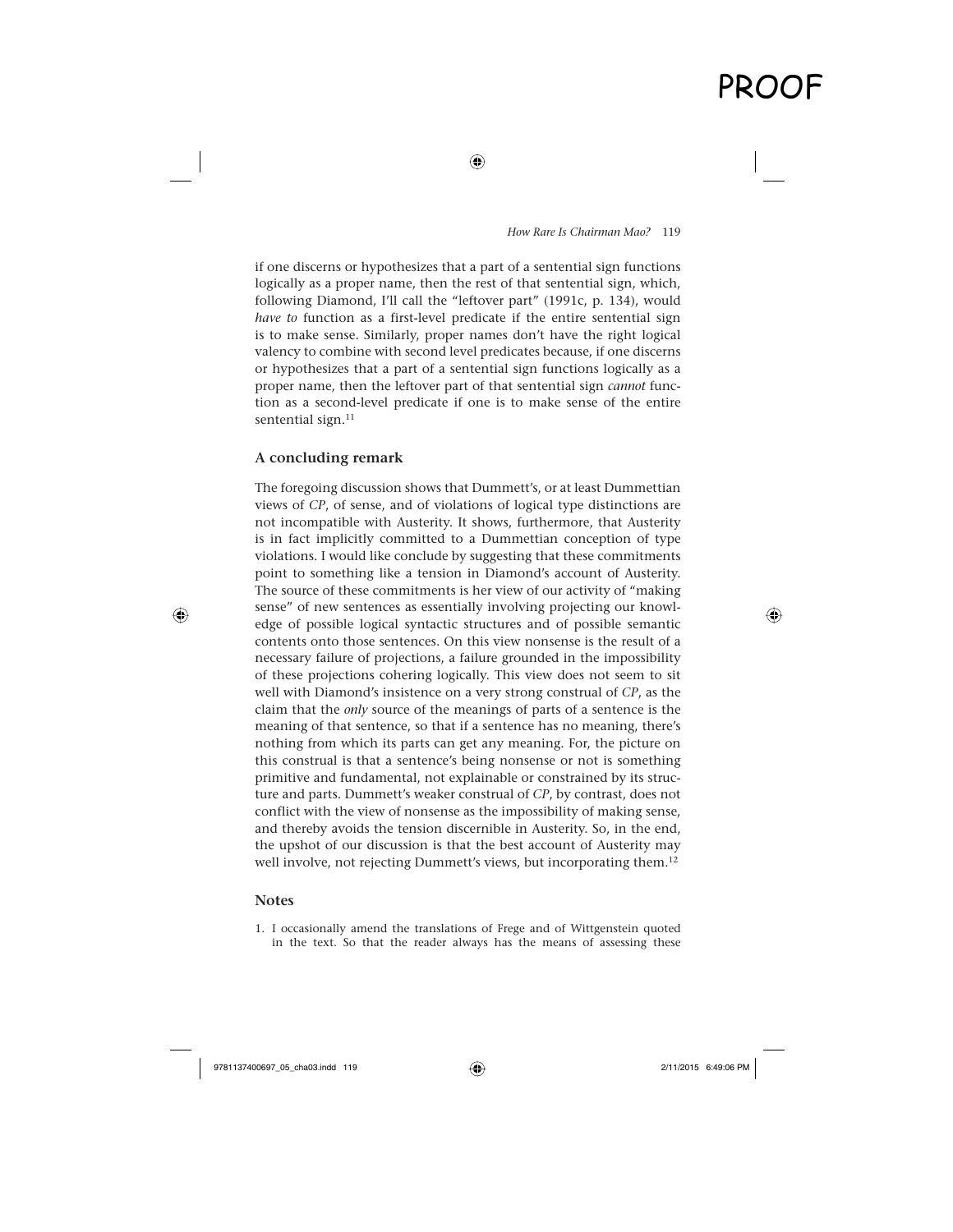$\bigoplus$ 

⊕

#### 120 *Sanford Shieh*

 departures, I invariably give original text in notes. In the present case the original is: 'kann nie von einem Gegenstande ausgesagt werden, was … von dem Begriffe ausgesagt wird; denn ein Eigenname kann nie Prädikatsausdruck sein .… Der Satz 'es gibt Julius Cäsar' ist weder wahr noch falsch, sondern sinnlos.' (Frege 1892, p. 200).

- 2 . English citations are to the Ogden-Ramsey translation, (Wittgenstein 1922). In the original Wittgenstein writes of 'Eine Zeichensprahe …die der *logischen* Grammatik – der logischen Syntax – gehorcht'(Wittgenstein 1921, p. 209).
- 3 . The original is: 'die Sprache manchmal dasselbe Wort teils als Eigennamen, teils als Begriffswort gebraucht. Das Zahlwort deutet [in 'es gibt nur ein Wien'] an, daß der letzte Fall vorliegt. »Wien« ist hier ebenso Begriffswort wie 'Kaiserstadt'. Man kann in diesem Sinne sagen 'Triest ist kein Wien'' (Frege 1892, p. 200).
- 4 . The original is 'nach der Bedeutung der Wörter muss im Satzzusammenhange, nicht in ihrer Vereinzelung gefragt werden' (Frege 1884, p. xxii).
- 5 . The original is ' *Rechtmässig* gebildet nenne ich einen Namen, wenn er nur aus solchen Zeichen besteht, welche ursprünglich oder durch Definition eingeführt sind, und wenn diese Zeichen nur als das verwendet sind, als was sie eingeführt sind, also Eigennamen als Eigennamen, Namen von Functionen erster Stufe mit einem Argumente als solche u.s.w., sodass die Argumentstellen immer durch passende Namen oder Marken ausgefüllt sind.' (Frege 1893, p. 45).
- 6 . The original is 'Es genügt, wenn der Satz als Ganzes einen Sinn hat; dadurch erhalten auch seine Theile ihren Inhalt' (Frege 1884, p. 71).
- 7 . Curiously Diamond also says, 'I am not saying 'Any such noun in the argument place will be a proper name',' where the antecedent of 'such' appears to be 'in the singular, ….' I don't understand what she is attempting to deny here.
- 8 . I'm indebted to Robert May for discussion leading to these points.
- 9 . The original is 'Das Ding ist selbständig, insofern es in allen *möglichen* Sachlagen vorkommen kann, aber diese Form der Selbständigkeit ist eine Form des Zusammenhangs mit dem Sachverhalt, eine Form der Unselbständigkeit. (Es ist unmöglich, dass Worte in zwei verschiedenen Weisen auftreten, allein und im Satz.)' (Wittgenstein 1921, p. 200).
- 10 . Some of the materials in this section figure also in section IV of (Shieh Forthcoming).
- 11 . In (Shieh Forthcoming) I connect these notions of necessity to the necessity of logic in the *Tractatus* .
- 12. Sir Michael Dummett and Cora Diamond are among the philosophers from whom I have learnt the most. I'm grateful to Bernhard Weiss for giving me this opportunity to reflect on the instruction I have received from them. I dedicate this essay to the memory of Sir Michael, a teacher whose kindness and philosophical integrity have few if any equals.

### **References**

◈

Conant, James. 2002. 'The Method of the *Tractatus*,' in *From Frege to Wittgenstein: Perspectives on Early Analytic Philosophy*, ed. Erich H. Reck, Oxford: Oxford University Press, pp. 227–51.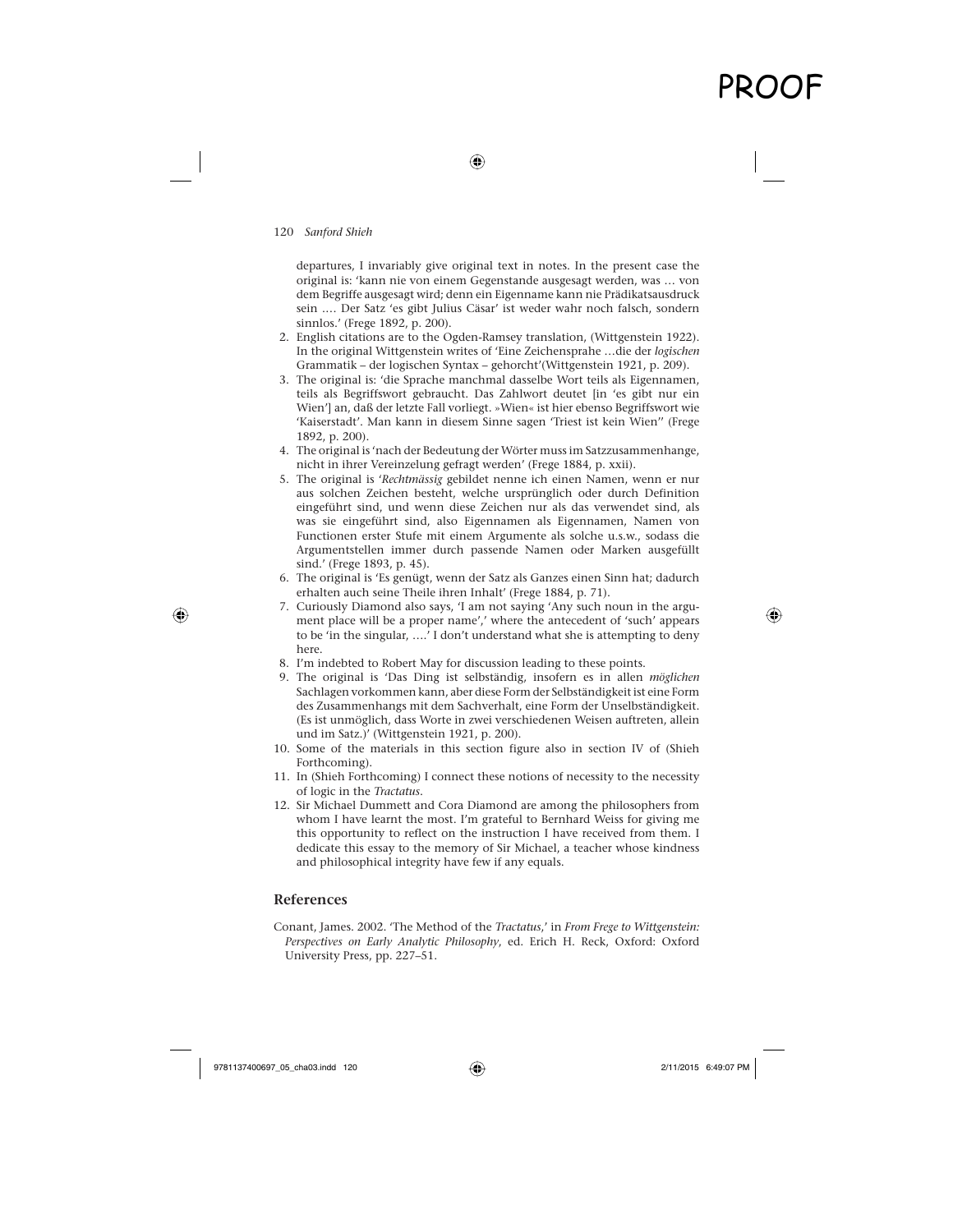*How Rare Is Chairman Mao?* 121

Diamond, Cora. 1991a. 'Frege and Nonsense,' in *The Realistic Spirit: Wittgenstein,*  Philosophy, and the Mind, Cambridge, MA: MIT Press, pp. 73-93.

1991b. 'What Nonsense might Be,' in *The Realistic Spirit: Wittgenstein,* Philosophy, and the Mind, Cambridge, Mass.: MIT Press, pp. 95-114.

——. 1991c. 'What Does a Concept-Script Do?,' in *The Realistic Spirit: Wittgenstein,*  Philosophy, and the Mind, Cambridge, MA: MIT Press, pp. 115-44.

Dummett, Michael A. E. 1981. *Frege: Philosophy of Language*, 2nd edn, Cambridge, Mass.: Harvard University Press.

Frege, Gottlob. 1884. *Die Grundlagen der Arithmetik. Eine Logisch-mathematische Untersuchung über den Begriff der Zahl* , Breslau: W. Koebner.

——. 1892. 'Über Begriff und Gegenstand,' *Vierteljahrsschrift für wissenschaftliche Philosophie* **16** : 192–205.

——. 1893. *Grundgesetze der Arithmetik* , Jena: H. Pohle.

——. 1953. *The Foundations of Arithmetic: A Logico-Mathematical Enquiry into the*  Concept of Number, 2d rev. ed edn, trans. J. L. Austin, Oxford: Blackwell.

——. 1984. *Collected Papers on Mathematics, Logic, and Philosophy*, Oxford: Blackwell.

——. 2013. *Basic Laws of Arithmetic*, trans. Philip A. Ebert and Marcus Rossberg, Oxford: Oxford University Press.

 Quine, W. V. 1951. 'Two Dogmas of Empiricism,' *Philosophical Review* **60** : 20–43. Shieh, Sanford. Forthcoming. 'In What Way Does Logic Involve Necessity?,' *Philosophical Topics* .

Wittgenstein, Ludwig. 1921. 'Logisch-philosophische Abhandlung,' *Annalen der Naturphilosophie* **14** : 185–262.

——. 1922. *Tractatus Logico-Philosophicus*, 2nd impression, with corrections. edn, trans. C. K. Ogden, London: Kegan Paul, Trench, Trubner & Co.



 $\bigoplus$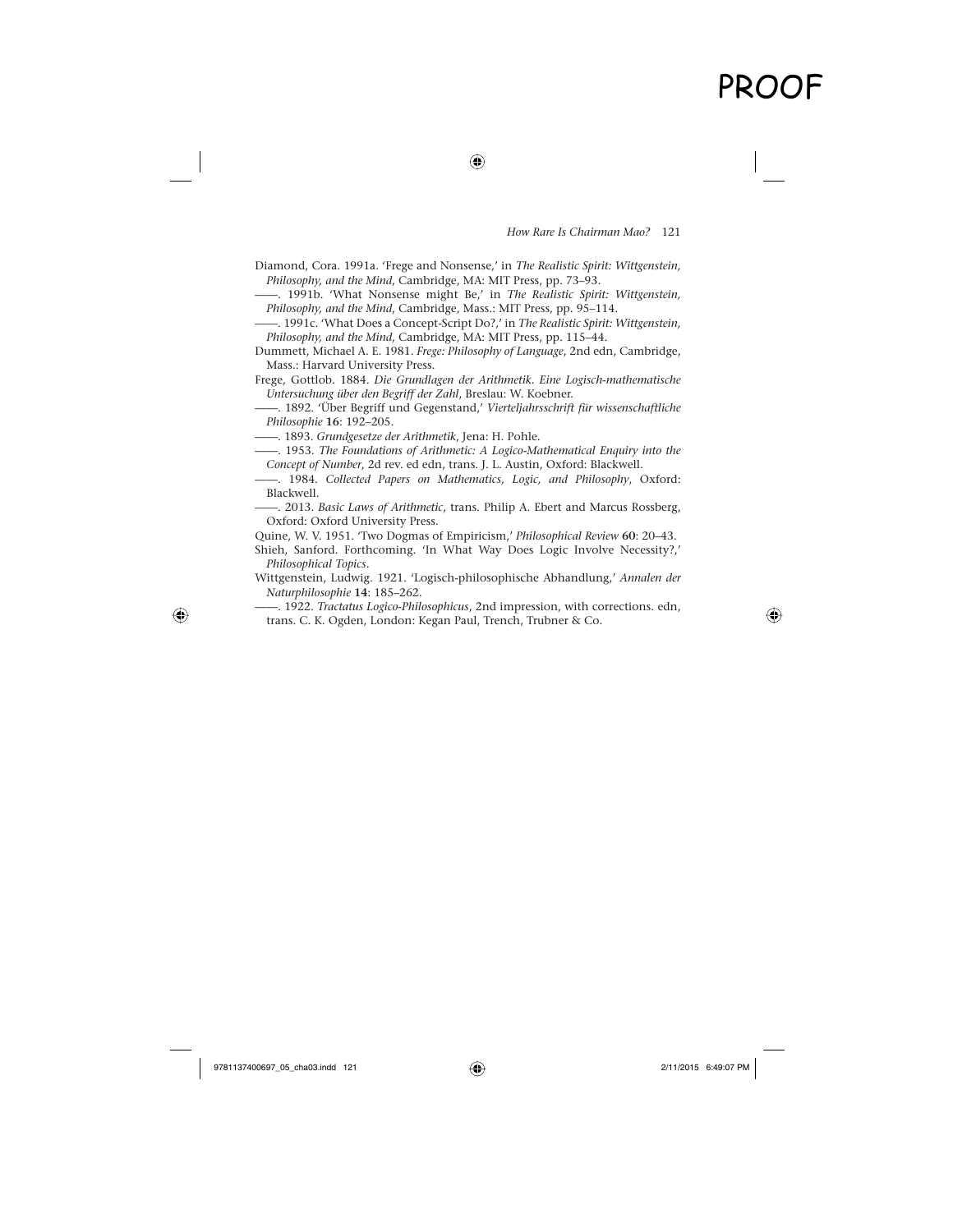⊕

### 4 Making Knowledge of Meaning Explicit

 *Bernhard Weiss* 

⊕

In Michael Dummett's bold view *the* philosophical project is the analysis of thought; moreover, he argues, the distinctive contribution made by analytic philosophy to this project is to take the analysis of language to be the route to the analysis of thought. The theory of meaning thus becomes for him the foundation of all philosophy. To be sure this is an audacious, but, to some, $<sup>1</sup>$  enchanting, vision of philosophy. It is not a</sup> vision that I will go far in defending here; rather I want to begin by noticing a presumption buried – I don't claim it to be buried at all deeply – in this conception. A theory of meaning – what Dummett also calls 'a meaning-theory' – is a specification of the meaning of every expression in some natural language. The question thus forces itself on us: what justifies favouring one such theory over rivals? We need an answer to this question because, without an interesting answer, we might satisfy ourselves with a theory of meaning which fails to discern structure and, indeed, which is trivial in its specification of the meanings of expressions. Analytical Philosophy's momentous step, that step which Dummett hails Frege for having been the first to take, would then be anything but that. Dummett's answer to this question is apparently clear and again obviously bold: the theory ought to articulate or to make explicit speakers' knowledge of their own language. Each (semantic<sup>2</sup>) clause of the theory must be justified as an expression of a piece of knowledge possessed by speakers of the language. So the theory is structured because it reflects the structure of speakers' linguistic capacities. And this brings me to the question of my paper. In what sense do the basic<sup>3</sup> semantic clauses of the theory express speakers' knowledge of meaning? It is clear that speakers don't have explicit knowledge of these clauses in that *qua* competent speaker one *appears* not to have the distinctively metalinguistic concepts employed in the clause and certainly one doesn't have the vocabulary to

122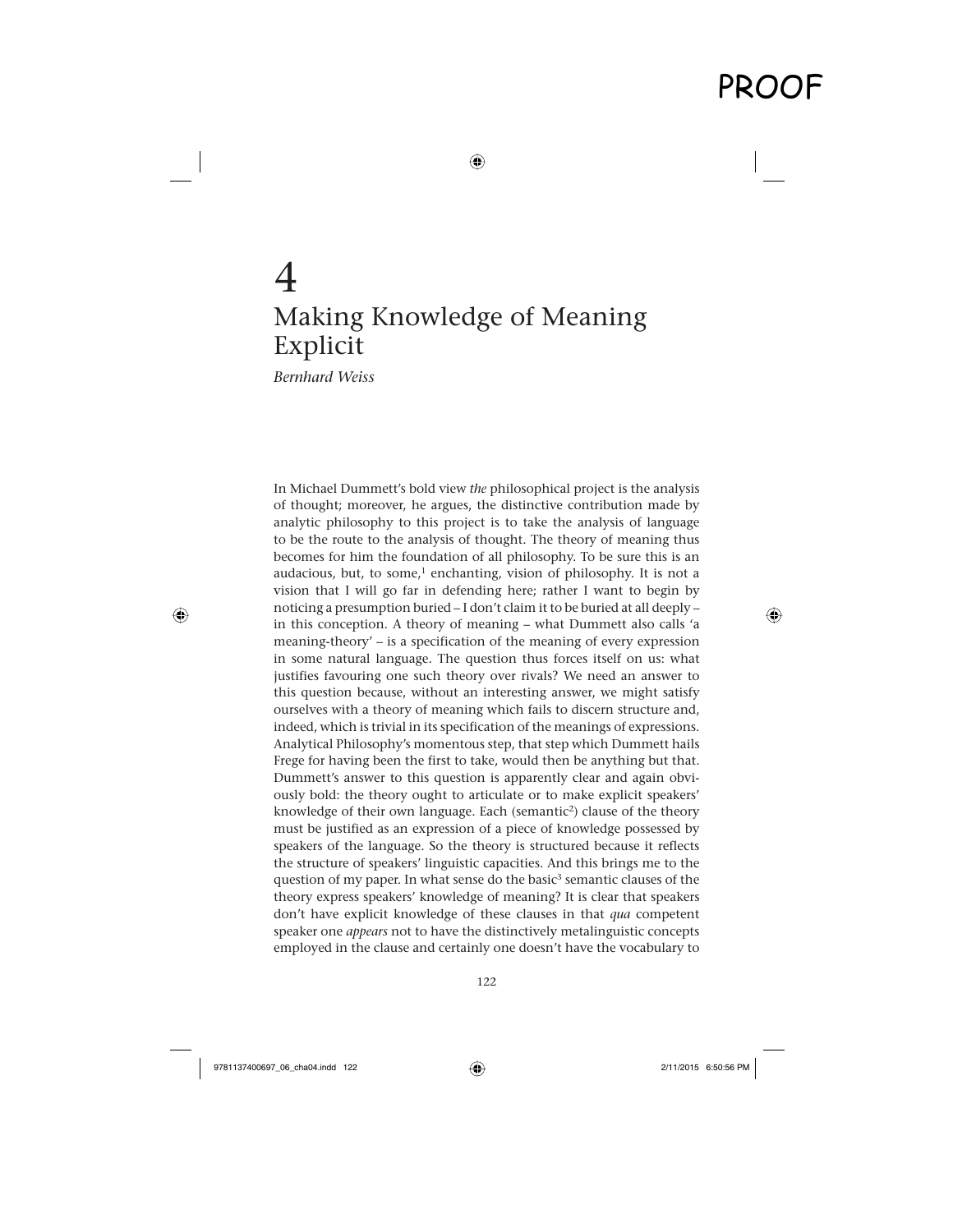⊕

⊕

#### *Making Knowledge of Meaning Explicit* 123

express the clause. So it is not knowledge that speakers can verbalize by stating the clauses of the theory. In addition, supposing it to be verbalizable appears to make semantic knowledge regressively dependent on prior semantic knowledge. Thus the knowledge comes to be conceived as implicit or tacit:<sup>4</sup> but what here does possession of implicit or tacit semantic knowledge consist in?

### **The availability of semantic knowledge**

Gareth Evans's writings provide a useful foil in clarifying both Dummett's view and his predicament. Here is his argument against claiming that the relevant semantic information is fit to be legitimately conceived of as knowledge. He asks us first to compare a rat's putative belief that a certain stuff is poisonous with a person's genuine belief with the same content.<sup>5</sup> We don't, he thinks, feel any obligation to think of the rat's state as one of genuine belief because of the restricted availability of the information. The rat's 'belief' is manifest purely in the rat's disposition to avoid eating the stuff in question; in contrast, the person's belief is at the service of a range of projects: she too might avoid eating the stuff, but she might also use it to rid herself of a pest, such as a rat, or to poison an enemy or, in small doses, to induce mild sickness as a way of avoiding delivering a dreaded lecture… The range of projects extends indefinitely. Moreover the belief can be fully rationally integrated in the person's thought: it can be used to explain Fred's peakish appearance; it can be inferred from the rat's untimely demise; it can appear as antecedent or consequent in conditional statements and so on.

Our question now becomes this: is a speaker's informational state in relation to basic semantic information akin to the rat's 'beliefs' or akin to the person's beliefs? And Evans's answer is unequivocal: the state is akin only to the rat's 'beliefs'. He writes,

Possession of tacit knowledge [of the syntactic and semantic rules of the language] is exclusively manifested in speaking and understanding a language; the information is not even potentially at the service of any other project of the agent, nor can it interact with any other beliefs of the agent (whether genuine beliefs or other tacit 'beliefs') to yield further beliefs. (1985: 339)

Speakers do not have genuine knowledge of fundamental semantic information because such information plays a very restricted role only in the production of speech acts. Speakers, as speakers, deploy their 'belief' about the meaning of an expression only in using that expression. Now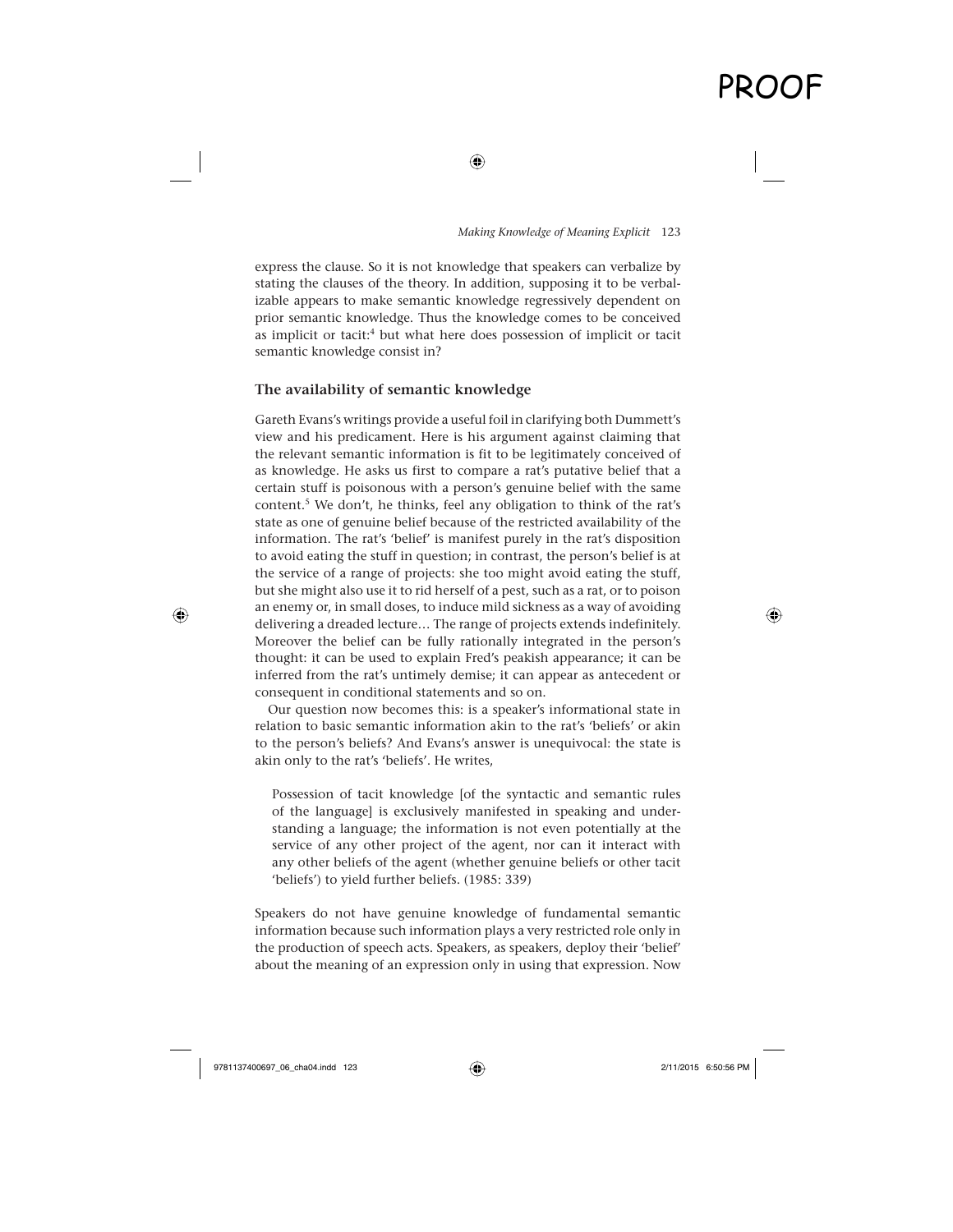◈

⊕

### 124 *Bernhard Weiss*

though one might question whether the activities comprising use of language equate with the rat's simple avoidance of a foodstuff – and I have done; see my (2004) – this is not my current concern. Here I simply wish to concede the point, at least thus far. Speakers' beliefs about the meanings of their terms, in failing to be fully explicit, are tied to the specific activities of producing speech acts; although these 'beliefs' figure in a range of activities they never become the objects of conscious, reflective thought. So we should concede Evans's point that the semantic 'beliefs' are, in this respect disanalogous to full-fledged beliefs. The real issue is what we choose to learn from the disanalogy.

The lesson Evans urges on his reader is that we ought to think of the relevant 'beliefs' in dispositional terms. So he thinks that a 'belief', for instance, in the semantic clause that n denotes o, will correspond to the speaker's disposition to judge that an utterance of, say, the sentence formed by concatenating n with a predicate F, is true just when o satisfies F. Importantly, the disposition is seen not merely as a regularity but as explicable in terms of a unified, underlying causally efficacious state. The drive to discern structure in the semantic theory issues from the requirement that the theory portray the *causal* structure of semantic competence, in particular, that it mesh with the patterns of speakers' acquisition and loss of semantic competence. 6

This causal story won't however do for Dummett's purposes because he thinks that this is to neglect that rationality of language use, which he extols as 'the rational activity *par excellence* ':

I believe it to be a mistake to think that a full account of linguistic understanding has been provided when its manifestations in the use of language have been described, as I understand Wittgenstein to have supposed, for that in effect reduces mastery of a language to possession of a practical ability: and, for the reasons I have explained, I believe it to be more than that, but something exceedingly difficult to describe. (1993: 161)

To treat the fundamental semantic 'beliefs' dispositionally would be to settle for an account which takes linguistic ability to be a purely practical capacity – at least until linguistic ability reaches a stage which allows some explicit reflection on itself. Dummett's reasons for refusing to adopt such an account can be summarized as follows:

1. The use of language is a fully conscious activity. An activity characterized merely by its achieving the same ends as linguistic interchange, need not be seen as distinctively linguistic because, so construed, it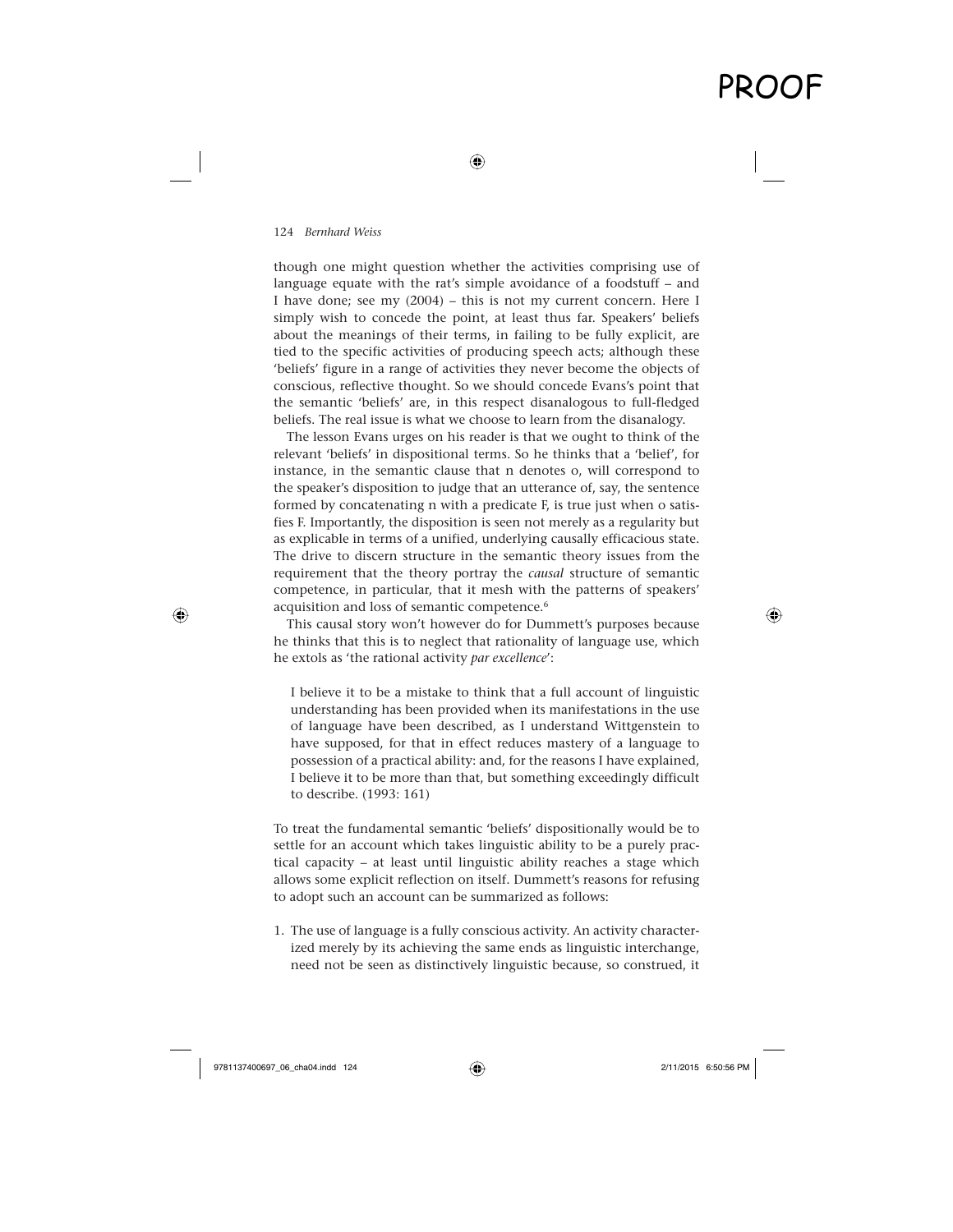⊕

 $\bigoplus$ 

#### *Making Knowledge of Meaning Explicit* 125

neglects our interest in the *means* a speaker uses to express herself. In general, linguistic acts are rational acts; we assess speakers' motives and intentions in performing them in ways that only make sense if we ascribe knowledge of meaning to speakers. Speakers *choose* their words, that is, choose them on the basis of knowing their meanings.

- 2. In the absence of possessing the ability one can know enough about what it is to have a practical ability to recognize its exercise. One can recognize competence in swimming or cycling without having the capacity either to swim or to cycle.<sup>7</sup> One cannot recognize exercise of a linguistic ability independently of possessing the ability.
- 3. One can be ignorant of whether or not one possesses a practical ability – one needs to test oneself out; but one cannot be ignorant of one's knowledge of language.

As Dummett says, this leads us to a conception of semantic 'beliefs', which is exceedingly difficult adequately to describe. Let's briefly reprise the situation: (i) semantic 'beliefs' are not explicit beliefs; (ii) they are at the service of only of a restricted range of activities; (iii) they cannot be construed purely dispositionally since this conflicts with the rationality of language use. What we need to win through to is a conception of basic semantic 'beliefs' which sees them as intrinsically implicated only in activity – thus not available to reflective thought; but which sees them as available to conscious rationality in those activities. Now one, at first sight, promising way to go is back to Evans's rat or, at least, to animal and non-linguistic thought more generally.

Evans's rat has been underdescribed and it may be that when the description is filled out a dispositional construal of its belief is apt; but we could fill out the example in ways that, even here, war with a dispositional account. For we might well imagine that the rat's 'belief' is manifest not merely in a disposition to avoid eating the poison but also in some problem solving ability. As Dummett says about animal thought in general:

An animal may solve quite complex problems, by a process of thinking out the solution, as was illustrated by Köhler's chimpanzees, or by the pony which, confronted by a cattle-grid, lay down and rolled over it. (1993: 123)

Dummett calls 'beliefs' involved in these kinds of case 'proto-thoughts' and he distinguishes these from full-fledged thought in this way:

Proto-thought is distinguished from full-fledged thought, as engaged in by human beings for whom language is its vehicle, by its incapacity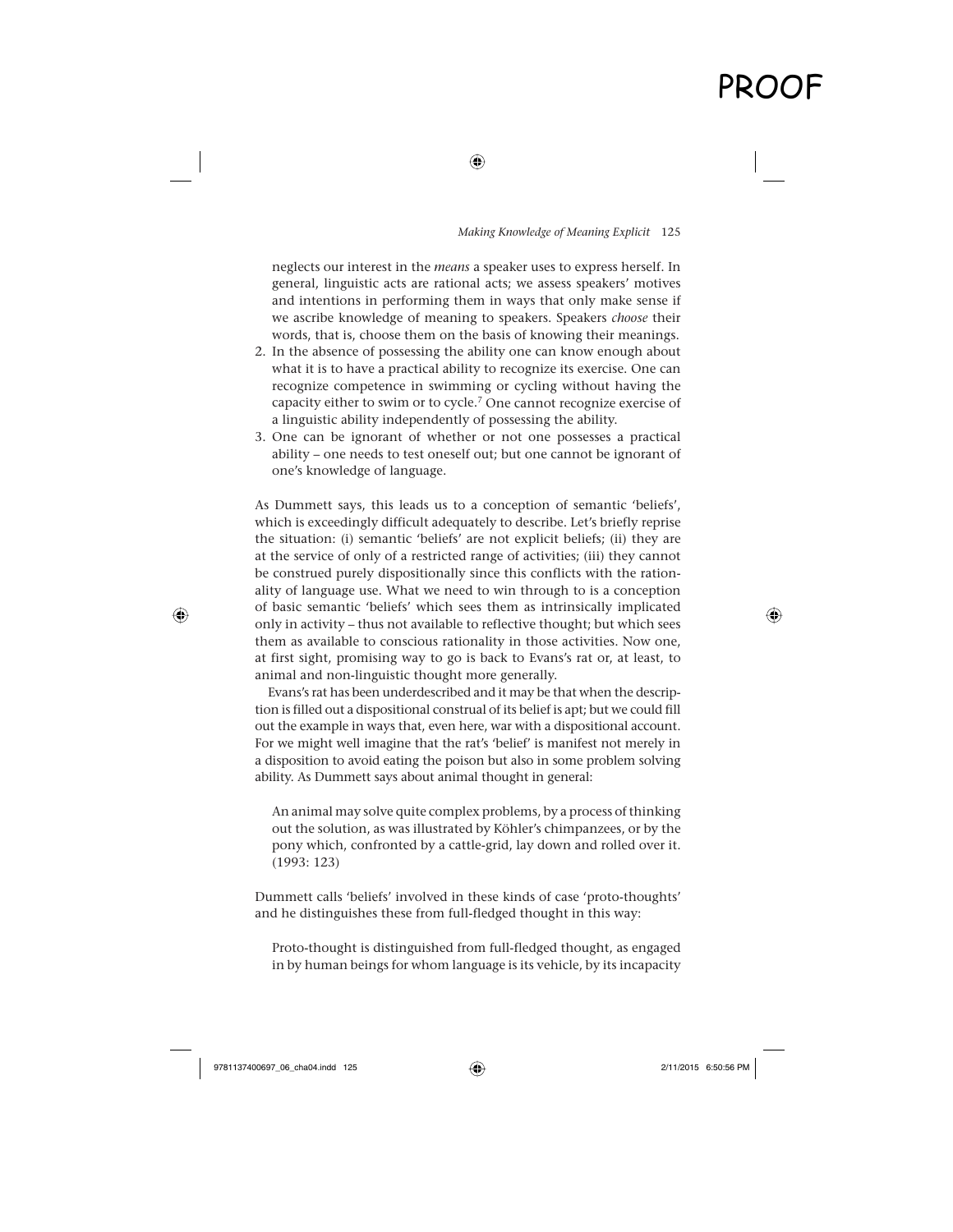⊕

⊕

### 126 *Bernhard Weiss*

for detachment from present activity and circumstances. A human being may be suddenly struck by a thought, which might be the key to a solution of a mathematical problem or the fact that he has left some vital document at home: in the latter case he may turn around and go back for it. An animal, or, for that matter an infant, cannot act in that way. $8$  Our thought may float free of the environment: we may follow a train of thought quite irrelevant to our surroundings or what we are engaged in doing. (ibid.: 123; see also 1993a: 148–9)

So at least one feature distinguishing proto-thought from full-fledged thought is that proto-thought, though implicated in rational activity and so, in some way, available to consciousness, is restricted to its involvement with current activity. Full-fledged thinking 'floats free' of one's current environment and activity. Proto-thinking thus seems to provide a perfect parallel to basic linguistic 'beliefs': each is available to rationality, but each is restrictedly involved in performing a range of actions. So it is unsurprising to find Dummett writing:

Unverbalized thought [or proto-thought] is of importance to an account of human psychology because it is involved in perception and in our manipulation of objects, for example in driving a car, when it can be a highly active process. It also bears upon the philosophical analysis of language itself, since the problem of correctly characterizing a speaker's knowledge of his mother tongue, unsolved by Frege, remains unsolved….[I]t cannot be classified as a practical skill like the ability to swim, since it is not a technique for doing something of which we know in advance what it is to do it; and yet it plainly cannot consist wholly of verbalized knowledge. (1991: 287)

So, it seems Dummett sees some promise in utilizing this model of unverbalized thought or proto-thoughts used by animals in problem solving and by humans in activities such as driving and canoeing (Dummett's examples) where problems are solved in the midst of action seemingly without resort to language.

But here we find Dummett contesting this happy state of affairs:

Most unverbalized thought on the part of adult human beings is related to fully verbalized thought as a sketch is to a finished picture; it can therefore be explained only in terms of that of which it is a sketch. I believe however, that a restricted number of our thoughtprocesses resemble those of animals in being conducted in an entirely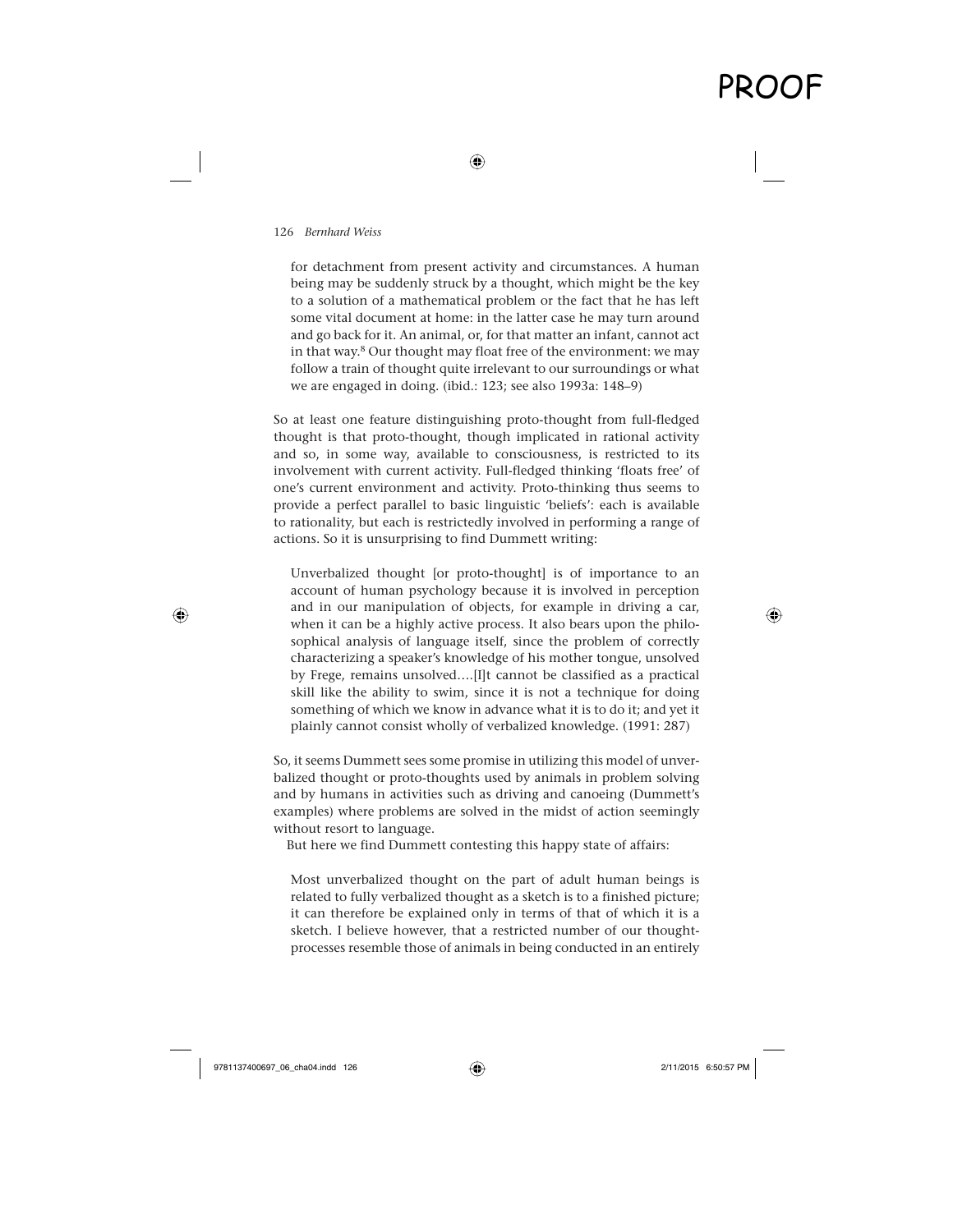⊕

 $\bigoplus$ 

#### *Making Knowledge of Meaning Explicit* 127

different medium. These have even less claim to represent something underlying our use of language and explicable independently of it, for like the thought-processes of animals, they cannot even be accurately expressed in words. (1991: 323–4)

The point Dummett is making is, in essence, simple enough. Having a thought which is expressible in words is to have a thought which is conceptually structured and thus presupposes competence with the relevant concepts. To have that conceptual competence is to have an ability to employ the relevant concepts in an indefinite range of other thoughts. Thus someone who can think the thought that there is one dog being friendly to him ought also to be able to entertain thoughts such as that there is one cat ignoring him, or that there is one mushroom beneath the oak. But where proto- or unverbalized thought is concerned no such abilities to entertain other thoughts need be present. So, using Frege's example, Dummett considers a dog which adopts the policy of seeing off neighbouring dogs when he meets them singly, but of attempting to placate them when meeting more than one. Thus we might explain one or another piece of behaviour of the dog by saying that he (proto-)knows that there is just one dog present; or (on another occasion) that he thinks there is more than one dog present; or that he is checking that there is only one dog present. But the dog's protothinking fails Evans's Generality constraint: he needn't have the ability to think other thoughts involving the concept, since he need not have another policy which requires the concept *one* in its articulation. His policy might, in this manner, stand alone.

Of course, when we attempt to account for the dog's behaviour we attribute to him thoughts whose content we describe linguistically; but when we do so we distort the true state of affairs. The dog's thought simply fails to have conceptual articulation; so the thought expressed in language has a specificity which the proto-thought lacks: the latter stands to the former 'as sketch to finished picture'.

Underlying Dummett's thinking here is the claim that all thought requires a vehicle. Thought which has a linguistic vehicle cannot have the same content as thought which has a vehicle consisting of spatial sense impressions and images (as Dummett conceives of animals' protothoughts), since the structure of the thought is related to the structure of the vehicle and the two vehicles here cannot be seen to have analogous structures.

Let's return to thoughts which underpin linguistic ability. Dummett contends that such thought must be expressible accurately in words. For,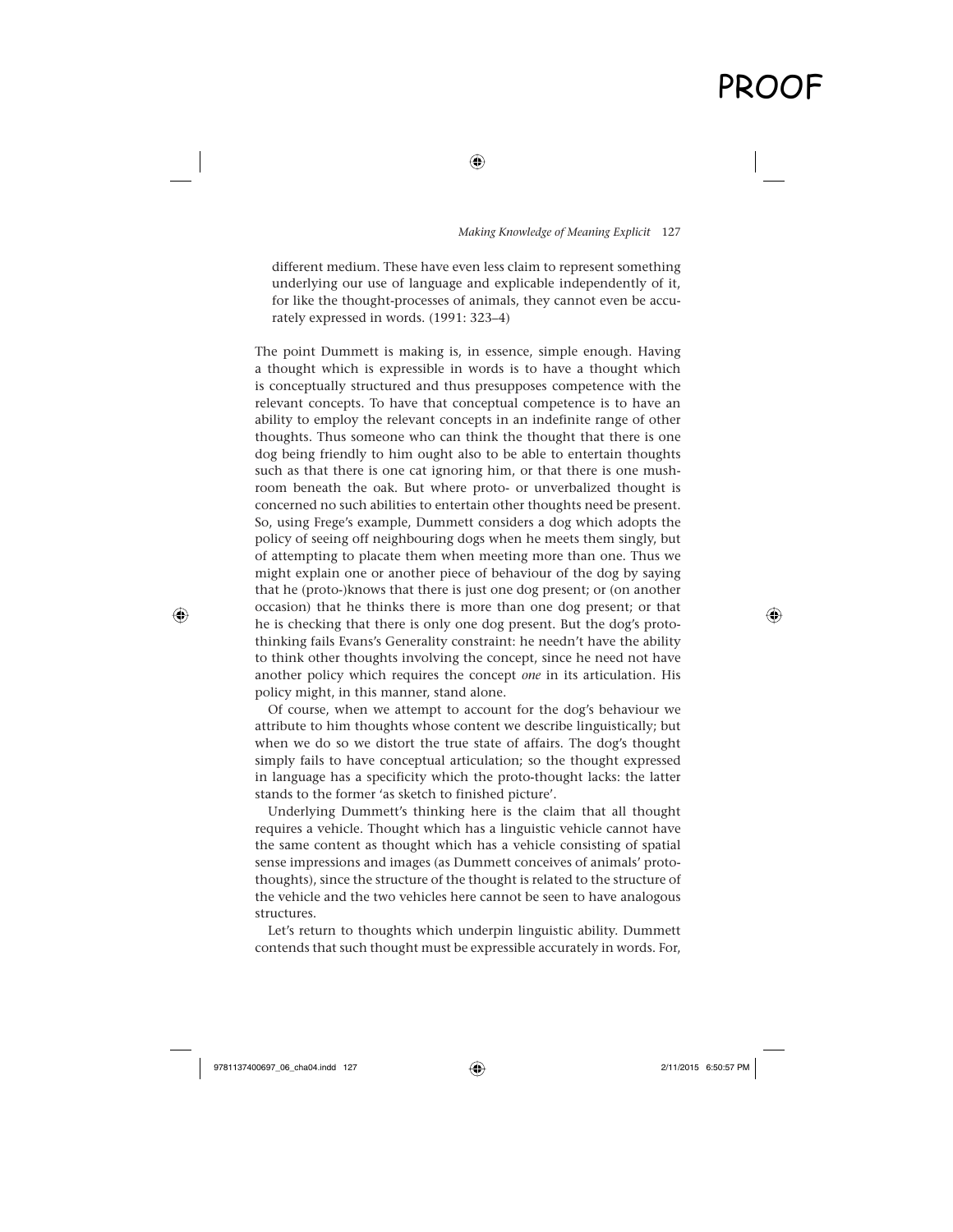⊕

⊕

### 128 *Bernhard Weiss*

on the one hand, this is a presupposition of his philosophical project. The project was to analyse thought by analysing language and to perform the latter by articulating the knowledge comprising linguistic competence. We cannot invest any philosophical faith in this programme if its very first step involves a distortion of the knowledge we are aiming to make explicit. Quite simply this is not an explicitating process that can bear the weight of philosophical interest which Dummett places on it.

Though his concern in the following remarks seems to be with the insistence on an underlying merkmal definition, Wittgenstein's point seems apt in this case too:

75. What does it mean to know what a game is? What does it mean to know it and not to be able to say it? Is this knowledge somehow equivalent to an unformulated definition? So that if it were formulated I should be able to recognize it as the expression of my knowledge?

….

⊕

76. If someone were to draw a sharp boundary I could not acknowledge it as the one that I too always wanted to draw, or had drawn in my mind. For I did not draw one at all. His concept can then be said to be not the same as mine, but akin to it. The kinship is that of two pictures, one of which consists of colour patches with vague contours, and the other of patches similarly shaped and distributed, but with clear contours. The kinship is just as undeniable as the difference.

We haven't here made explicit the original knowledge but constructed a new concept, one bearing similarities and differences to the original; and this was not the goal of the enterprise.

The threat, however, is not just to philosophical theory. The relevant metalinguistic terms, or many of them at any rate, are embedded in our mundane practice. When we formulate claims about meanings by deploying such vocabulary we again put into words content whose nature renders it inapt to find its way accurately into words. Ordinary talk about meanings seems to truck with distortion too. And that's an uncomfortable conclusion to be forced to embrace.

Arguably the discomfort can be made more acute. For meanings are precisely what are expressed in words and what speakers know when they understand an expression is its meaning. So presumably in understanding the expression 'Snow is white' one knows that 'snow is white' means that snow is white. And the expression " 'snow is white' means that snow is white" thus expresses one's knowledge of the sentence's meaning exactly.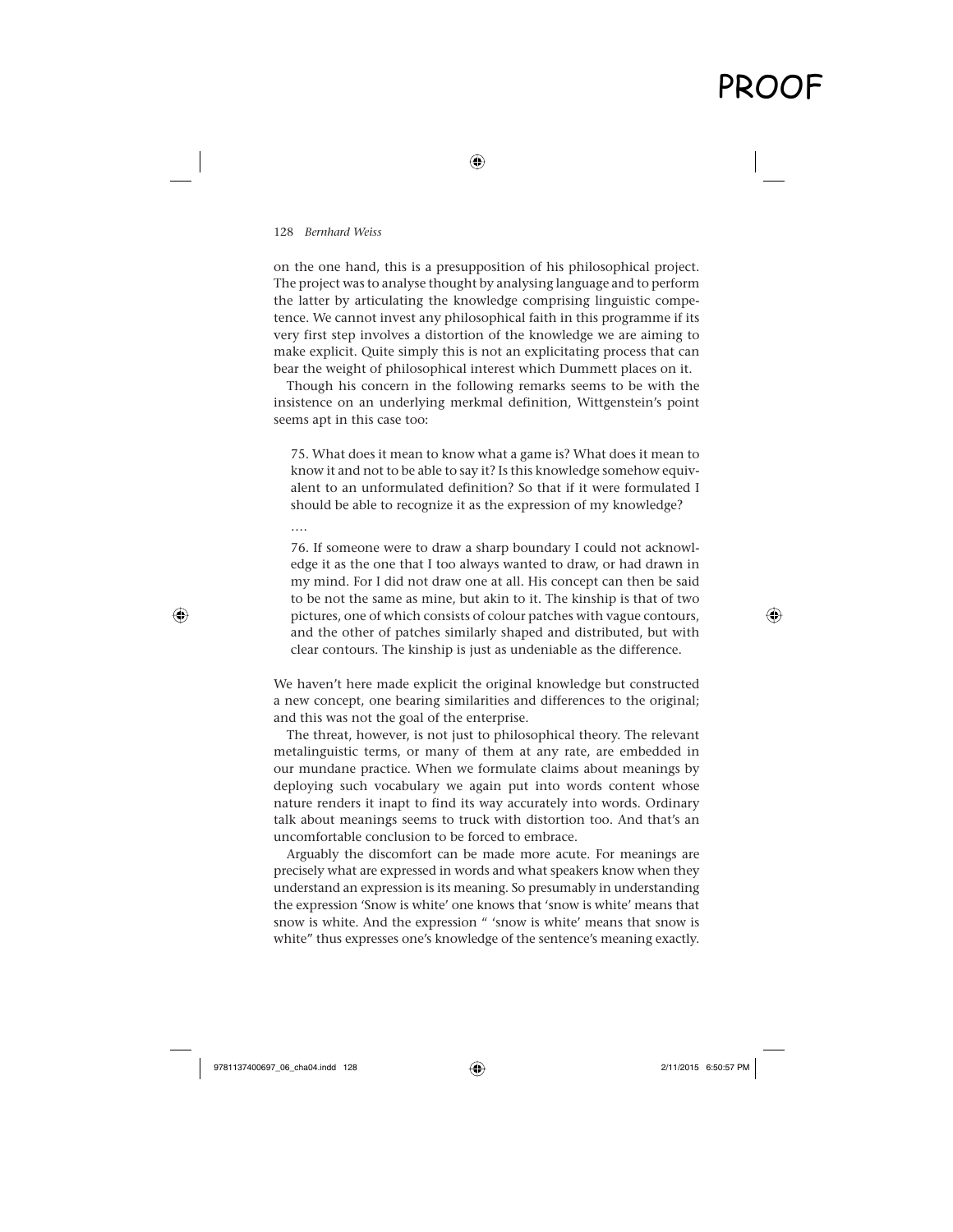$\bigoplus$ 

#### *Making Knowledge of Meaning Explicit* 129

Thus the content of speakers' knowledge is expressed undistorted in language. Of course, we're concerned with knowledge of the basic clauses of a theory of meaning whose target expressions will be subsentential units. So this reasoning cannot be directly applied to them; but it is utterly mysterious how pieces of knowledge which are distorted when articulated eventuate in pieces of knowledge which are capable of exact linguistic articulation. Perhaps, though the trivial nature of the linguistic expression of speakers' knowledge entails that our question has been begged: sure the knowledge concerned is capable of linguistic expression, once one takes for granted the very words whose understanding is in question. Actually I think the point still stands because the point was one about the conceptual articulation of the knowledge and this seems to be orthogonal to the issue of whether or not the specifications are trivial or not. Let us not push this point to a resolution; we already have ample grounds for thinking that the position is untenable for Dummett.

So, have we reached an impasse? Well it seems clear that, given the difference in their vehicles, proto- and unverbalized thought cannot provide us with a model for the beliefs underlying speakers' use of language. And, as Dummett says, the way forward is exceedingly difficult to see; but we don't as yet have a demonstration of an unsolvable problem. The reason is that the creatures that the theorist of meaning is focused on are not without language: they are, precisely, speakers. But the problem with focusing on speakers' use of language seems to be either that we consider uses of language which fail in themselves to express the knowledge at issue – knowledge of meaning – in which case we seem to collapse back into a view of linguistic competence as a purely practical ability; or that we have ab initio to attribute to speakers an understanding of vocabulary enabling expression of their knowledge, and this is grossly implausible.

Our choices may not be quite as stark as this. Dummett himself points out that a speaker may rightly be seen to have entertained a thought which is accurately expressible in language without deploying the relevant sentence. So, if I'm asked whether I know where George is, my replying 'No' expresses the thought *that I don't know where George is* , though I need not have deployed the sentence 'I don't know where George is' in any manner at all. The point is that *in the context* described the single word utterance succeeds in expressing the relevant thought. Dummett supplies other examples along the following lines: (i) suddenly becoming aware of an image of a colleague's face may remind me *that I need to phone her before leaving the office*, independently of any use of that sentence on the occasion; (ii) someone may return home for no apparent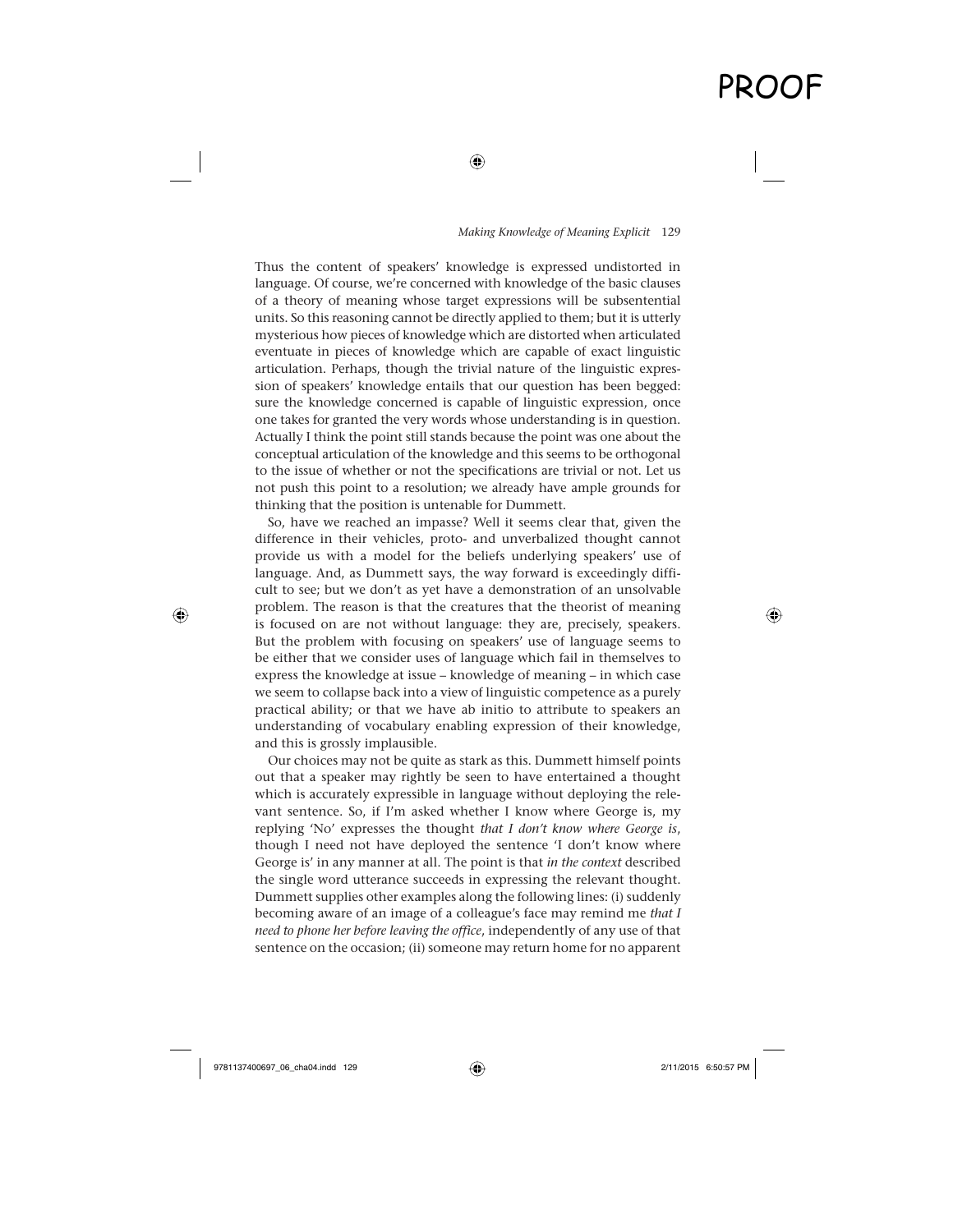⊕

⊕

#### 130 *Bernhard Weiss*

reason having realized that they've forgotten their lunch, without at any point using the sentence about forgetting their lunch. The point is that given the right context we can legitimate ascription of these thoughts and, moreover, need not find ourselves under any pressure to see such a verbal ascription as distorting the thought concerned: our forgetful character may equally be able to realize that not only lunches but notebooks and other things too can be forgotten. The examples concern creatures with language and so creatures who have conceptual expertise; their thoughts can thus be taken to be conceptually structured and therefore can accurately be expressed in language.

This gives us one dimension of freedom since it enables us to see agents as entertaining thoughts, which are accurately expressible in language independently of any deployment of such an expression. But it is doubtful that the examples show that there is an ability to have such thoughts independently of a *capacity* to deploy some such linguistic expression of the thought. We might summarize the problem like this. Since our speakers are language users they can have thoughts about the world which, on suitable occasions, do not involve use of the relevant sentence. But the thoughts that we want to be able to attribute to such speakers are thoughts about their language, meta-linguistic thoughts, and this we've found no way to do independently of attributing to them grasp of the relevant vocabulary used distinctively for semantic reflection: terms such as 'meaning' or 'denotes'. So what we need in order to solve this problem is to justify treating a deployment of a sentence couched purely in object linguistic vocabulary as expressing appropriate metalinguistic beliefs about meanings.

Here is Wittgenstein addressing his version of the difficulty:

In such a difficulty always ask yourself: how did we *learn* the meaning of this word ("good" for instance)? From what sort of examples? In what language games? (77)

78. Compare *knowing* and *saying* :

how many feet high Mont Blanc is –

- how the word 'game' is used –
- how a clarinet sounds.

If you are surprised that one can know something and not be able to say it, you are perhaps thinking of a case like the first. Certainly not like the third.

Nor should we be tempted to think that cases like the third are cases of purely practical capacities: such knowledge may figure in one's choice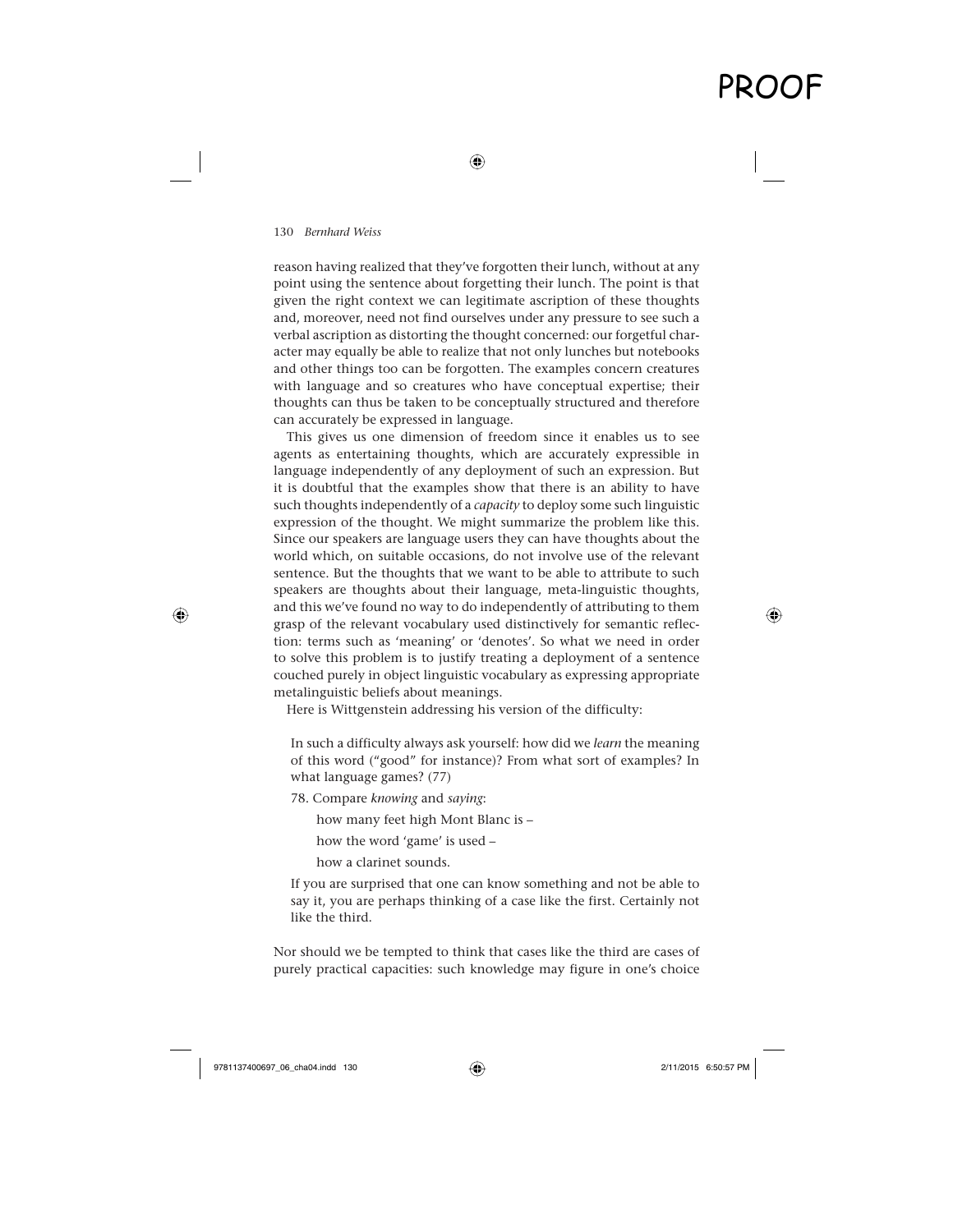⊕

 $\bigoplus$ 

#### *Making Knowledge of Meaning Explicit* 131

to play the saxophone rather than the clarinet for a particular piece, in a particular setting. But the vehicle for such thoughts shows that they cannot be accurately expressed in words. And what we wanted to understand is cases like the second where someone who has the knowledge need not be able to give it a fully explicit articulation, despite its (supposedly) being susceptible to such an articulation.

My proposal is the following. In an appropriate context what appears to be – in other words, what in other circumstances *is* – an ordinary object linguistic assertion can be taken to be an *expression* of one's, metalinguistic, knowledge of meaning. So, for instance, when the colour of a bead is perfectly clear to both teacher and learner and neither has any real interest in the bead's colour, the learner's use of 'This is blue' is not an assertion about the bead – is not an expression of this piece of empirical knowledge – but an expression of her knowledge of the meaning of 'blue'. Wittgenstein makes this point in relation to grasp of a concept. Contrasting grasp of the concept with implicit grasp of a definition he writes:

Isn't my knowledge, my concept of a game, completely *expressed* in explanations that I could give? That is, in my describing various kinds of game; shewing how all sorts of other games can be constructed on the analogy of these; saying that I should scarcely include this or that among games; and so on. (75; my emphasis)

One expresses not (or not merely) that a certain activity is a game in saying 'This is a game' but one expresses (one doesn't merely manifest) one's grasp of the concept; and, though Wittgenstein doesn't make this point, in using the word 'game' on this occasion one expresses (one doesn't merely manifest) one's knowledge of the meaning of the word.

What distinguishes expressing one's knowledge from manifesting it? Well a speaker certainly manifests her knowledge of meaning – however construed – in her competent use of language. But, in doing so, she does not aim to manifest that knowledge. On the contrary, her aim may simply be to convey appropriate information, warn, or offer advice. When she expresses her knowledge of meaning she performs a linguistic act with the aim of conveying her possession of that knowledge. Features of the context, which constrain the sort of aims it makes sense to think of her as having, and which reveal the kind of justification she might offer for her assertion, will attest to the kind of act she is performing; whether she is expressing or merely manifesting her knowledge.

So the shape of the suggestion is this: speakers can express their knowledge of meaning through object linguistic uses of language, given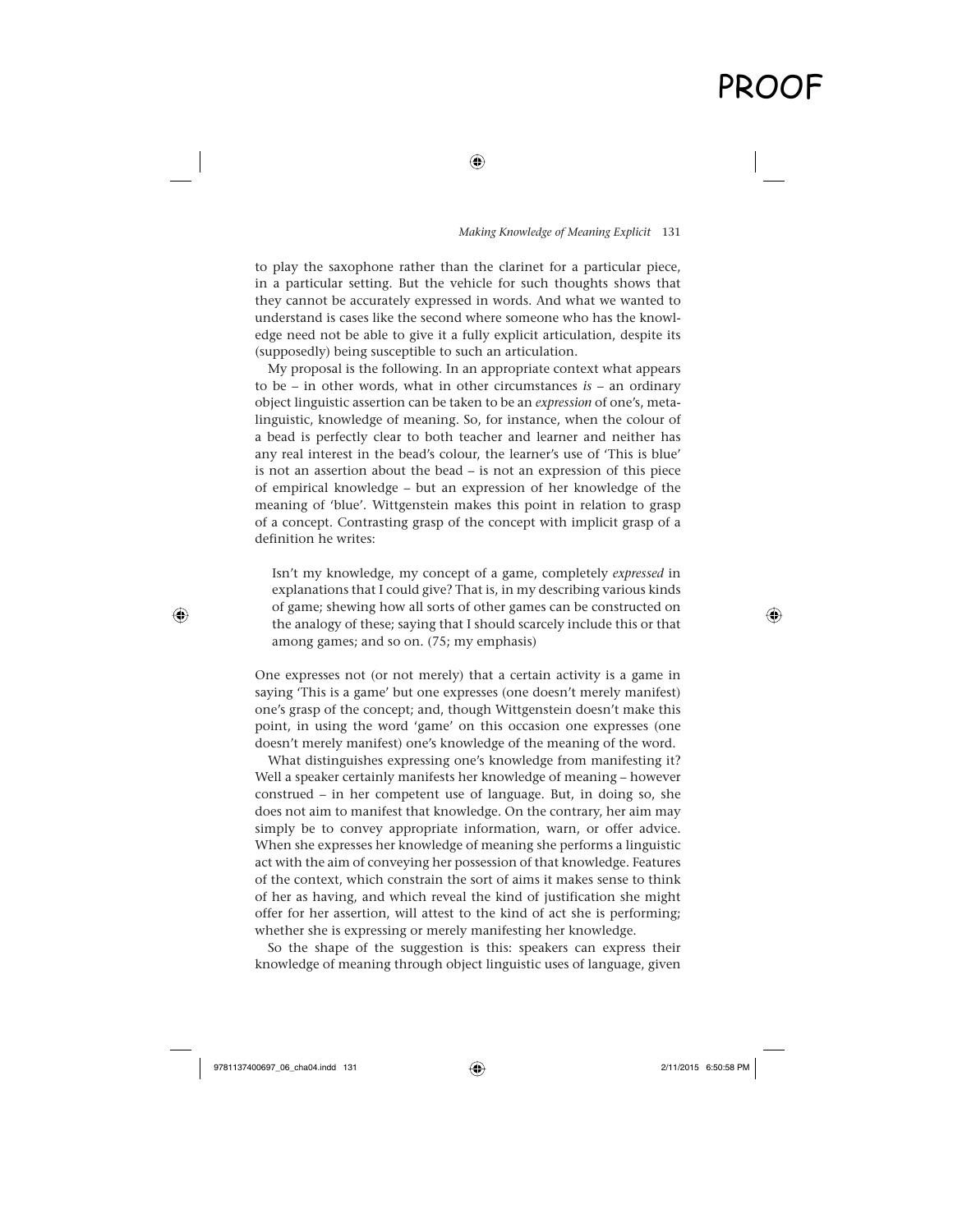◈

⊕

#### 132 *Bernhard Weiss*

an appropriate context. Such knowledge is capable of being accurately expressed in words, because it *is* expressed in words, albeit given the support of very particular contexts. In addition, such knowledge can be accurately expressed in words which rely on no contextual setting, that is, it can be made fully explicit. Thus, explicitating is not a transition from a non-linguistic to a linguistic vehicle, with attendant distortions; but a freeing of the thought, linguistically expressed, from the particular context which permits it to find that linguistic expression. The thought, once explictated, is able to 'float free' from the speaker's current activity; it becomes an object of reflection, fully rationally integrated in thought and apt for incorporation in theory.

The sticking point in the whole business is this. The process of explicitating will require use of semantic concepts expressed in meta-linguistic vocabulary; how do we justify ascribing such conceptual competence to speakers whose mastery of language is confined to the object linguistic level? We seemed able to ascribe the thought about forgetting one's lunch to the forgetful character, because we suppose that she has the concept of forgetting, that is, grasps the meaning of 'forget' or some analogue. Here, since we cannot plausibly ascribe understanding of the meta-linguistic vocabulary, we seem to have no grounds for ascribing grasp of the relevant concepts.

The answer is that speakers are never masters of a purely object linguistic practice; mastery of such a practice always involves mastery of what I have elsewhere called an associated policing practice, namely, a practice of monitoring moves in the object level practice as being correct or incorrect and of acknowledging correction by means of retraction; and this entails that speakers are not merely aware of the proprieties of use; but that they are aware of them *as* proprieties. What do I mean by this?

One might imagine a community of creatures which react to one another's performances in ways that promote certain regularities in those performances. No behaviour, given only this bald account, could be taken to be that of correction or acknowledgement of correction; rather there would simply be behaviours which bring about a change in others' dispositions and whose effect is to bring those dispositions into line. But linguistic and other normative practices are different. In these rules are instituted and instituted in such a way that practitioners are aware of themselves as being bound by rules. For this to be the case pieces of behaviour must be taken to be corrections; the practitioner who is corrected shows that she takes the behaviour to be a correction by accepting it and retracting her original move or by rejecting it and refusing to retract. So practitioners in a genuinely normative practice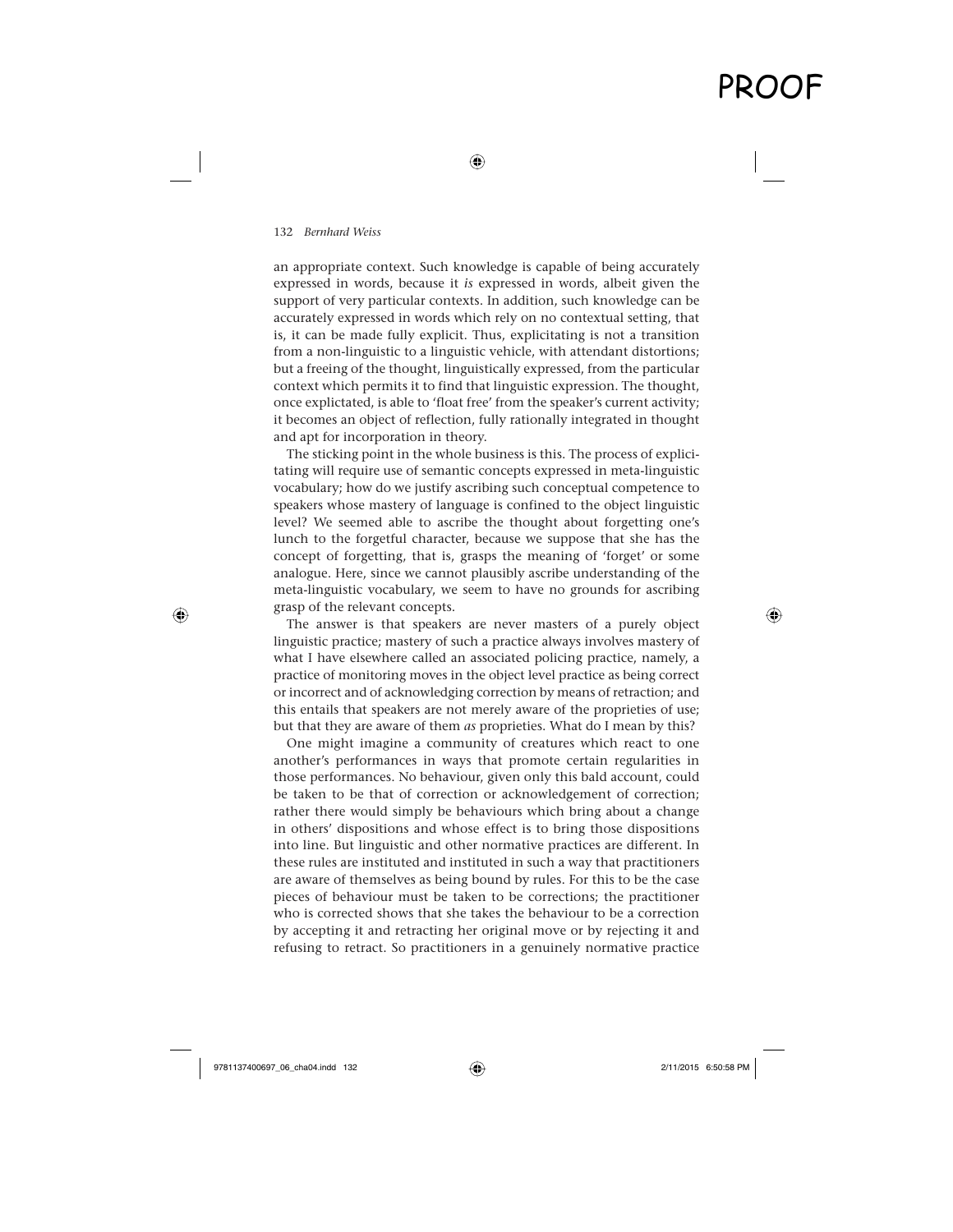⊕

#### *Making Knowledge of Meaning Explicit* 133

have grasp of a *generally applicable* move within such a practice which counts as correction; that is, a generally applicable normative move whose target is other normatively constrained moves. My claim is that this is to have conceptual expertise, to have the concept of correctness, which is appropriately meta-linguistic. If that's right then the knowledge expressed by saying, in the right context, 'This is blue' is the very same knowledge as that expressed in the meta-linguistic, contextindependent specification of the meaning of 'blue': if Dummett has the basic clauses of his meaning theory right then they can be taken as specifications of what speakers know about their own language.

Allow me briefly to reprise the point. To speak a language is to be a practitioner in a normatively governed practice. One cannot engage in such a practice unless one is conscious of having one's practice bound by norms. There can be no consciousness of this sort unless one is aware of the normative status of moves within the practice. Since the normative status of a move within the practice is constituted by whether or not it is apt to be sanctioned, the practice must include moves whose role is to sanction or to veto other moves. And I've also said that recognition of a move as a veto requires there to be moves whose role is to retract. The important point here is that proficiency in relation to moves which sanction and veto is to have mastery over moves whose scope is applicable generally to other moves in the practice. Since the move is generally applicable it warrants being seen as conceptual mastery and since its range of application is other moves in the practice the relevant concept is second order in relation to the practice; where the practice is linguistic the relevant concepts are meta-linguistic. So, in sum, a speaker can only be a speaker if she has a concept of correctness applicable to uses of words.

This doesn't, of course, solve our problem; since, to do that, we would have to go on to say *how* pieces of knowledge articulated using vocabulary expressing just those normative concepts with which speakers can be credited suffice for the needs of theories of meaning and of understanding.<sup>9</sup> That would obviously be a big step in setting up the base of such a theory. However, if one is wedded to the idea that the institution of norms within a linguistic practice is responsible for the institution of meaning then one will be committed to the claim *that* pieces of knowledge articulated using vocabulary expressing just those normative concepts with which speakers can be credited suffice for the needs of theories of meaning and of understanding. And, if the sketched argument of this paper can be filled in, then anyone committed to the rationality of speech acts is likewise committed. 10